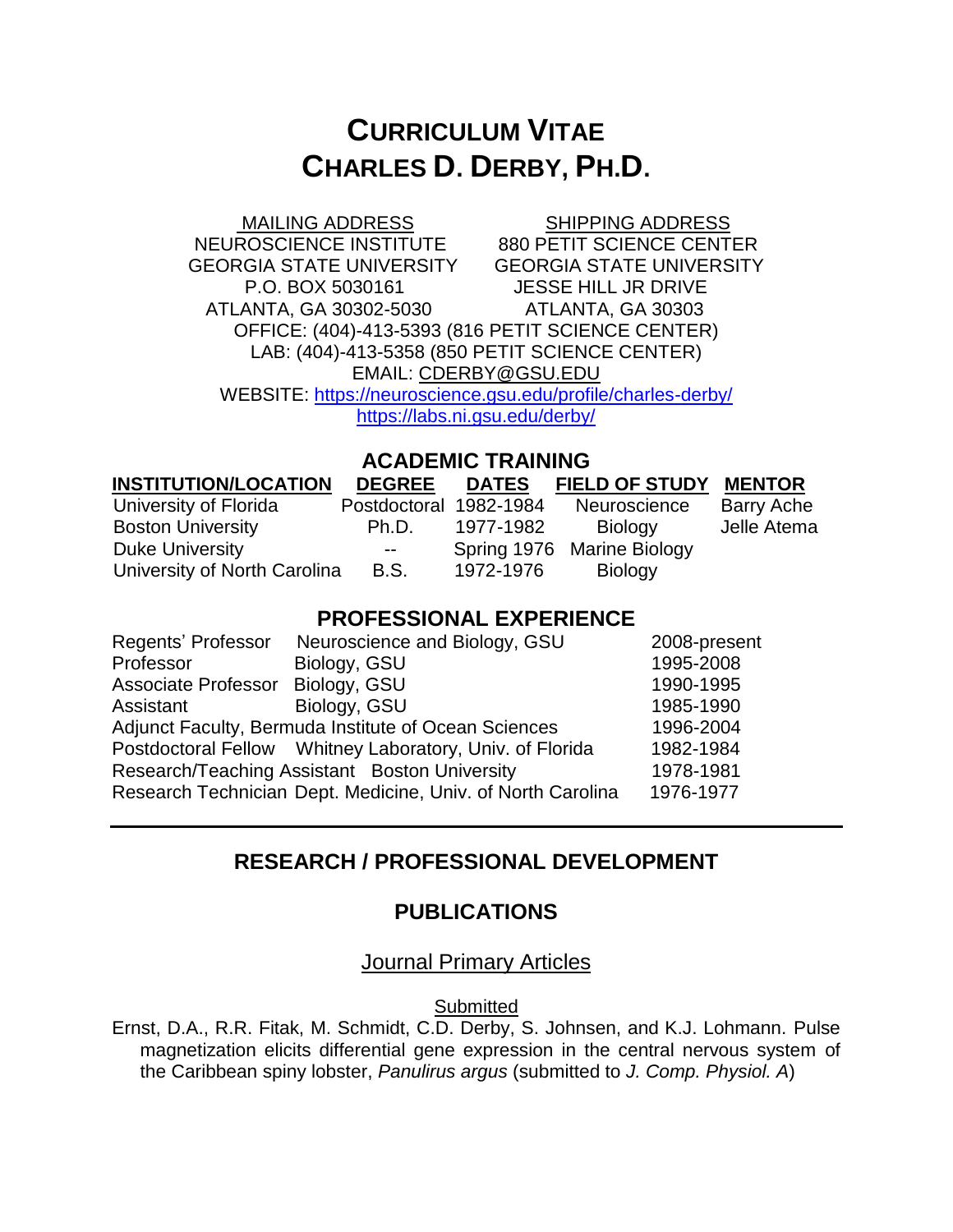- 130. Kozma, M.T., H. Ngo-Vu, N. Shukla, S. Pawar, Y.Y. Wong, A. Senatore, M. Schmidt, and C.D. Derby. Comparison of transcriptomes from two chemoreceptor organs in four decapod crustaceans reveals hundreds of phylogenetically diverse candidate chemoreceptor proteins. *PLoS ONE* (in press)
- 129. Morais, S. and C. Derby. 2019. A palatability enhancer that improves the performance of feed pellets in shrimp aquaculture. **AquaFeed** 11(4): 48-49.
- 128. Kozma, M.T., M. Schmidt, H. Ngo-Vu, S. Sparks, A. Senatore, and C.D. Derby. 2018. Chemoreceptor proteins in the Caribbean spiny lobster, *Panulirus argus*: expression of Ionotropic Receptors, Gustatory Receptors, and TRP channels in two chemosensory organs and brain. **PLoS ONE** 13(9): e0203935. https://doi.org/10.1371/journal.pone.0203935
- 127. Derby, C.D., A. Bharadwaj, and G. Chamberlain. 2018. Development of a sustainable natural chemostimulant for shrimp feed. **AquaFeed** 10: 39-43.
- 126. Santiago, A.J., M.N.A. Ahmed, S.-L. Wang, K. Damera, B. Wang, P.C. Tai, E.S. Gilbert, and C.D. Derby. 2016. Inhibition and dispersal of *Pseudomonas aeruginosa* biofilms by combination treatment of escapin intermediate products and hydrogen peroxide. **Antimicrob. Agents Chemother.** 60: 5554-5562.
- 125. Derby, C.D., F.H. Elsayed, S.A. Williams, C. González, M. Choe, A.S. Bharadwaj, and G.W. Chamberlain. 2016. Krill meal enhances performance of feed pellets through concentration-dependent prolongation of consumption by Pacific white shrimp, *Litopenaeus vannamei.* **Aquaculture** 458: 13–20. [doi:10.1016/j.aquaculture.2016.02.028](http://dx.doi.org.ezproxy.gsu.edu/10.1016/j.aquaculture.2016.02.028)
- 124. Kamio, M., M. Schmidt, M.W. Germann, J. Kubanek, and C.D. Derby. 2014. The smell of moulting: *N*-acetylglucosamino-1,5-lactone is a moulting biomarker and candidate courtship signal in the urine of the blue crab, *Callinectes sapidus*. **J. Exp. Biol.** 217: 1286-1296.
- 123. Tadesse, T., C.D. Derby, and M. Schmidt. 2014. Mechanisms underlying odorinduced and spontaneous calcium signals in olfactory receptor neurons of spiny lobsters, *Panulirus argus*. **J. Comp. Physiol. A** 200: 53-76.
- 122. Derby, C.D., M. Tottempudi, T. Love-Chezem, and L.S. Wolfe. 2013. Ink from longfin inshore squid, *Doryteuthis pealeii*, as a chemical and visual defense against two predatory fishes, summer flounder, *Paralichthys dentatus*, and sea catfish, *Ariopsis felis*. **Biol. Bull.** 225: 152-160. [*"Editor's Pick" for this issue*]
- 121. Love-Chezem, T., J.F. Aggio, and C.D. Derby. 2013. Defense through sensory inactivation: sea hare ink reduces sensory and motor responses of spiny lobsters to food odors. **J. Exp. Biol.** 216: 1364-1372. [*This article was highlighted in 'Inside JEB' (JEB 216: iii, Sticky Secretions Save Sea Hares from Predators) as well as high-profile scientific and popular press, including Science magazine, National Geographic, Scientific American, Discover, New Scientist, The Scientist, Science News, BBC, NBC News, Yahoo News, AOL,* and *Huffington Post*]
- 120. Maxwell, K.E., T.R. Matthews, R.D. Bertelsen, and C.D. Derby. 2013. Age and size structure of Caribbean spiny lobster, *Panulirus argus,* in a no-take marine reserve in the Florida Keys, USA. **Fisheries Res.** 144: 84-90.
- 119. Aggio, J.F., R. Tieu, A. Wei, and C.D. Derby. 2012. Oesophageal chemoreceptors of blue crabs, *Callinectes sapidus*, sense chemical deterrents and can block ingestion of food. **J. Exp. Biol.** 215: 1700-1710.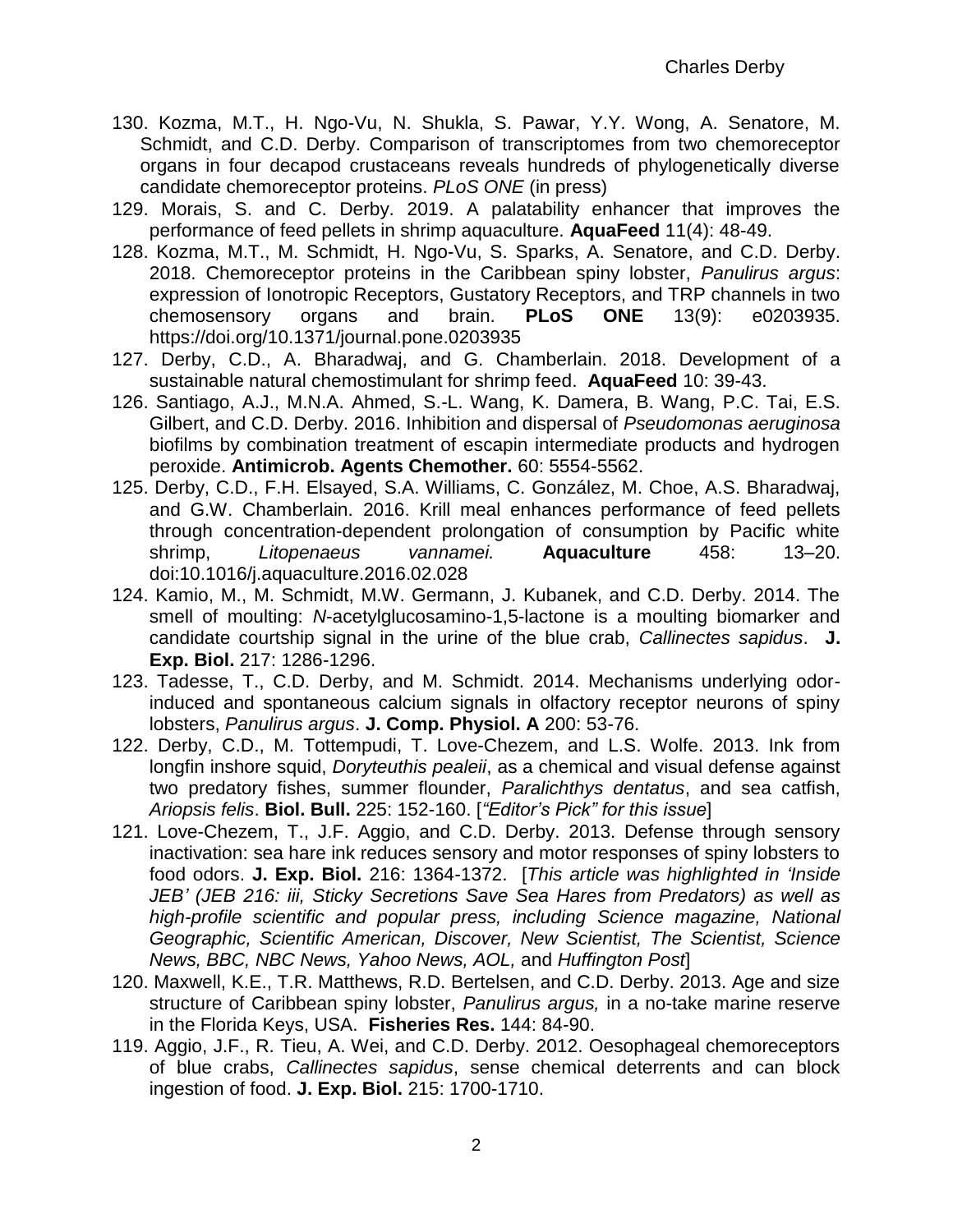- 118. Nusnbaum, M., J.F. Aggio, and C.D. Derby. 2012. Taste-mediated behavioral and electrophysiological responses by the predatory fish *Ariopsis felis* to deterrent pigments from *Aplysia californica* ink. **J. Comp. Physiol. A** 198: 283-294.
- 117. Ko, K.-C., P.C. Tai, and C.D. Derby. 2012. Escapin, a bactericidal agent in ink secretion of the sea hare *Aplysia californica*, acts through irreversible DNA condensation in *E. coli*. **Antimicrob. Agents Chemother.** 56: 1725-1734.
- 116. Kicklighter, C.E., M. Kamio, L. Nguyen, M.W. Germann, and C.D. Derby. 2011. Mycosporine-like amino acids are multifunctional molecules in sea hares and their marine community. **Proc. Natl. Acad. Sci. USA** 108: 11494-11499.
- 115. Schmidt, M. and C.D. Derby. 2011. [Cytoarchitecture and ultrastructure of neural](http://www.ncbi.nlm.nih.gov/pubmed/21523781)  [stem cell niches and neurogenic complexes maintaining adult neurogenesis in the](http://www.ncbi.nlm.nih.gov/pubmed/21523781)  [olfactory midbrain of spiny lobsters,](http://www.ncbi.nlm.nih.gov/pubmed/21523781) *Panulirus argus*. **J. Comp. Neurol.** 519: 2283- 2319. [*Cover Article*]
- 114. Kamio, M., C.E. Kicklighter, L. Nguyen, M.W. Germann, and C.D. Derby. 2011. Isolation and structural elucidation of novel mycosporine-like amino acids as alarm cues in the defensive ink secretion of the sea hare *Aplysia californica*. **Helvetica Chim. Acta** 94: 1012-1018.
- 113. Tadesse, T., M. Schmidt, W.W. Walthall, P.C. Tai, and C.D. Derby. 2011. Distribution and function of *splash*, an *achaete-scute* homolog in the adult olfactory organ of the Caribbean spiny lobster *Panulirus argus*. **Develop. Neurobiol**. 71: 316-335.
- 112. Kamio, M., T.V. Grimes, M.H. Hutchins, R. van Dam, and C.D. Derby. 2010. The purple pigment aplysioviolin in sea hare ink deters predatory blue crabs through their chemical senses. **Anim. Behav.** 80: 89-100.
- 111. Kamio, M., L. Nguyen, S. Yaldiz, and C.D. Derby. 2010. How to produce a chemical defense: structural elucidation and anatomical distribution of aplysioviolin and phycoerythrobilin in the sea hare *Aplysia californica*. **Chem. Biodivers.** 7: 1183-1197.
- 110. Nusnbaum, M. and C.D. Derby. 2010. Effects of sea hare ink secretion and its escapin-generated components on a variety of predatory fishes. **Biol. Bull.** 218: 282-292.
- 109. Nusnbaum, M. and C.D. Derby. 2010. Ink secretion protects sea hares by acting on the olfactory and non-olfactory chemical senses of a predatory fish. **Anim. Behav.** 79: 1067-1076.
- 108. Wood, J.B., A. Maynard, A. Lawlor, E.K. Sawyer, D. Simmons, K.E. Pennoyer, and C.D. Derby. 2010. Caribbean reef squid, *Sepioteuthis sepioidea,* use ink as a defense a*g*ainst predatory French grunts, *Haemulon flavolineatum*. **J. Exp. Mar. Biol. Ecol.** 388: 20-27.
- 107. Chien, H., T. Tadesse, H. Liu, M. Schmidt, W.W. Walthall, P.C. Tai, and C.D. Derby. 2009. Molecular cloning and characterization of homologs of the proneural genes *achaete-scute* and *hairy-enhancer of split* in the olfactory organ of the spiny lobster *Panulirus argus*. **J. Molec. Neurosci***.* 39: 294-307.
- 106. Shabani, S., M. Kamio, and C.D. Derby. 2009. Spiny lobsters use urine-borne signals to communicate social status. **J. Exp. Biol.** 212: 2464-2474.
- 105. Matthews, T.R., K.E. Maxwell, R.D. Bertelsen, and C.D. Derby. 2009. Use of neurolipofuscin to determine population structure and growth rates of the Caribbean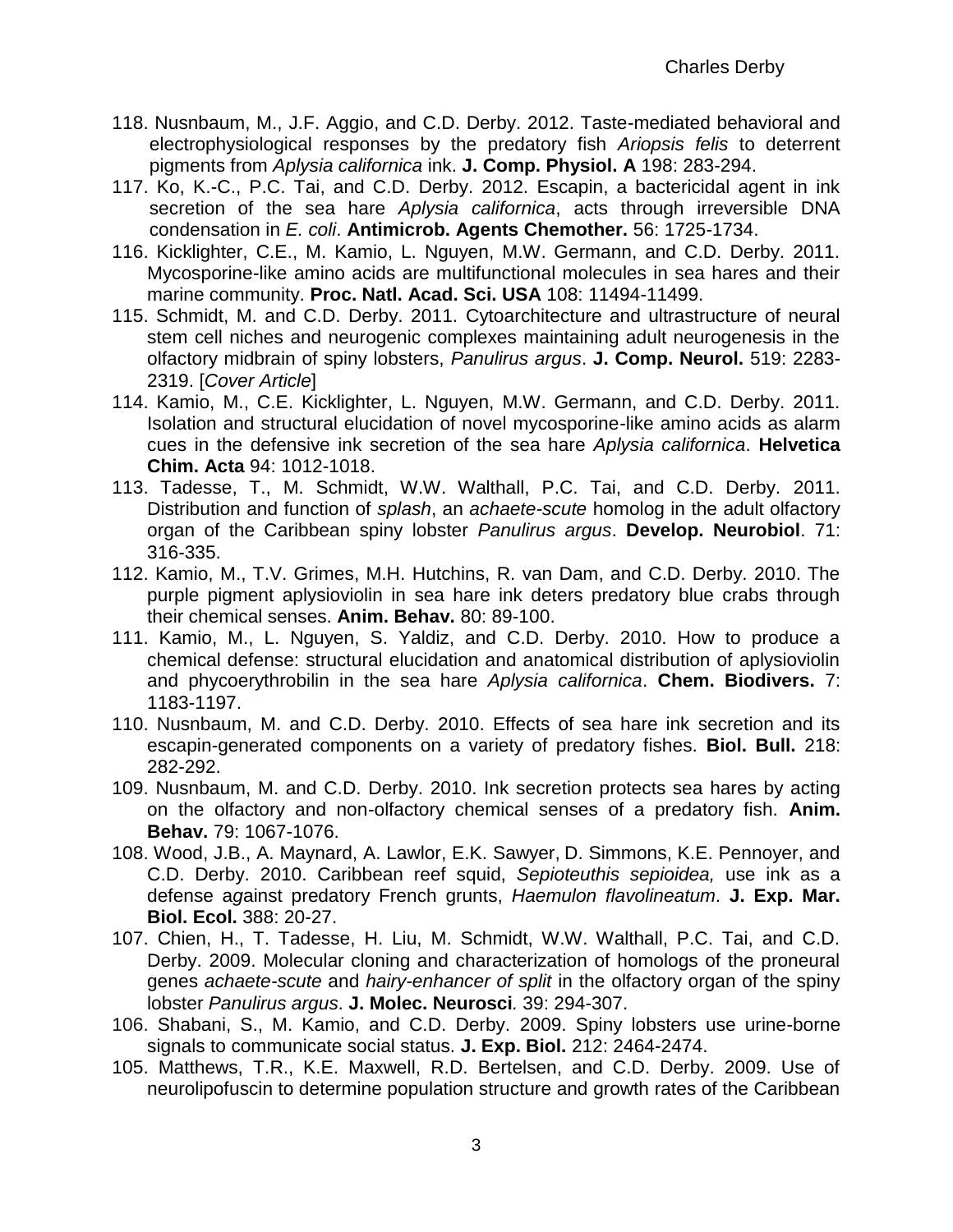spiny lobster *Panulirus argus* in Florida, United States. **New Zealand J. Mar. Freshwater Res**. 43: 125-137.

- 104. Maxwell, K.E., T.R. Matthews, R.D. Bertelsen, and C.D. Derby. 2009. Using age to evaluate reproduction in Caribbean spiny lobsters, *Panulirus argus,* in the Florida Keys and Dry Tortugas, United States. **New Zealand J. Mar. Freshwater Res**. 43: 139-149.
- 103. Song, C.K., L. M. Johnstone, D.H. Edwards, C.D. Derby, and M. Schmidt. 2009. Cellular basis of neurogenesis in the brain of crayfish, *Procambarus clarkii*: neurogenic areas in the olfactory midbrain from hatchlings to adults. **Arthrop. Struct. Develop***.* 38: 339-360.
- 102. Kamio, M., K.-C. Ko, S. Zheng, B. Wang, S.L. Collins, G. Gadda, P.C. Tai, and C.D. Derby. 2009. The chemistry of escapin: identification and quantification of the components in the complex mixture generated by an L-amino acid oxidase in the defensive secretion of the sea snail *Aplysia californica*. **Chem. Eur. J.** 15: 1597- 1604.
- 101. Sheybani, A., M. Nusnbaum, J. Caprio, and C.D. Derby. 2009. Responses of the sea catfish, *Ariopsis felis*, to chemical defenses from the sea hare, *Aplysia californica.* **J. Exp. Mar. Biol. Ecol.** 368: 153-160.
- 100. Ko, K.-C., B. Wang, P.C. Tai, and C.D. Derby. 2008. Identification of potent bactericidal compounds produced by escapin, an L-amino acid oxidase in the ink of the sea hare *Aplysia californica*. **Antimicrobial Agents and Chemotherapy** 52: 4455-4462.
- 99. Wood, J.B., K.E. Pennoyer, and C.D. Derby. 2008. Ink is a conspecific alarm cue in the Caribbean reef squid, *Sepioteuthis sepioidea.* **J. Exp. Mar. Biol. Ecol.** 367: 11- 16.
- 98. Aggio, J.F. and C.D. Derby. 2008. Hydrogen peroxide and other components in the ink of sea hares are chemical defenses against predatory spiny lobsters acting through non-antennular chemoreceptors. **J. Exp. Mar. Biol. Ecol.** 363: 28-34.
- 97. Shabani, S., M. Kamio, and C.D. Derby. 2008. Spiny lobsters detect conspecific blood-borne alarm pheromones exclusively through olfactory sensilla. **J. Exp. Biol.**  211: 2600-2608.
- 96. Kamio, M., M. Reidenbach, and C.D. Derby. 2008. To paddle or not: determinants and consequences of courtship display by male blue crabs, *Callinectes sapidus*. **J. Exp. Biol**. 211: 1243-1248.

[*This article was highlighted in 'JEB Inside', How Waving Males Attract the Ladies, JEB 211: iii, and was covered in Science magazine's Editor's Choice, National Geographic, New Scientist, Discovery Channel's Daily Planet, and others* ]

- 95. Horner, A.J., M. Schmidt, D.H. Edwards, and C.D. Derby. 2008. Role of the olfactory pathway in agonistic behavior of crayfish *Procambarus clarkii*. **Invert. Neurosci.** 8: 11-18.
- 94. Horner, A.J., M.J. Weissburg, and C.D. Derby. 2008. The olfactory pathway mediates sheltering behavior of Caribbean spiny lobsters, *Panulirus argus*, to conspecific urine signals. **J. Comp. Physiol. A** 194: 243-253.
- 93. Shabani, S., S. Yaldiz, L. Vu, and C.D. Derby. 2007. Acidity enhances the effectiveness of active chemical defensive secretions of sea hares, *Aplysia*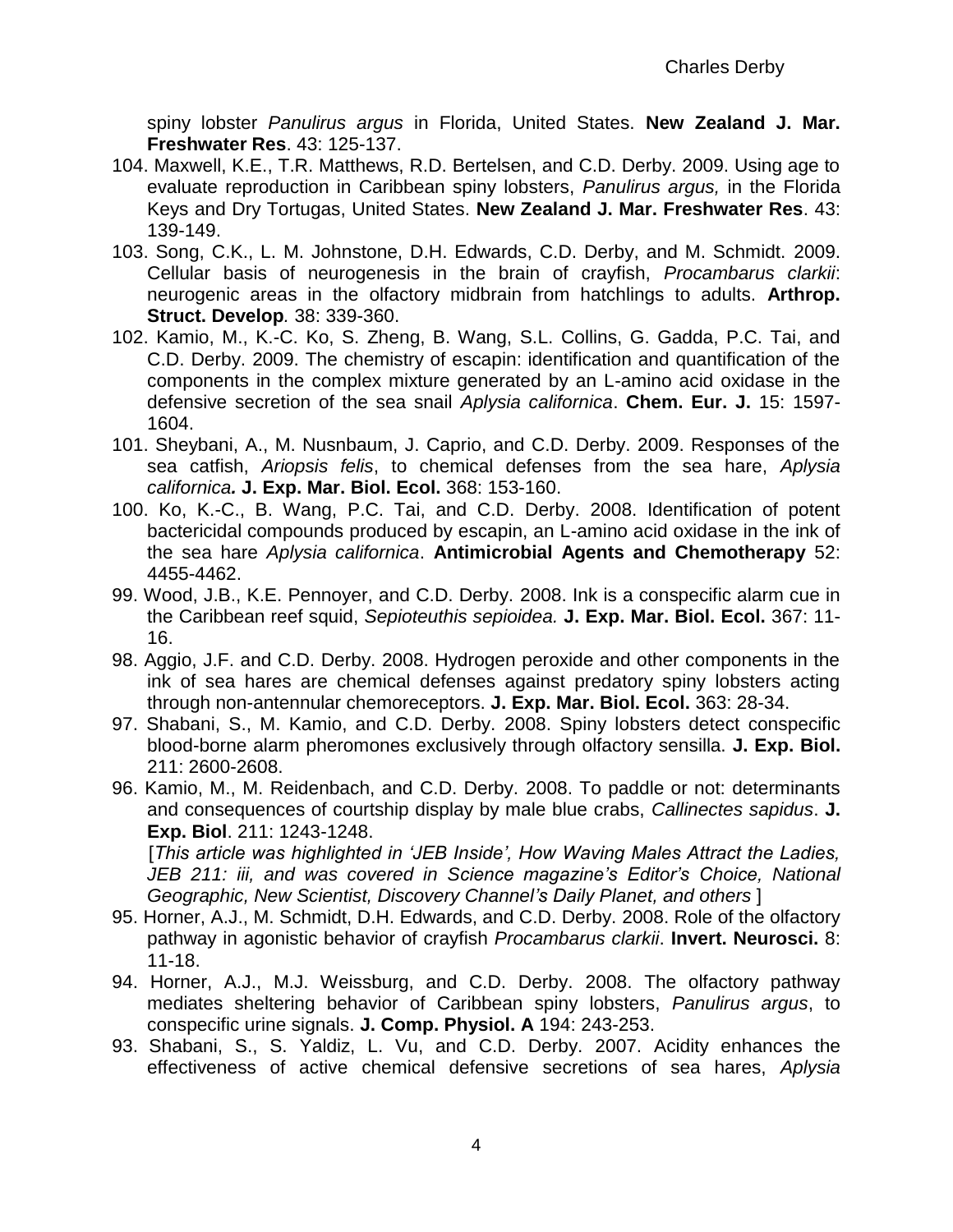*californica*, against spiny lobsters, *Panulirus interruptus.* **J. Comp. Physiol. A** 193: 1195-1204.

- 92. Kicklighter, C.E., M.W. Germann, M. Kamio, and C.D. Derby. 2007. Molecular identification of alarm cues in the defensive secretions of the sea hare *Aplysia californica*. **Anim. Behav.** 74: 1481-1492.
- 91. Steullet, P., D.H. Edwards, and C.D. Derby. 2007. An electric sense in crayfish? **Biol. Bull.** 213: 16-20.
- 90. Maxwell, K.E., T.R. Matthews, M.R.J. Sheehy, R.D. Bertelsen, C.D. Derby. 2007. Neurolipofuscin is a measure of age in the Caribbean spiny lobster, *Panulirus argus*, in Florida. **Biol. Bull**. 213: 55-66.
- 89. Derby, C.D., C.E. Kicklighter, P.M. Johnson, and X. Zhang. 2007. Chemical composition of inks of diverse marine molluscs suggests convergent chemical defenses. **J. Chem. Ecol**. 33: 1105-1113.
- 88. Song, C.-K., L.M. Johnstone, M. Schmidt, C.D. Derby, and D.H. Edwards. 2007. Social status influences neurogenesis in the brain of juvenile crayfish. **J. Exp. Biol**. 210: 1311-1324.
- 87. Horner, A.J., S.P. Nickles, M.J. Weissburg, and C.D. Derby. 2006. Source and specificity of chemical cues mediating shelter preference of Caribbean spiny lobsters (*Panulirus argus*). **Biol. Bull.** 211: 128-139.
- 86. Schmidt, M., H. Chien, T. Tadesse, M.E. Johns, and C.D. Derby. 2006. Rosette-type tegumental glands associated with aesthetasc sensilla in the olfactory organ of the Caribbean spiny lobster, *Panulirus argus*. **Cell Tissue Res**. 325: 369-395. [*Cover article*]
- 85. Kicklighter, C.E. and C.D. Derby. 2006. Multiple components in ink of the sea hare *Aplysia californica* are aversive to the sea anemone *Anthopleura sola*. **J. Exp. Mar. Biol. Ecol**. 334: 256-268.
- 84. Stepanyan, R., K. Day, J. Urban, D.H. Hardin, R.S. Shetty, C.D. Derby, B.W. Ache, and T.S. McClintock. 2006. Gene expression and specificity in the mature zone of the lobster olfactory organ. **Physiological Genomics** 25: 224-233.
- 83. Johnson, P.M., C.E. Kicklighter, M. Schmidt, M. Kamio, H. Yang, D. Elkin, W.C. Michel, P.C. Tai, and C.D. Derby. 2006. Packaging of chemicals in the defensive secretory glands of the sea hare *Aplysia californica*. **J. Exp. Biol.** 209: 78-88.
- 82. Yang, H., P.M. Johnson, K.-C. Ko, M. Kamio, M.W. Germann, C.D. Derby, and P.C. Tai. 2005. Cloning, characterization, and expression of escapin, a broadly antimicrobial FAD-containing L-amino acid oxidase from ink of the sea hare *Aplysia californica*. **J. Exp. Biol.** 208: 3609-3622.
- 81. Kicklighter, C.E., S. Shabani, P.M. Johnson, and C.D. Derby. 2005. Sea hares use novel antipredatory chemical defenses. **Current Biology** 15: 549-554. [*This article was covered in Science magazine, Nature magazine, Scientific American, and many others.*]
- 80. Schmidt, M. and C.D. Derby. 2005. Non-olfactory chemoreceptors in asymmetric setae activate antennular grooming behavior in the Caribbean spiny lobster, *Panulirus argus*. **J. Exp. Biol.** 208: 233-248.
- 79. Garm, A., S. Shabani, J.T. Høeg, and C.D. Derby. 2005. Chemosensory neurons in the mouthparts of the spiny lobsters *Panulirus argus* and *P. interruptus* (Crustacea: Decapoda). **J. Exp. Mar. Biol. Ecol**. 314: 175-186.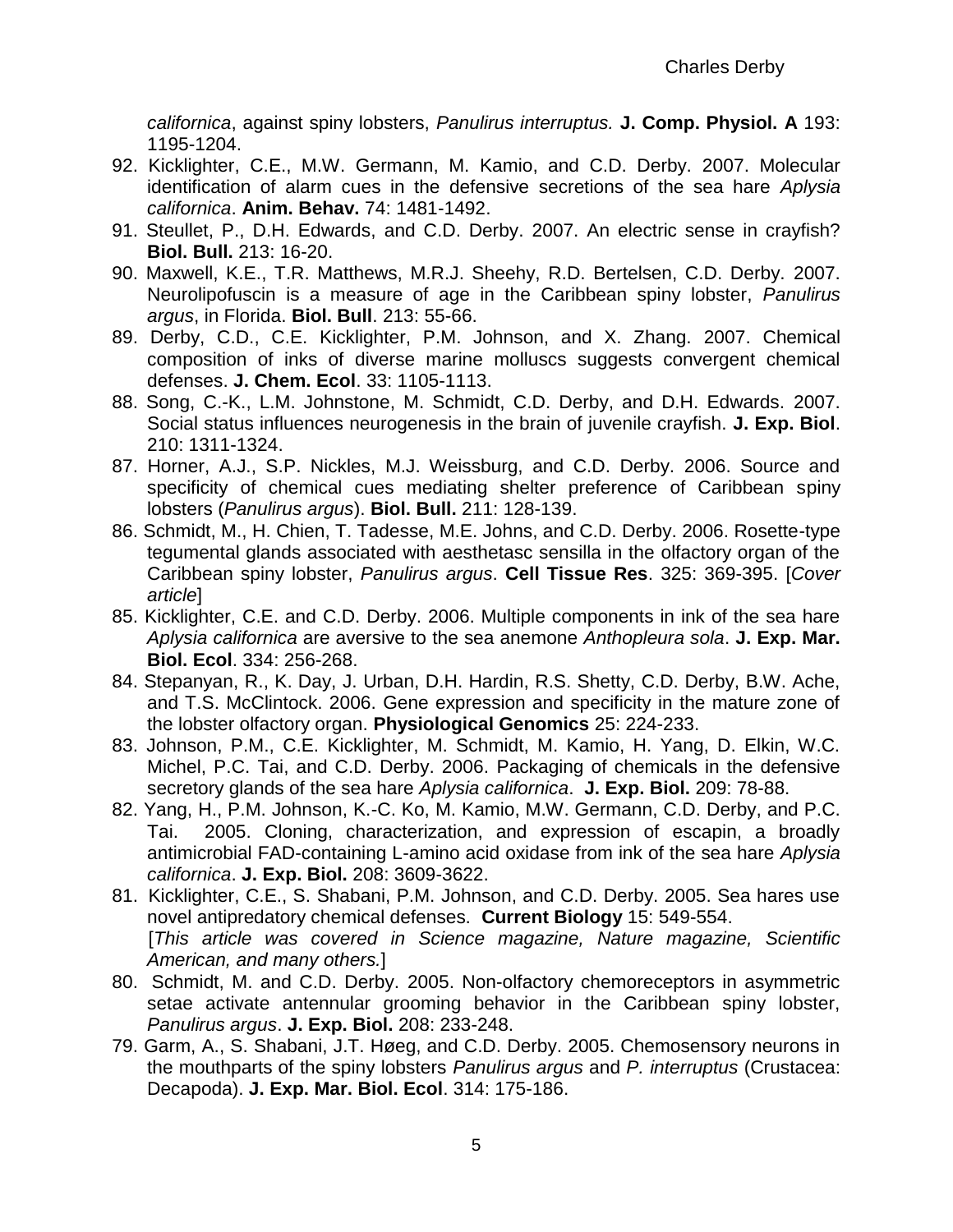- 78. Garm, A., J.T. Høeg, and C.D. Derby. 2004. Mechanosensory neurons with bendand osmo-sensitivity in mouthpart setae from the spiny lobster *Panulirus argus*. **Biol. Bull**. 207: 195-208.
- 77. Horner, A.J, M.J. Weissburg, and C.D. Derby. 2004. Dual antennular chemosensory pathways can mediate orientation by Caribbean spiny lobsters in naturalistic flow conditions. **J. Exp. Biol**. 207: 3785-3796.
- 76. Johns, M.E., P.C. Tai, and C.D. Derby. 2004. Serine proteases in the lobster olfactory organ: their functional expression along a developmental axis, and the contribution of a CUB-serine protease. **J. Neurobiol.** 61: 377-391.
- 75. Harrison, P.J.H., H.S. Cate, and C.D. Derby. 2004. Localized ablation of olfactory receptor neurons induces both localized regeneration and widespread replacement of neurons in spiny lobsters. **J. Comp. Neurol**. 471: 72-84.
- 74. Stoss, T.D., M. Nickell, D. Hardin, C.D. Derby, and T.S. McClintock. 2004. Inducible transcript expressed by reactive epithelial cells at sites of olfactory sensory neuron proliferation. **J. Neurobiol.** 58: 355-368.
- 73. Derby, C.D., J.K. Fortier, P.J.H. Harrison, and H.S. Cate. 2003. The peripheral and central olfactory pathway of the Caribbean stomatopod crustacean *Neogonodactylus oerstedii*. **Arthropod Structure & Development** 32: 175-188.
- 72. Harrison, P.J.H., H.S. Cate, P. Steullet, and C.D. Derby. 2003. Amputation-induced activity of progenitor cells leads to rapid regeneration of olfactory tissue in lobsters. **J. Neurobiol.** 55: 97-114.
- 71. Derby, C.D., H.S. Cate, P. Steullet, and P.J.H. Harrison. 2003. Comparison of turnover in the olfactory organ of early juvenile stage and adult Caribbean spiny lobsters. **Arthropod Structure & Development** 31: 297-311.
- 70. Steullet, P., D.R. Krützfeldt, G. Hamidani, T. Flavus, V. Ngo, and C.D. Derby. 2002. Dual parallel antennular chemosensory pathways mediate odor-associative learning and odor discrimination in the Caribbean spiny lobster *Panulirus argus.* **J. Exp. Biol.** 205: 851-867.
- 69. Cate, H.S. and C.D. Derby. 2002. Hooded sensilla homologues: structural variations of a widely distributed bimodal chemo-mechanosensillum. **J. Comp. Neurol**. 444: 345-357.
- 68. Cate, H.S. and C.D. Derby. 2002. Ultrastructure and physiology of the hooded sensillum, a bimodal chemo-mechanosensillum of lobsters. **J. Comp. Neurol**. 442: 293-307.
- 67. Steullet, P., O. Dudar, T. Flavus, M. Zhou, and C.D. Derby. 2001. Selective ablation of antennular sensilla on the Caribbean spiny lobster *Panulirus argus* suggests that dual antennular chemosensory pathways mediate odorant activation of searching and localization of food. **J. Exp. Biol**. 204: 4259-4269.
- 66. Weissburg, M.J., C.D. Derby, O. Johnson, B. McAlvin, and J.M Moffett Jr. 2001. Transsexual limb transplants in fiddler crabs and the expression of novel sensory capabilities. **J. Comp. Neurol**. 440: 311-320.
- 65. Levine, M.Z., P.J.H. Harrison, W.W. Walthall, P.C. Tai, and C.D. Derby. 2001. A CUB-serine protease in the olfactory organ of the spiny lobster. **J. Neurobiol.** 49: 277-302.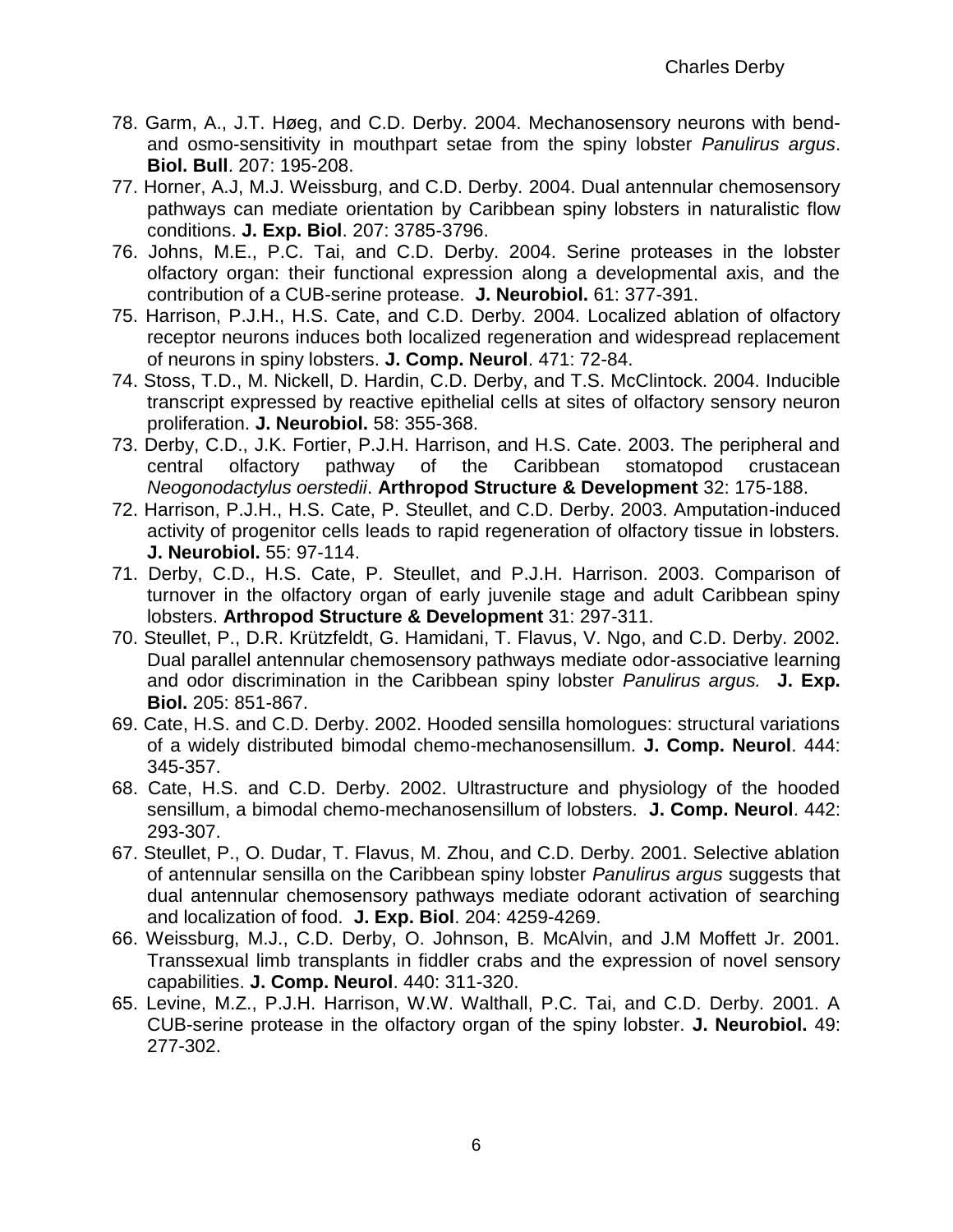- 64. Cate, H.S. and C.D. Derby. 2001. Morphology and distribution of setae on the antennules of the Caribbean spiny lobster *Panulirus argus* reveal new types of bimodal chemo-mechanosensilla. **Cell Tissue Res.** 304: 439-454.
- 63.Harrison, P.J.H, H.S. Cate, E.S. Swanson, and C.D. Derby. 2001. Post-embryonic proliferation in the spiny lobster antennular epithelium: rate of genesis of olfactory receptor neurons is dependent on molt-stage. **J. Neurobiol.** 47: 51-66.
- 62. Steullet, P., H.S. Cate, and C.D. Derby. 2000. A spatiotemporal wave of turnover and functional maturation of olfactory receptor neurons in the spiny lobster *Panulirus argus*. **J. Neurosci.** 20: 3282-3294.
- 61. Steullet, H.S. Cate, W.C. Michel, and C.D. Derby. 2000. Functional units of a compound nose: aesthetasc sensilla house similar populations of olfactory receptor neurons on the crustacean antennule. **J. Comp. Neurol**. 418: 270-280.
- 60. Michel, W.C., P. Steullet, H.S. Cate, C.J. Burns, A.B. Zhainazarov, and C.D. Derby. 1999. High-resolution functional labeling of vertebrate and invertebrate olfactory receptor neurons using agmatine, a channel-permeant cation. **J. Neuroscience Methods** 90: 143-156.
- 59. Linser, P.J., W.E.S. Carr, H.S. Cate, C.D. Derby, and J.C. Netherton III. 1998. Functional significance of the co-localization of taste buds and teeth in the pharyngeal jaws of the largemouth bass, *Micropterus salmoides*. **Biol. Bull.** 195: 273-281.
- 58. Cromarty, S.I. and C.D. Derby. 1998. Inhibitory receptor binding events among the components of complex mixtures contribute to mixture suppression in responses of olfactory receptor neurons of spiny lobsters. **J. Comp. Physiol. A** 183: 699-707.
- 57. Gentilcore, L.R. and C.D. Derby. 1998. Complex binding interactions between multicomponent mixtures and odorant receptors in the olfactory organ of the Caribbean spiny lobster *Panulirus argus.* **Chem. Senses** 23: 269-281.
- 56. Burgess, M.F. and C.D. Derby. 1997. Olfactory L-glutamate receptors of the Caribbean spiny lobster: two novel site types with affinities for NMDA and Lcysteine. **Brain Res.** 771: 292-304.
- 55. Derby, C.D., H.S. Cate, and L.R. Gentilcore. 1997. Perireception in olfaction: molecular weight sieving by aesthetasc sensillar cuticle determines odorant access to receptor sites in the Caribbean spiny lobster *Panulirus argus*. **J. Exp. Biol.** 200: 2073-2081.
- 54. Livermore, A., M. Hutson, R. Hadjisimos, V. Ngo, and C.D. Derby. 1997. Elemental and configural learning and the perception of odorant mixtures by the spiny lobster *Panulirus argus.* **Physiol. Behav.** 62: 169-174.
- 53. Cromarty, S.I. and C.D. Derby. 1997. Multiple receptor types on individual excitatory olfactory neurons: implications for coding of mixtures in the spiny lobster. **J. Comp. Physiol. A** 180: 481-492.
- 52. Steullet, P. and C.D. Derby. 1997. Coding of blend ratios of binary mixtures by olfactory neurons in the Florida spiny lobster, *Panulirus argus.* **J. Comp. Physiol. A** 180: 123-135.
- 51. Weissburg, M., J. Pearce, C.K. Govind, and C.D. Derby. 1996. Sexually dimorphic patterns of sensory organization in the feeding appendages of fiddler crabs. **Cell Tiss. Res.** 286: 155-166.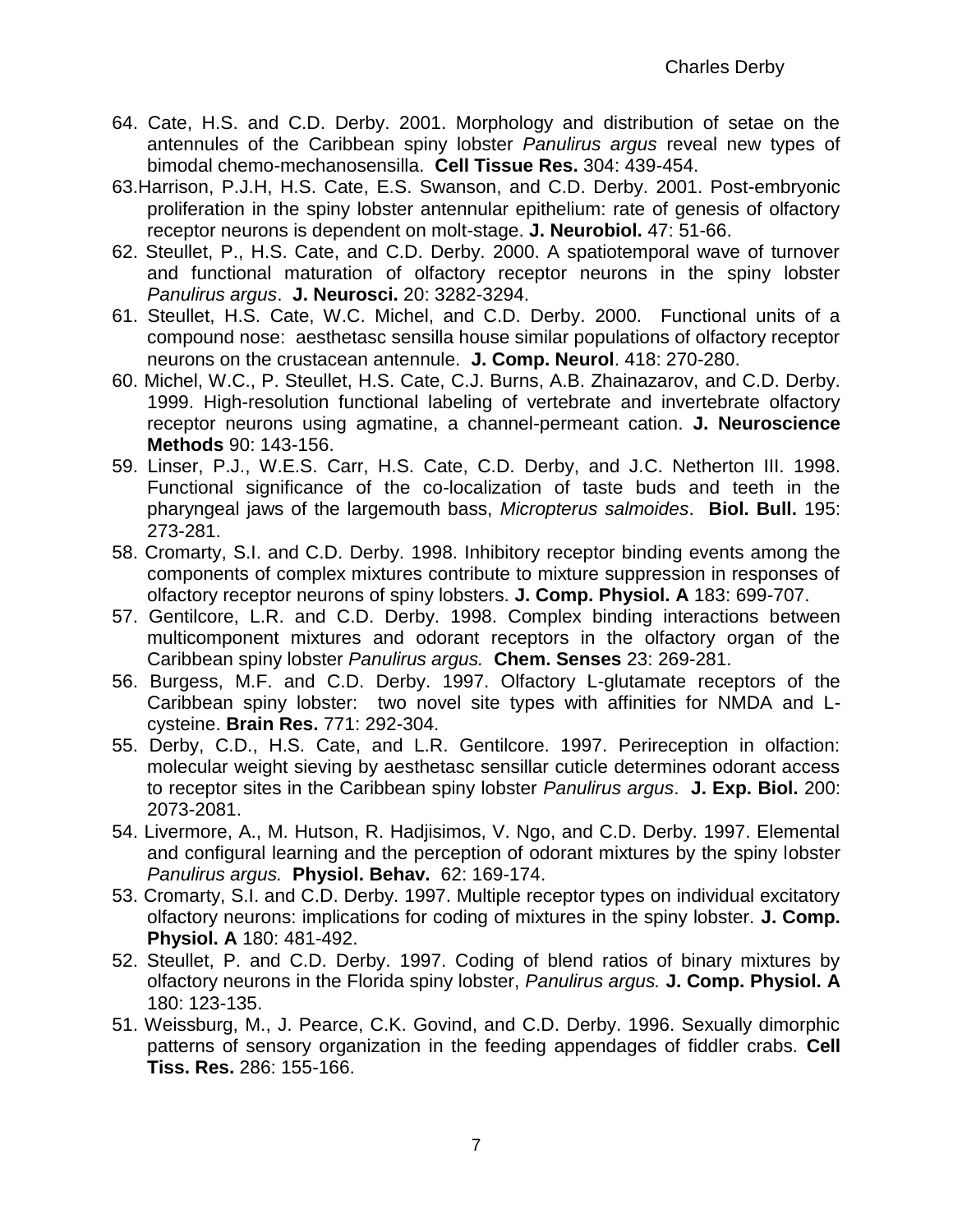- 50. Sung, D.-Y., W.W. Walthall, and C.D. Derby. 1996. Identification and partial characterization of putative taurine receptor proteins from the olfactory organ of the spiny lobster. **Comp. Biochem. Physiol.** 115B: 19-26.
- 49. Wood, D.E., M. Nishikawa, and C.D. Derby. 1996. Proctolin-like immunoreactivity and identified neurosecretory cells as putative substrates for modulation of courtship display behavior in the blue crab, *Callinectes sapidus.* **J. Comp. Neurol.**  368: 153-163.
- 48. Carr, W.E.S., J.C. Netherton III, R.A. Gleeson, and C.D. Derby. 1996. Stimulants of feeding behavior in fish: analyses of tissues of diverse marine organisms. **Biol. Bull**. 190: 149-160.
- 47. Wood, D.E. and C.D. Derby. 1996. Distribution of dopamine-like immunoreactivity suggests a role for dopamine in the courtship display behavior of the blue crab, *Callinectes sapidus.* **Cell Tiss. Res.** 285: 321-330.
- 46. Derby, C.D., M. Hutson, B.A. Livermore, and W.H. Lynn. 1996. Generalization among related complex mixtures and their components: analysis of olfactory perception of mixtures in the spiny lobster. **Physiol. Behav.** 60: 87-95.
- 45. Daniel, P.C., M.F. Burgess, and C.D. Derby. 1996. Responses to binary mixtures by a population of olfactory receptor neurons in the spiny lobster are predictable using a noncompetitive model that incorporates excitatory and inhibitory transduction pathways. **J. Comp. Physiol. A** 178: 523-536.
- 44. Wood, D.E., R.A. Gleeson, C.D. Derby. 1995. Modulation of behavior by biogenic amines and peptides in the blue crab, *Callinectes sapidus*. **J. Comp. Physiol. A** 177: 321-333.
- 43. Wood, D.E. and C.D. Derby. 1995. Coordination and neuromuscular control of rhythmic behaviors in the blue crab, *Callinectes sapidus*. **J. Comp. Physiol. A** 177: 307-319.
- 42. Simon, T.W. and C.D. Derby. 1995. Mixture suppression without inhibition for binary mixtures from whole cell patch clamp studies of *in situ* olfactory receptor neurons of the spiny lobster. **Brain Res.** 678: 213-224.
- 41. Weissburg, M.J. and C.D. Derby. 1995. Regulation of sex-specific feeding behavior in fiddler crabs: physiological properties of chemoreceptor neurons in claws and legs of males and females. **J. Comp. Physiol. A** 176: 513-526.
- 40. Olson, K.S. and C.D. Derby. 1995. Inhibition of taurine and 5'AMP olfactory receptor sites of the spiny lobster *Panulirus argus* by odorant compounds and mixtures. **J. Comp. Physiol. A** 176: 527-540.
- 39. Lynn, W.H., E.A. Meyer, C.E. Peppiatt, and C.D. Derby. 1994. Perception of odor mixtures by the spiny lobster *Panulirus argus.* **Chem. Senses** 19: 331-347.
- 38. Daniel, P.C., J.B. Fine, C.D. Derby, and M.-N. Girardot. 1994. Non-reciprocal crossadaptation of spiking responses of individual olfactory receptor neurons of spiny lobsters: evidence for two excitatory transduction pathways. **Brain Res.** 643: 136- 149.
- 37. Blaustein, D.N., M. Burgess, R. Simmons, C.D. Derby, M. Nishikawa, and K. S. Olson. 1993. Ultrastructural localization of 5'AMP receptor sites on the dendrites of olfactory receptor cells of the spiny lobster. **J. Neuroscience** 13: 2821-2828.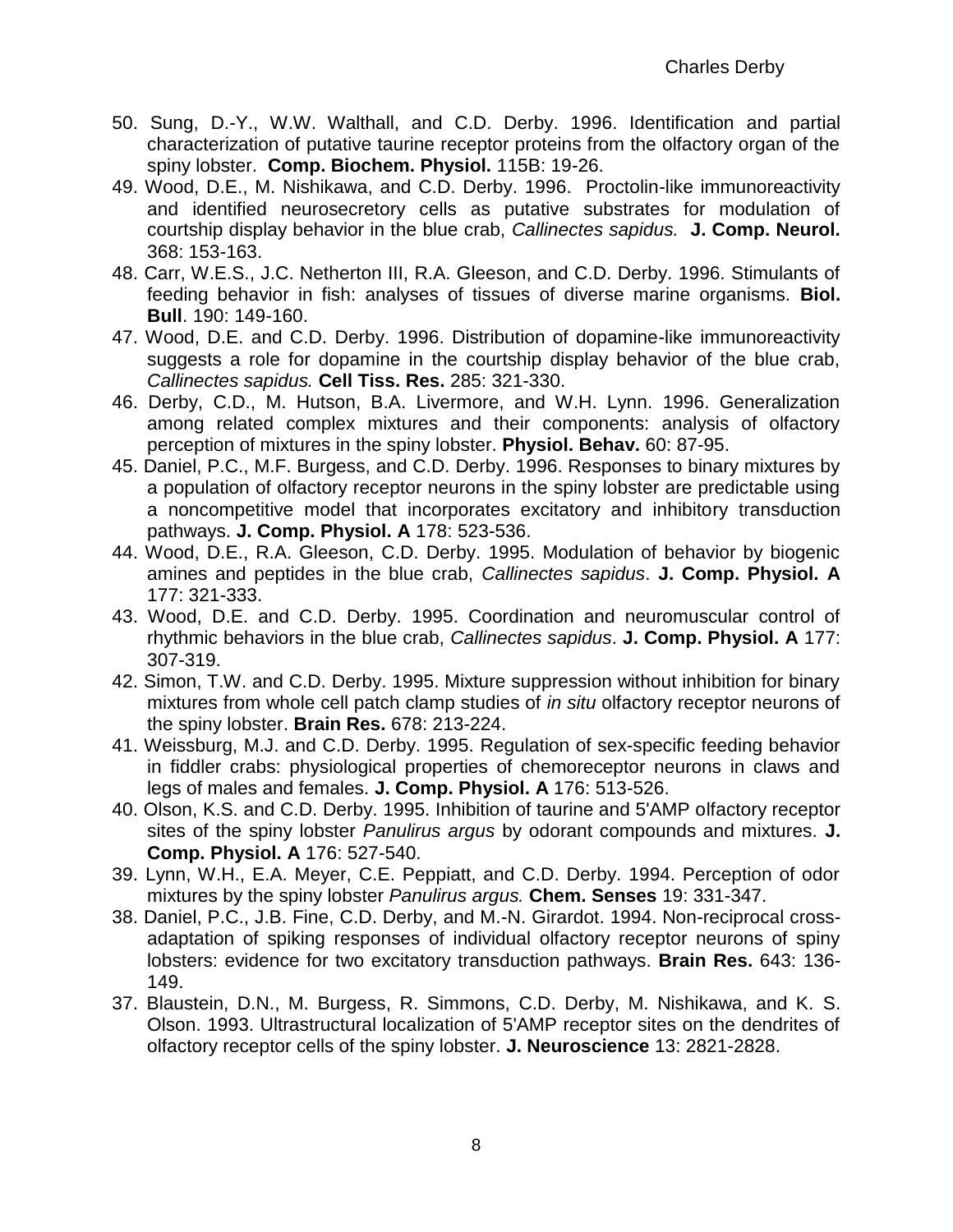- 36. Olson, K.S., H.G. Trapido-Rosenthal, and C.D. Derby. 1992. Biochemical characterization of independent olfactory receptor sites for 5'-AMP and taurine in the spiny lobster. **Brain Res.** 583: 262-270.
- 35. Fine-Levy, J.B. and C.D. Derby. 1992. Behavioral discrimination of binary mixtures and their components: effects of mixture interactions on coding of stimulus intensity and quality. **Chem. Senses** 17: 307-323.
- 34. Derby, C.D., M.-N. Girardot, and P.C. Daniel. 1991. Responses of olfactory receptor cells of spiny lobsters to binary mixtures. II. Pattern mixture interactions. **J. Neurophysiol.** 66: 131-139.
- 33. Derby, C.D., M.-N. Girardot, and P.C. Daniel. 1991. Responses of olfactory receptor cells of spiny lobsters to binary mixtures. I. Intensity mixture interactions. **J. Neurophysiol.** 66: 112-130.
- 32. Fine-Levy, J.B. and C.D. Derby. 1991. Effect of stimulus intensity and stimulus quality on discrimination of odorant mixtures by spiny lobsters in an associative learning paradigm. **Physiol. Behav.** 49: 1163-1168.
- 31 Daniel, P.C. and C.D. Derby. 1991. Mixture suppression in behavior: the antennular flick response in the spiny lobster toward binary odorant mixtures. **Physiol. Behav.** 49: 591-601.
- 30. Daniel, P.C. and C.D. Derby. 1991. Chemosensory responses to mixtures: a model based on composition of receptor cell types. **Physiol. Behav.** 49: 581-589.
- 29. Girardot, M.-N. and C.D. Derby. 1990. Peripheral mechanisms of olfactory discrimination of complex mixtures by the spiny lobster: no cell types for mixtures but different contributions of the cells to the across neuron patterns. **Brain Res.** 513: 225-236.
- 28. Girardot, M.-N. and C.D. Derby. 1990. Independent components of the neural population response for discrimination of quality and intensity of chemical stimuli. **Brain Behav. Evol.** 35: 129-145.
- 27. Fine-Levy, J.B., P.C. Daniel, M.-N. Girardot, and C.D. Derby. 1989. Behavioral resolution of quality of odorant mixtures by spiny lobsters: differential aversive conditioning of olfactory responses. **Chem. Senses** 14: 503-524.
- 26. Derby, C.D. and D.N. Blaustein. 1988. Morphological and physiological characterization of individual olfactory interneurons that connect the brain and eyestalk ganglia of the crayfish. **J. Comp. Physiol.** 163: 777-794.
- 25. Daniel, P.C. and C.D. Derby. 1988. Behavioral olfactory discrimination of mixtures in the spiny lobster (*Panulirus argus*) based on a habituation paradigm. **Chem. Senses** 13: 385-395.
- 24. Blaustein, D.N., C.D. Derby, R.B. Simmons, and A.C. Beall. 1988. The structure of the brain and medulla terminalis of spiny lobsters *(Panulirus argus)* and crayfish (*Procambarus clarkii*), with emphasis on olfactory neural regions. **J. Crust. Biol.** 8: 493-519.
- 23. Girardot, M.-N. and C.D. Derby. 1988. Neural coding of quality of complex olfactory stimuli in lobsters. **J. Neurophysiol.** 60: 303-324.
- 22. Fine-Levy, J.B., M.-N. Girardot, C.D. Derby, and P.C. Daniel. 1988. Differential associative conditioning and olfactory discrimination in the spiny lobster *Panulirus argus*. **Behav. Neural Biol.** 49: 315-331.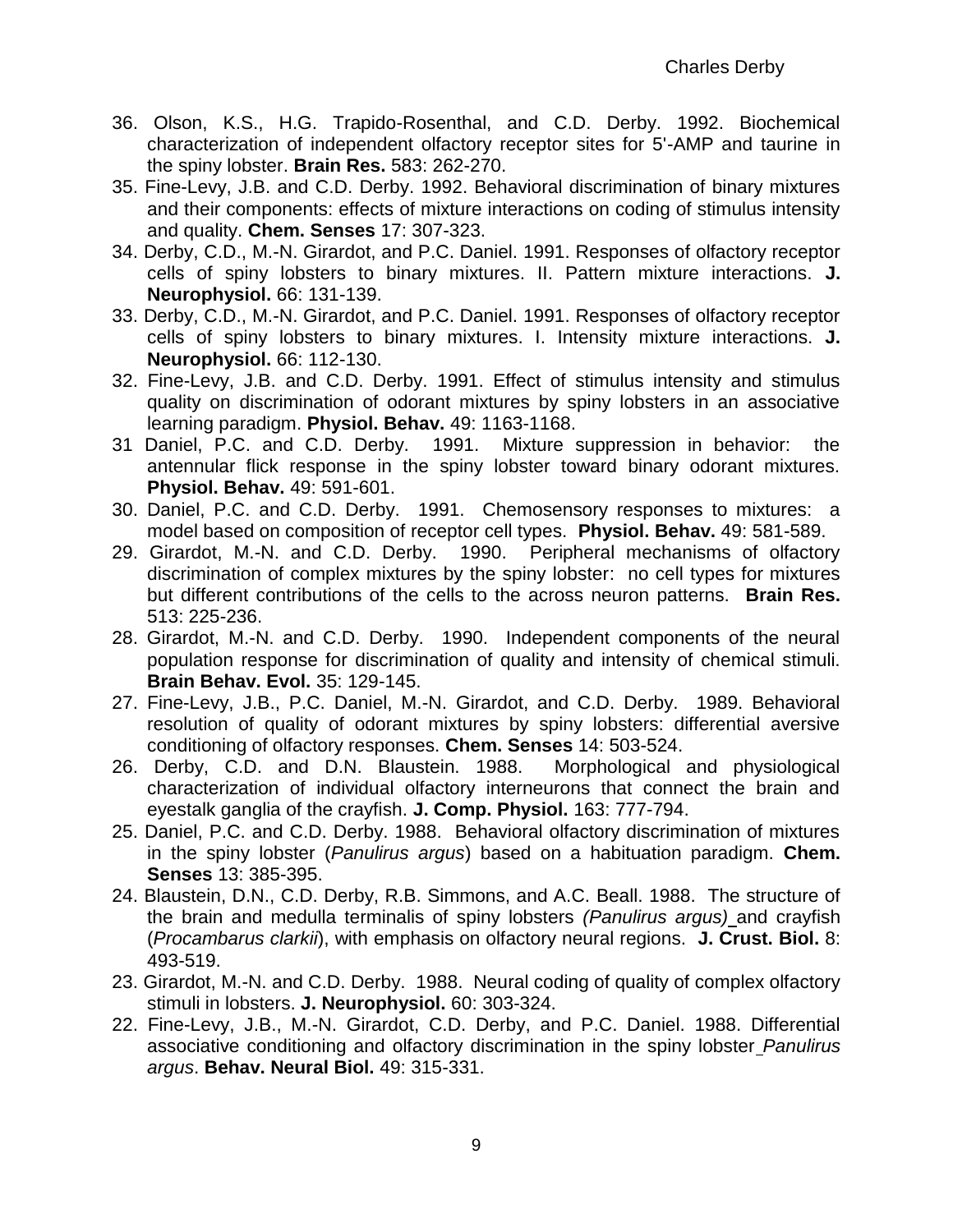- 21. Derby, C.D. and S. Harpaz. 1988. Physiology of chemoreceptor cells in the legs of the freshwater prawn *Macrobrachium rosenbergii*. **Comp. Biochem. Physiol. 90A**: 85-91.
- 20. Fine-Levy, J.B., C.D. Derby, and P.C. Daniel. 1987. Chemosensory discrimination: behavioral abilities of the spiny lobster. **Annals N.Y. Acad. Sci.** 510: 280-283.
- 19. Derby, C.D., W.E.S. Carr, and B.W. Ache. 1987. Purinergic receptors occur externally on the olfactory organs and internally in the brain of the spiny lobster. **Annals N.Y. Acad. Sci.** 510: 250-253.
- 18. Blaustein, D., C.D. Derby, and A.C. Beall. 1987. The structure of chemosensory centers in the brain on spiny lobsters and crayfish. **Annals N.Y. Acad. Sci.** 510: 180-183.
- 17. Daniel, P.C., and C.D. Derby. 1987. Mixture interaction analysis: a polynomial model for multiple receptor systems which incorporates the Beidler equation. **Chem. Senses** 12: 417-423.
- 16. Derby, C.D., B.W. Ache, and W.E.S. Carr. 1987. Purinergic modulation in the brain of the spiny lobster. **Brain Res.** 421: 57-64.
- 15. Carr, W.E.S. and C.D. Derby. 1986. Behavioral chemoattractants for the shrimp, *Palaemonetes pugio*: identification of active components in food extracts and evidence of synergistic mixture interactions. **Chem. Senses** 11: 49-64.
- 14. Derby, C.D., B.W. Ache, and E.W. Kennel. 1985. Mixture suppression in olfaction: electrophysiological evaluation of the contribution of peripheral and central neural components. **Chem. Senses** 10: 301-316.
- 13. Derby, C.D., W.E.S. Carr, and B.W. Ache. 1984. Purinergic olfactory receptor cells of crustaceans: response characteristics and similarities to internal purinergic cells of vertebrates. **J. Comp. Physiol.** 155: 341-349.
- 12. Derby, C.D. and B.W. Ache. 1984. Electrophysiological identification of the stimulatory and interactive components of a complex odorant. **Chem. Senses** 9: 201-218.
- 11. Derby, C.D., K.A. Hamilton, and B.W. Ache. 1984. Processing of olfactory information at three neuronal levels in the spiny lobster. **Brain Res.** 300: 311-319.
- 10. Derby, C.D. 1984. Molecular weight fractions of natural foods that stimulate feeding in crustaceans, with data from the lobster *Homarus americanus*. **Mar. Behav. Physiol.** 10: 273-282.
- 9. Derby, C.D. and B.W. Ache. 1984. Quality coding of a complex odorant in an invertebrate. **J. Neurophysiol.** 51: 906-924.
- 8. Derby, C.D., P.M. Reilly, and J. Atema. 1984. Chemosensitivity of lobster, *Homarus americanus*, to secondary plant compounds: unused receptor capabilities. **J. Chem. Ecol.** 10: 879-892.
- 7. Derby, C.D. and J. Atema. 1982. Narrow-spectrum chemoreceptor cells in the walking legs of the lobster *Homarus americanus*: taste specialists. **J. Comp. Physiol.** 146: 181-189.
- 6. Derby, C.D. and J. Atema. 1982. The function of chemo- and mechanoreceptors in lobster (*Homarus americanus*) feeding behaviour. **J. Exp. Biol.** 98: 317-327.
- 5. Derby, C.D. and J. Atema. 1982. Chemosensitivity of walking legs of the lobster *Homarus americanus*: neurophysiological response spectrum and thresholds. **J. Exp. Biol.** 98: 303-315.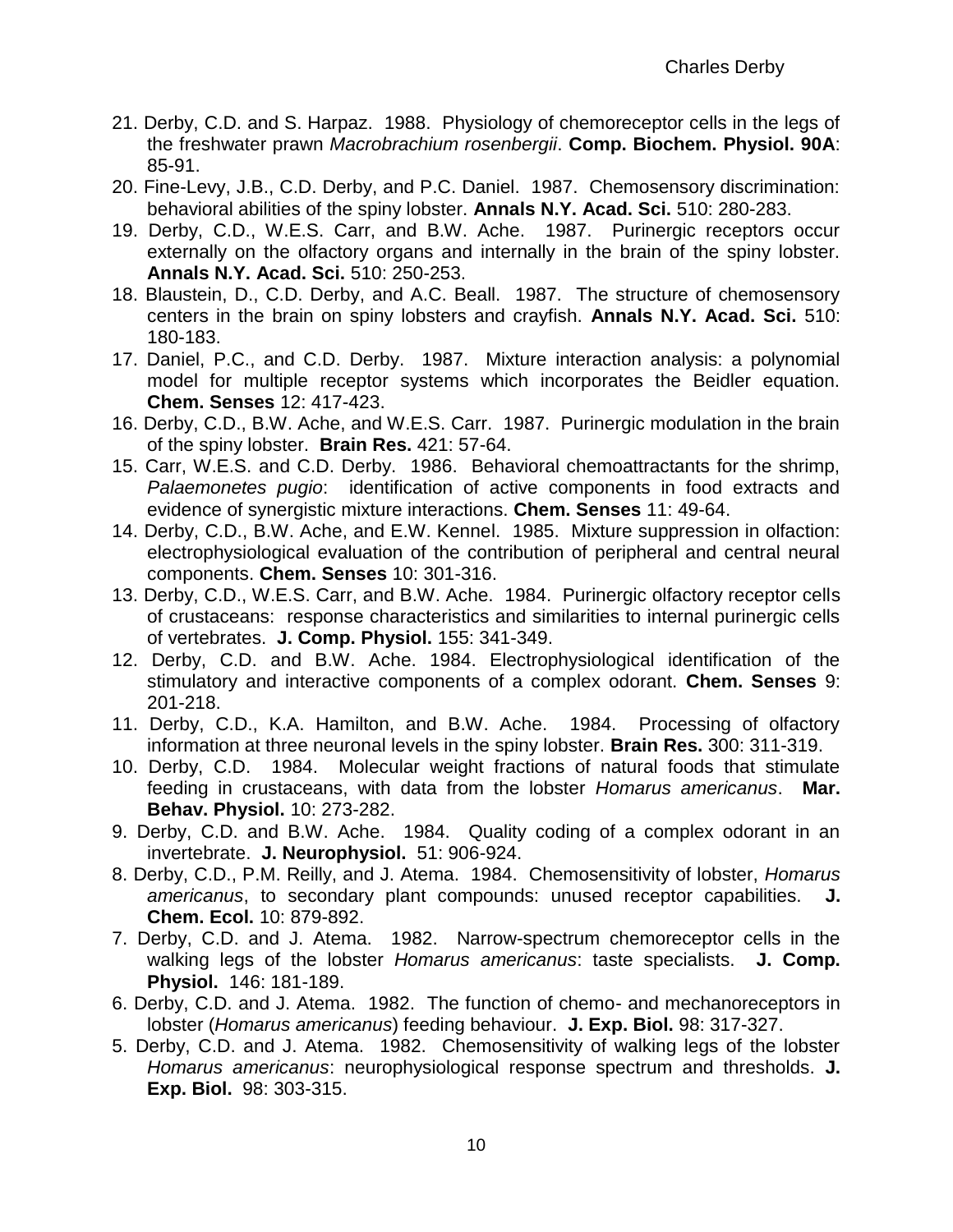- 4. Derby, C.D. 1982. Structure and function of cuticular sensilla of the lobster *Homarus americanus*. **J. Crust. Biol.** 2: 1-21.
- 3. Derby, C.D. and J. Atema. 1981. Selective improvement in responses to odors by the lobster, *Homarus americanus*, following feeding experience. **J. Chem. Ecol.** 7: 1073-1080.
- 2. Derby, C.D. and J. Atema. 1981. Influence of drilling muds on the primary chemosensory neurons in walking legs of the lobster, *Homarus americanus*. **Can. J. Fish. Aquat. Sci.** 38: 268-273.
- 1. Derby, C.D. and J. Atema. 1980. Induced host odor attraction in the pea crab *Pinnotheres maculatus*. **Biol. Bull.** 158: 26-33.

#### Books

1. Derby, C. and M. Thiel (editors). 2014. *Nervous Systems & Control of Behavior. Volume 3 of The Natural History of the Crustacea* (editor-in-chief, M. Thiel). Oxford University Press, New York. ISBN 978-0-19-979171-2.

#### Review Articles and Book Chapters

- 39. Derby, C.D. Chemoreception in aquatic invertebrates. In: *Olfaction & Taste, Volume 3 of The Senses: A Comprehensive Reference, 2nd Edition* (ed. W. Meyerhof). Elsevier Press (in press)
- 38. Derby, C.D., E.S. Gilbert, and P.C. Tai. 2018. Molecules and mechanisms underlying the antimicrobial activity of escapin, an L-amino acid oxidase from the ink of sea hares. **Biol. Bull.** 235: 52-61. DOI: 10.1086/699175
- 37. Kamio, M., and C.D. Derby. 2017. Finding food: how marine invertebrates use chemical cues to track and select food. **Natural Products Reports** 34: 514-528. DOI: 10.1039/c6np00121a
- 36. Derby, C. and M. Schmidt. 2017. Crustacean olfaction. In: *Oxford Research Encyclopedia of Neuroscience*. Ed. S.M. Sherman. Oxford University Press, NY. DOI: 10.1093/acrefore/9780190264086.013.155
- 35. Derby, C.D., M.T. Kozma, A. Senatore, and M. Schmidt. 2016. Molecular mechanisms of reception and perireception in crustacean chemoreception: a comparative review. **Chem. Senses** 41: 381–398.
- 34. Derby, C.D. 2014. Cephalopod ink: production, chemistry, functions and applications. **Marine Drugs** 12: 2700-2730.
- 33. Derby, C.D. and M. Thiel. 2014. Nervous systems and control of behavior: an introduction. In: Derby, C. and M. Thiel (editors). *Nervous Systems & Control of Behavior, Vol. 3 of The Natural History of the Crustacea*. Oxford University Press, New York, pp. 1-10.
- 32. Derby, C.D. and M.J. Weissburg. 2014. The chemical senses and chemosensory ecology of crustaceans. In: Derby, C. and M. Thiel (editors). *Nervous Systems & Control of Behavior, Vol. 3 of The Natural History of the Crustacea*. Oxford University Press, New York, pp. 263-292.
- 31. Derby, C.D. and R.K. Zimmer. 2014. Neuroecology and the molluscan connection. In: *Neuroecology and Neuroethology in Molluscs: The Interface Between Behavior and Environment.* Anna Di Cosmo and William Winlow, editors. Nova Science Publishers Ltd., Hauppauge, NY, pp. 1-10.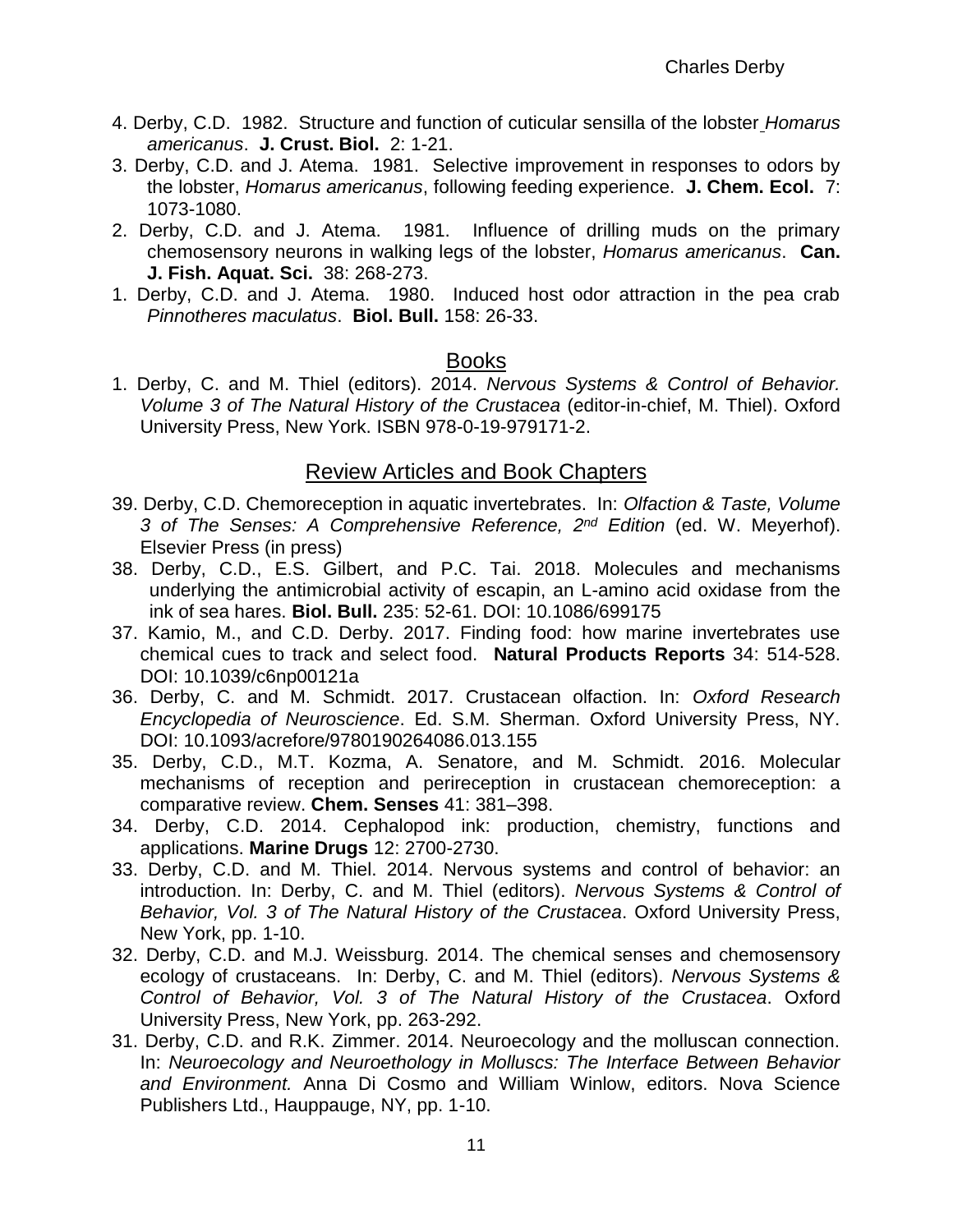- 30. Derby, C.D. and R.K. Zimmer. 2012. Neuroecology of predator-prey interactions. In: *Chemical Ecology in Aquatic Systems*. Eds., C. Brönmark and L.-A. Hansson. Oxford Univ. Press, London. pp. 158-171.
- 29. Zimmer, R.K. and C.D. Derby. 2011. Neuroecology and the need for broader synthesis. **Integr. Comp. Biol.** 51: 751-755.
- 28. Derby, C.D. and J. Aggio. 2011. Neuroecology of chemical defenses**. Integr. Comp. Biol**. 51: 771-780.
- 27. Aggio, J.F. and C.D. Derby. 2011. Chemical communication in lobsters. In: *Chemical Communication in Crustaceans*. Eds., T. Breithaupt and M. Thiel. Springer, NY, pp. 239-256.
- 26. Kamio, M. and C.D. Derby. 2011. Approaches to a molecular identification of sex pheromones in blue crabs. In: *Chemical Communication in Crustaceans*. Eds., T. Breithaupt and M. Thiel. Springer, NY, pp. 393-412.
- 25. Aggio, J.F. and C.D. Derby. 2010. *Aplysia*. In: Encyclopedia of Animal Behavior. Eds. M.D. Breed and J. Moore. Academic Press, Oxford, pp. 107-111.
- 24. Derby, C.D. 2009. Animal chemical sensitivity. In: Encyclopedia of Perception. Ed. E.B. Goldstein. Sage Publications Inc., Thousand Oaks, CA, pp. 46-48.
- 23. Derby, C.D. 2009. Symposium overview: neuroecology of chemical senses. (Proceeding of the International Symposium on Olfaction and Taste, ed., Thomas Finger). **Ann. N.Y. Acad. Sci.** 1170: 447-449.
- 22.Derby, C.D. and P.W. Sorensen. 2008. Neural processing, perception, and behavioral responses to natural chemical stimuli by fish and crustaceans. **J. Chem. Ecol.** 34: 898-914.
- 21. Caprio, J. and C.D. Derby. 2008. Aquatic animal models in the study of chemoreception. In: *Olfaction & Taste, Volume 3, The Senses: A Comprehensive Reference* (eds. S. Firestein and G.K. Beauchamp). Elsevier. Pp. 97-134.
- 20. Derby, C.D. 2007. Escape by inking and secreting: marine molluscs avoid predators through a rich array of chemicals and mechanisms. **Biol. Bull.** 213: 274-289.
- 19. Zimmer, R.K. and C.D. Derby. 2007. Biological Bulletin Virtual Symposium: Neuroecology of chemical defenses. **Biol. Bull.** 213: 205-207.
- 18. Derby, C.D. 2007. Why have neurogenesis in adult olfactory systems? The Presidential Symposium, 2006 AChemS Conference. **Chem. Senses** 32: 361-363.
- 17. McClintock, T.S., B.W. Ache, and C.D. Derby. 2006. Lobster olfactory genomics. **Integrative and Comparative Biology** 46: 940-947.
- 16. Derby, C.D., P. Steullet, H.S. Cate, and P.J.H. Harrison. 2002. A compound nose: functional organization and development of aesthetasc sensilla. **In**: *The Crustacean Nervous System* (ed., K. Wiese). Springer-Verlag, Heidelberg: pp. 346-358.
- 15. Harrison, P.J.H., H.S. Cate, P. Steullet, and C.D. Derby. 2001. Structural plasticity in the olfactory system of adult spiny lobsters: postembryonic development permits lifelong growth, turnover, and regeneration. **Marine & Freshwater Res.** 52: 1357-1366.
- 14. Derby, C.D., P. Steullet, and A.J. Horner. 2001. The sensory basis to feeding behavior in the Caribbean spiny lobster *Panulirus argus*. **Marine & Freshwater Res.** 52: 1339-1350.
- 13. Derby, C.D. and P. Steullet. 2001. Why do animals have so many receptors? The role of multiple chemosensors in animal perception. **Biol. Bull.** 200: 211-215.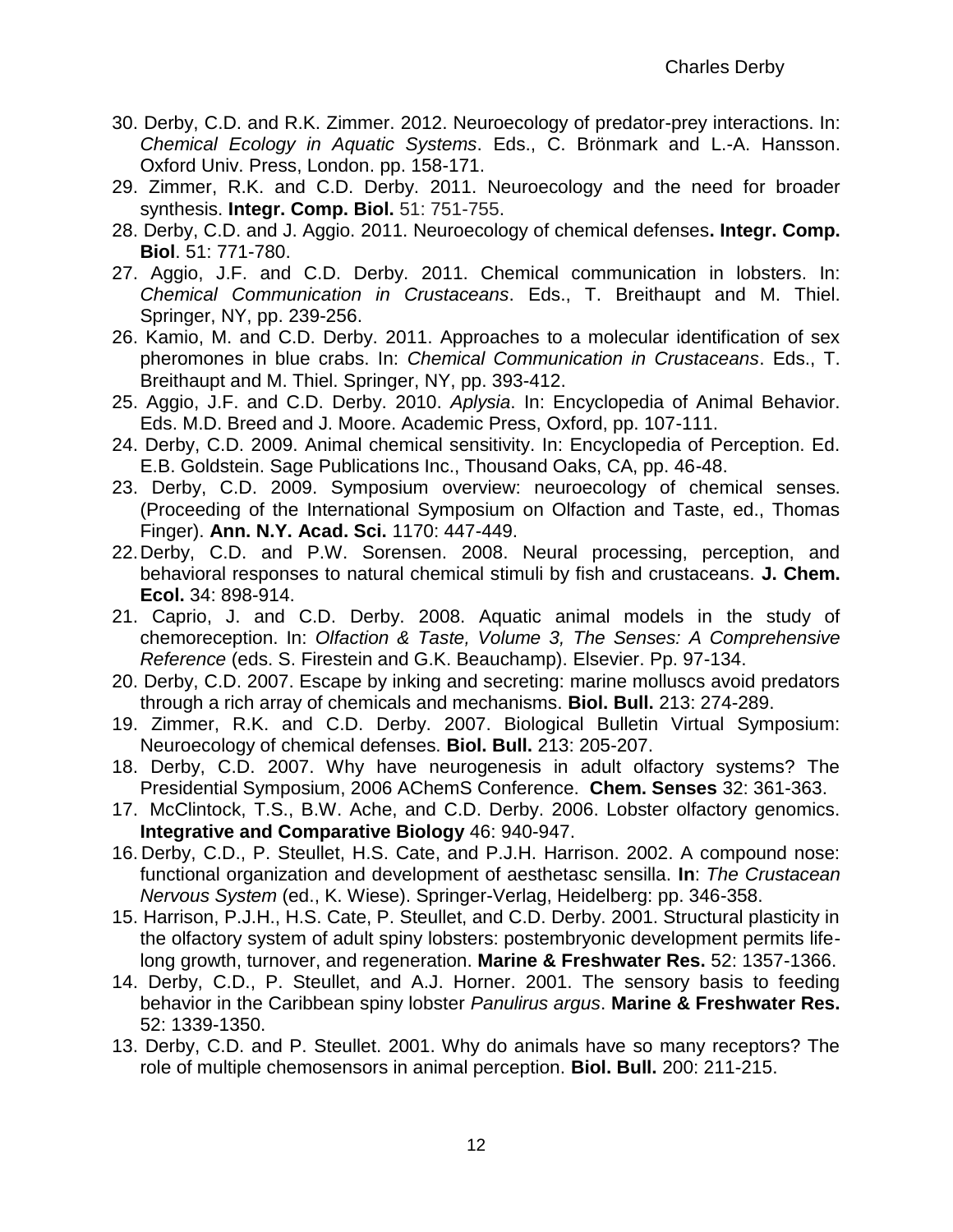- 12. Derby, C.D. 2000. Learning from spiny lobsters about chemosensory coding of mixtures. **Physiol. Behav**. 69: 203-209.
- 11. Derby, C.D. 1995. Single unit electrophysiological recording techniques from crustacean chemoreceptor neurons. **In:** *CRC Handbook on Experimental Cell Biology of Taste and Olfaction: Current Techniques and Protocols* (eds., A.I. Spielman and J.G. Brand), CRC Press, Boca Raton, FL, pp. 241-250.
- 10. Derby, C., M. Burgess, K. Olson, T. Simon, and A. Livermore. 1994. Mechanisms of detection and discrimination of mixtures in the olfactory system of the spiny lobster. **In:** *Olfaction and Taste XI* (eds., K. Kurihara, N. Suzuki, and H. Ogawa), Springer-Verlag, Tokyo, pp. 775-777.
- 9. Sandeman, D., R. Sandeman, C. Derby, and M. Schmidt. 1992. Morphology of the brain of crayfish, crabs and spiny lobsters: a common nomenclature for homologous structures. **Biol. Bull.** 183: 304-326.
- 8. Derby, C., P. Daniel, J. Fine-Levy, and M.-N. Girardot. 1990. Neural basis of olfactory discrimination in the spiny lobster. **In**: *Frontiers in Crustacean Neurobiology* (eds., K. Wiese, W.-D. Krenz, J. Tautz, H. Reichert, and B. Mulloney). Birkhauser Verlag, Basel: pp. 173-179.
- 7. Derby, C.D. 1989. Physiology of sensory neurons in morphologically identified cuticular sensilla of crustaceans. **In**: *Functional Morphology of Feeding and Grooming in Crustacea* (B.E. Felgenhauer, L. Watling, and A.B. Thistle eds.). A.A. Balkema Press, Rotterdam, Vol. 6: 27-47.
- 6. Derby, C.D., M.-N. Girardot, P.C. Daniel, and J.B. Fine-Levy. 1989. Olfactory discrimination of mixtures: behavioral, electrophysiological, and theoretical studies using the spiny lobster *Panulirus argus*. **In**: *Perception of Complex Smells and Tastes* (D.G. Laing, W.S. Cain, R.L. McBride, and B.W. Ache, eds.). Acad. Press, Sydney, pp. 65-81.
- 5. Derby, C.D. and J. Atema. 1988. Chemoreceptor cells in aquatic invertebrates: peripheral filtering mechanisms in decapod crustaceans. **In**: *Sensory Biology of Aquatic Animals* (J. Atema, R.R. Fay, A.N. Popper, and W.N. Tavolga, eds.). Springer, New York: pp. 365-385.
- 4. Carr, W.E.S. and C.D. Derby. 1986. Chemically stimulated feeding behavior in marine animals: the importance of chemical mixtures and the involvement of mixture interactions. **J. Chem. Ecol.** 12: 987-1009.
- 3. Derby, C.D. and J. Atema. 1981. Ecological interactions (symbiosis and chemoreception). **In**: *McGraw-Hill Yearbook of Science and Technology* (Ed.-in-chief, S.P. Parker). McGraw-Hill Book Co., NY: 160-161.
- 2. Ache, B.W. and C.D. Derby. 1985. Functional organization of olfaction in crustaceans. **Trends in Neuroscience** 8: 356-360.
- 1. Atema, J. and C. Derby. 1981. Ethological evidence for search images in predatory behavior. **In**: Adv. Physiol. Sci., Vol. 16: Sensory Functions (Eds., E. Grastyan and P. Molnar). Pergamon Press, NY: 395-400.

#### Letters to the Editor

2. Eisthen, H.L. et al. 2018. New NSF policy will stifle innovation. **Science** 362: 297- 298. doi: 10.1126/science.aav4793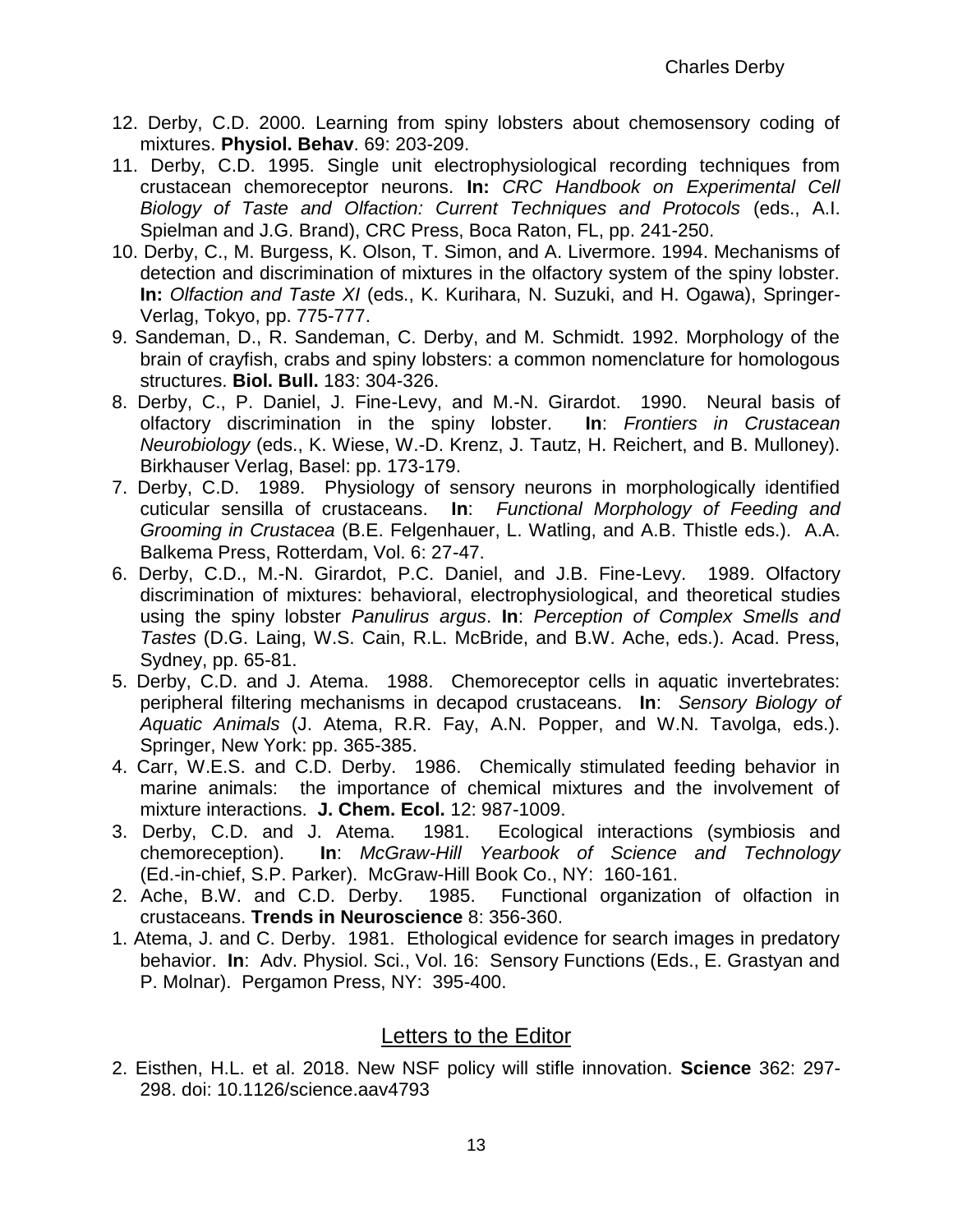1. Matthews, T.R., C.D. Derby, K.E. Maxwell, and R.D. Bertelsen. 2015. Age determination method using neurolipofuscin: a reply to Buesa. **New Zealand J. Mar. Freshwater Res.** 49: 497-502 <http://dx.doi.org/10.1080/00288330.2015.1095772>

### Reviews of Books and Meetings

- 2. McClintock, T. S. and C.D. Derby. 2006 Shelling out for genomics: a report on the Society for Integrative and Comparative Biology 2006 Annual Meeting, Orlando, Florida. **Genome Biology** 7: 312.
- 1. Derby, C.D. 1999. Review of **Tasting and Smelling**. Quarterly Review of Biology 74: 366-367. [**Tasting and Smelling** (ed. G.K. Beauchamp and L. Bartoshuk), Handbook of Perception and Cognition, 2<sup>nd</sup> Ed. (Series Eds., E.C. Carterette and M.P. Friedman). Academic Press, NY.]

# **Tributes**

1. Derby, C.D. 2018. Jelle Atema, an original: a tribute to his career. **Bull. Mar. Sci.** 94: 467-478. **DOI:** <https://doi.org/10.5343/bms.2017.1092>

### Published Abstracts from Presentations at Meetings

- 202. Kozma, M.T., H. Ngo-Vu, A. Senatore, Y. Bobkov, B.W. Ache, and C.D. Derby. 2020. Single cell transcriptomics reveals expression patterns of chemoreceptor genes in olfactory receptor neurons of the Caribbean spiny lobster, *Panulirus argus.*  Annual Meeting of the Society for Integrative & Comparative Biology, Austin, Texas.
- 201. Kozma, M.T., M. Schmidt, and C.D. Derby. 2019. In search of pheromone receptors in decapod crustaceans. International Society of Chemical Ecology, 35<sup>th</sup> Annual Meeting, Atlanta, June 2-7, 2019.
- 200. Kozma, M.T., M. Schmidt, and C.D. Derby. 2018. Chemoreceptor proteins in the decapods: variant lonotropic Receptors galore, some shared, some unique. 9<sup>th</sup> International Crustacean Congress, Washington DC.
- 199. Kozma, M.T., M. Schmidt, S. D. Sparks, H. Ngo-Vu, A. Senatore, and C.D. Derby. 2018. Expression of variant IRs, GRs, and TRP channels in chemosensory organs of Caribbean spiny lobsters, *Panulirus argus*. Annual Meeting of the Society for Integrative & Comparative Biology, San Francisco, CA.
- 198. Ernst, D.A., R.R. Fitak, M. Schmidt, C.D. Derby, S. Johnsen, and K.J. Lohmann. 2017. A magnetic pulse induces differential gene expression in the spiny lobster central nervous system. Annual Meeting of the Society for Integrative & Comparative Biology, San Francisco, CA.
- 197. Kozma, M., V. Ngo-Vu, M. Schmidt, and C. Derby. Chemoreceptor proteins in lobsters, *Panulirus argus* and *Homarus americanus*: no GRs but lots of IRs differentially expressed across their major chemosensory organs. 11<sup>th</sup> International Conference and Workshop on Lobster Biology & Management, June 4-9, 2017, Portland, Maine.
- 196. Derby, C., F. Elsayed, S. Williams, C. González, M. Choe, A. Bharadwaj, and G. Chamberlain. Behavioral assays demonstrate how krill meal enhances attractability & palatability of feed pellets for Pacific white shrimp *Litopenaeus vannamei*. World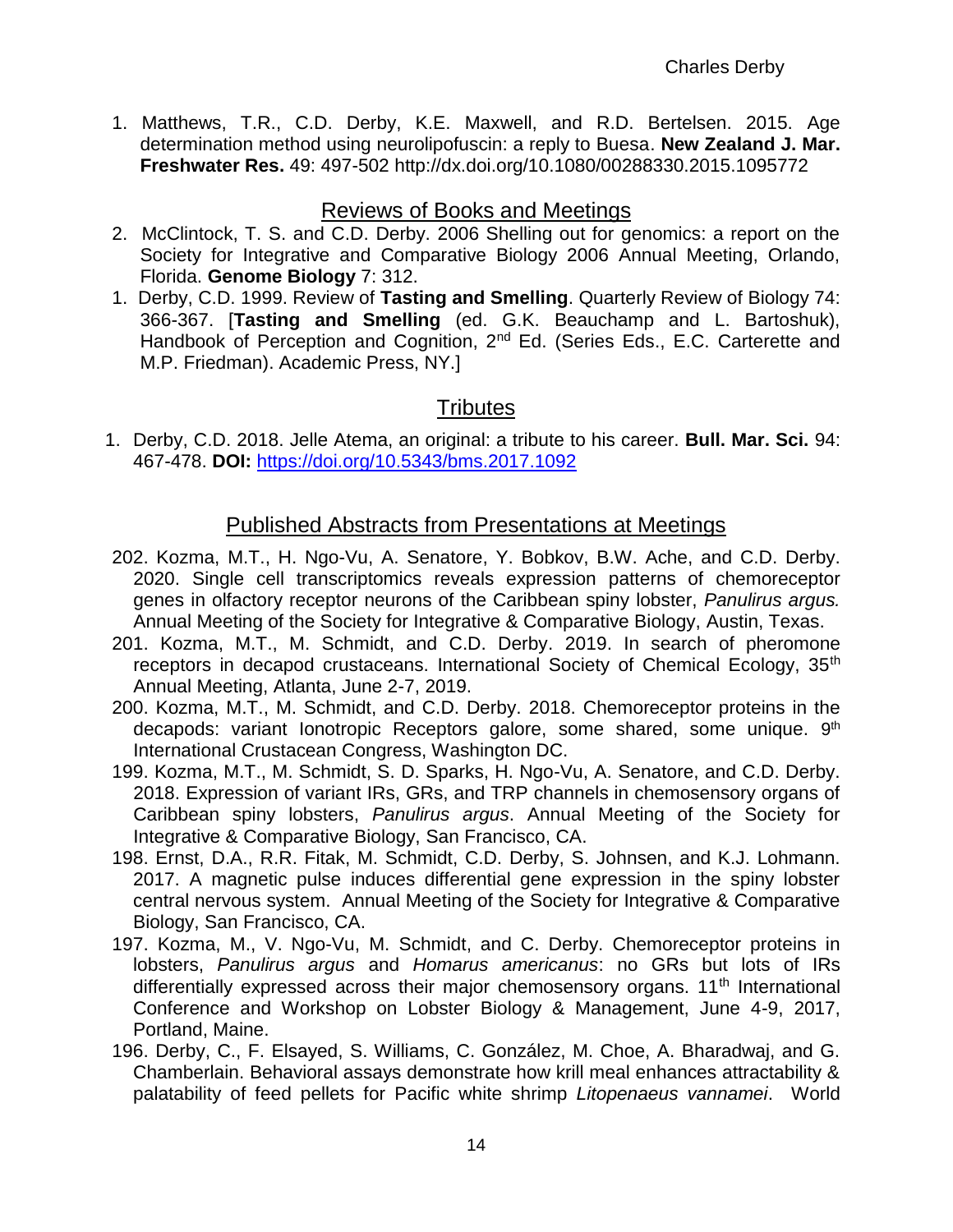Aquaculture Society, Las Vegas, Nevada, Feb. 22-26, 2016.

- 195. Derby, C., M. Choe, F. Elsayed, S. Miller, S. Williams, C. González, A. Bharadwaj, and G. Chamberlain. Development of feed attractant mixtures to increase consumption and reduce waste in high-soy diets for pacific white shrimp *Litopenaeus vannamei.* World Aquaculture Society, Las Vegas, Nevada, Feb. 22-26, 2016.
- 194. Derby, C.D., M. Choe, F. Elsayed, S. Miller, S. Williams, C. Gonzalez, A. Bharadwaj, and G. Chamberlain. Translational chemoreception: from studying chemosensory processing to developing feeds in aquaculture of marine crustaceans. Annual Meeting of the Society for Integrative & Comparative Biology, Portland, OR. Abstract 106-2.
- 193. Xia, J., M. Schmidt, C.D. Derby, R. Osan. "Projection methods for analysis of imaging data of olfactory receptor neurons from the spiny lobster *Panulirus argus*." At the Brains & Behavior Retreat, April 24, 2015.
- 192. Xia, J., M. Schmidt, C.D. Derby, R. Osan. "Projection methods for analysis of imaging data of olfactory receptor neurons from the spiny lobster *Panulirus argu*s." At the Society for Mathematical Biology, June 30-July 3, 2015.
- 191. Kozma, M.T., M. Schmidt, A. Senatore, and C.D. Derby. 2015. Chemoreceptor and perireceptor proteins in crustacean chemoreception: identification and phylogeny . Annual Meeting of the Society for Integrative & Comparative Biology, West Palm Beach, FL.
- 190. Schmidt, M., and C.D. Derby. 2014. Neuroblasts without a neurogenic niche maintain adult neurogenesis on the second stage of the central olfactory pathway in the shore crab, *Carcinus maenas*. Annual Meeting of the Society for Neuroscience, Washington DC, November, 394.11/A11.
- 189. Derby, C.D. 2014. Inking defenses of molluscs: a comparison of mechanisms for different life-history strategies: opisthobranch gastropods versus cephalopods. International Conference on Neuroethology, Sapporo, Japan, July 31, 2014.
- 188. Kamio, M., H. Yano, H. Nagai, M. Schmidt, and C.D. Derby. 2014. The smell of molting: *N*-acetylglucosamino-1,5-lactone is a molting biomarker and candidate sex pheromone in the urine of two crabs, *Callinectes* sapidus and *Telmessus cheiragonus.* International Conference on Neuroethology, Sapporo, Japan, July 2014.
- 187. Kamio, M., M. Schmidt, M.W. Germann, J. Kubanek, and C.D. Derby. 2014. Biomarker targeting to identify candidate component of the courtship pheromone in the urine of the blue crab, *Callinectes sapidus*. Asia-Pacific Marine Biotechnology Conference, May 4-8, 2014.
- 186. Tottempudi, M., T. Love-Chezem, L.S. Wolfe, and C.D. Derby. 2014. [Ink from](http://sicb.org/meetings/2014/schedule/abstractdetails.php?id=801)  longfin inshore squid, *Doryteuthis pealeii*[, as a chemical defense against two](http://sicb.org/meetings/2014/schedule/abstractdetails.php?id=801)  [predatory fishes, summer flounder,](http://sicb.org/meetings/2014/schedule/abstractdetails.php?id=801) *Paralichthys dentatus*, and sea catfish, *Ariopsis [felis](http://sicb.org/meetings/2014/schedule/abstractdetails.php?id=801)* . Annual Meeting of the Society for Integrative & Comparative Biology, Austin, TX: http://sicb.org/meetings/2014/schedule/abstractdetails.php?id=801
- 185. Derby, C.D. 2013. The role of chemicals in interactions between inking molluscs and their predators. Abstract, 2013 Annual Meeting of the Society for Integrative & Comparative **Biology: Biology: Biology: Biology: Biology: Biology: Biology: Biology: Biology: Biology: Biology: Biology: Biology: Biology: Biology: Biology: Biology: Biology: Biology:**

http://www.sicb.org/meetings/2013/schedule/abstractdetails.php?id=1659

184. Schmidt, M., J. Haulk, and C.D. Derby. 2012. A chemosensory pathway detecting amino acid efflux from olfactory sensilla mediates grooming of the olfactory organ in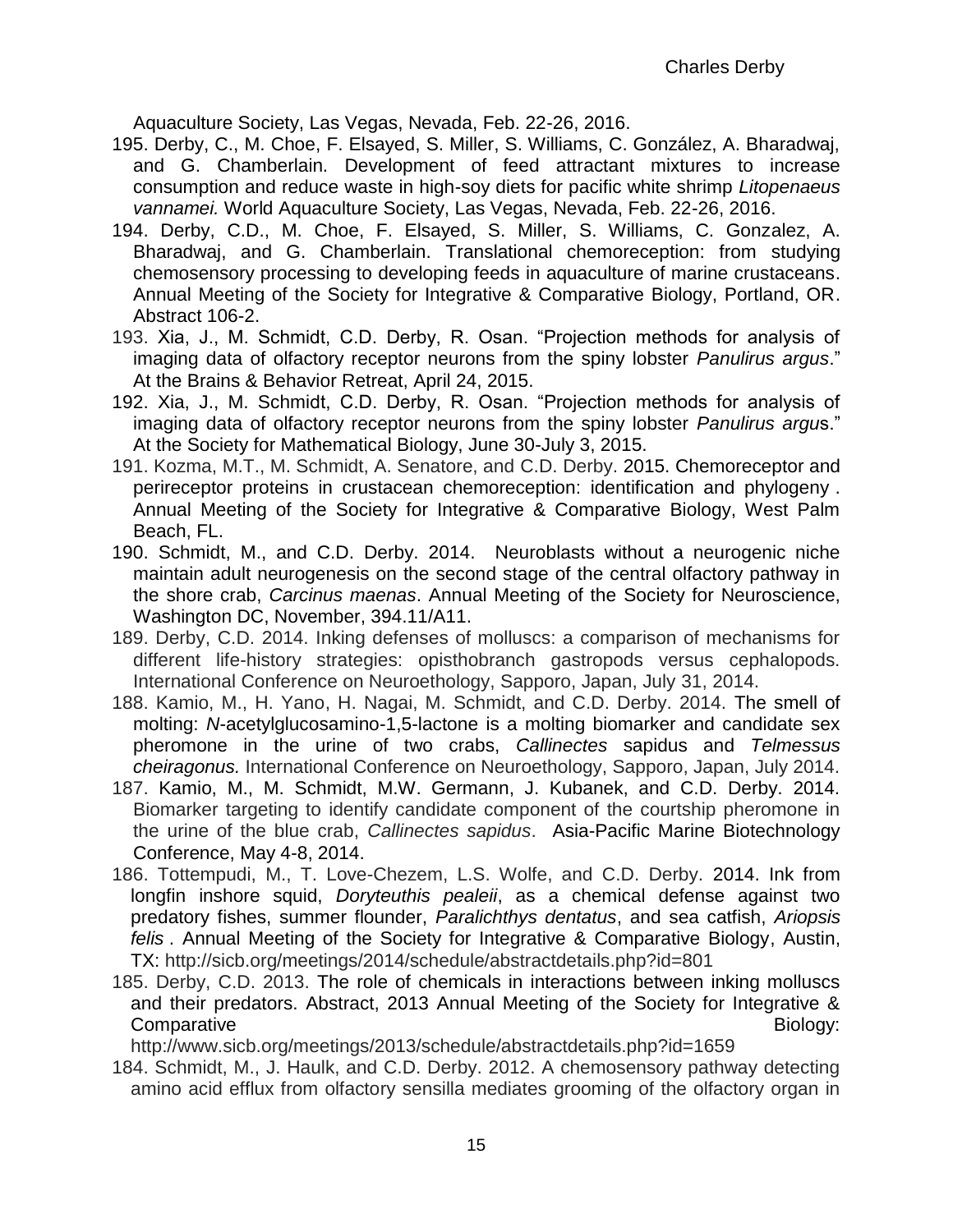the spiny lobster, *Panulirus argus*. Society for Neuroscience, New Orleans. Abstract 174.21.

- 183. Love-Chezem, T., J. Aggio, and C.D. Derby. 2012. Defense through sensory disruption: ink from sea hares reduces sensory and motor responses of spiny lobsters to food-related chemicals. Abstract, 2012 International Society of Neuroethology, August 5-10, College Park, MD.
- 182. Love-Chezem, T., J. Aggio, and C.D. Derby. 2012. Chemical defense through sensory disruption in spiny lobster-sea hare interactions. Abstract, 2012 Annual Meeting of the Society for Integrative & Comparative Biology. [www.sicb.org/meetings/2012/](http://www.sicb.org/meetings/2012/%20schedule/abstractdetails.php?id=377)  [schedule/abstractdetails.php?id=377](http://www.sicb.org/meetings/2012/%20schedule/abstractdetails.php?id=377)
- 181. Schmidt, M. and C.D. Derby. 2011. Neural stem cell niches supporting adult neurogenesis in the olfactory midbrain of decapod crustaceans: light- and electronmicroscopy. Society for Neuroscience, Washington, DC.
- 180. Tadesse, T., M Schmidt, and C.D. Derby. 2011. Calcium imaging of olfactory receptor neurons in the spiny lobster, *Panulirus argus*. Abstract #573.01, Society for Neuroscience, Washington, DC, November 2011.
- 179. Aggio, J.F. and C.D. Derby. 2011. [To eat or not to eat: mechanisms of chemical](http://apps.isiknowledge.com.ezproxy.gsu.edu/full_record.do?product=WOS&search_mode=GeneralSearch&qid=1&SID=1Bcio@IMDC8JL6cDFcM&page=1&doc=1&cacheurlFromRightClick=no)  [deterrence in food rejection in the blue crab,](http://apps.isiknowledge.com.ezproxy.gsu.edu/full_record.do?product=WOS&search_mode=GeneralSearch&qid=1&SID=1Bcio@IMDC8JL6cDFcM&page=1&doc=1&cacheurlFromRightClick=no) *Callinectes sapidus*. Integr. Comp. Biol. 51, Suppl. 1: E1.
- 178. Schmidt, M., T. Tadesse, and C.D. Derby. 2010. Ca imaging of response properties of olfactory receptor neurons of spiny lobsters. Chem. Senses 31: A65.
- 177. Aggio, J.F. and C.D. Derby. 2010. Sensory mechanisms of chemical deterrence by sea hare ink against predatory blue crabs. Chem. Senses 31: A74.
- 176. Kamio, M., M. Nusnbaum, J. Aggio, T. Grimes, and C. Derby. 2010. How to produce a chemical defense: sea hares manufacture antipredatory chemicals from diet-derived red algal photosynthetic pigments. Annual Meeting of the Society for Integrative and Comparative Biology.
- 175. Tadesse, T., M Schmidt, W.W Walthall, P.C. Tai, and C.D. Derby. 2009. Role of achaete-scute homolog in the adult olfactory organ of spiny lobsters Society for Neuroscience, Chicago, IL: #705.11
- 174. Kamio, M., L. Nguyen, T.V. Grimes, M. Nusnbaum, M.H. Hutchins, S. Yaldiz, R. van Dam, and C.D. Derby. 2009. Sea hares chemically defend themselves from predatory blue crabs and bluehead wrasse using light-harvesting molecules in their algal diet. Chem. Senses 34: A49-A50.
- 173. Schmidt, M. and C.D. Derby. 2009. Cytoarchitecture of neuroblasts and their stem cell niche maintaining neurogenesis in the olfactory midbrain of adult spiny lobsters, *Panulirus argus*. Chem. Senses 34: A94.
- 172. Kamio, M., L. Nguyen, T.V. Grimes, M.H. Hutchins, S. Yaldiz, R. van Dam, C.D. Derby. 2009. Chemical defense by light-harvesting molecules in sea hares, *Aplysia californica* and *Aplysia dactylomela.* Benthic Ecology Conference, Corpus Christi, TX. March 4-7, 2009.
- 171. Nusnbaum, M., M. Kamio, R. van Dam, and C.D. Derby. 2009. Mechanisms of deterrence by sea hare ink against bluehead wrasse, a generalist predator. Benthic Ecology Conference, Corpus Christi, TX. March 4-7, 2009.
- 170. Matthews, T., K. Maxwell, R. Bertelson, and C.D. Derby. 2008. Age structure of the Caribbean spiny lobster, *Panulirus argus*, in a marine protected area in the Florida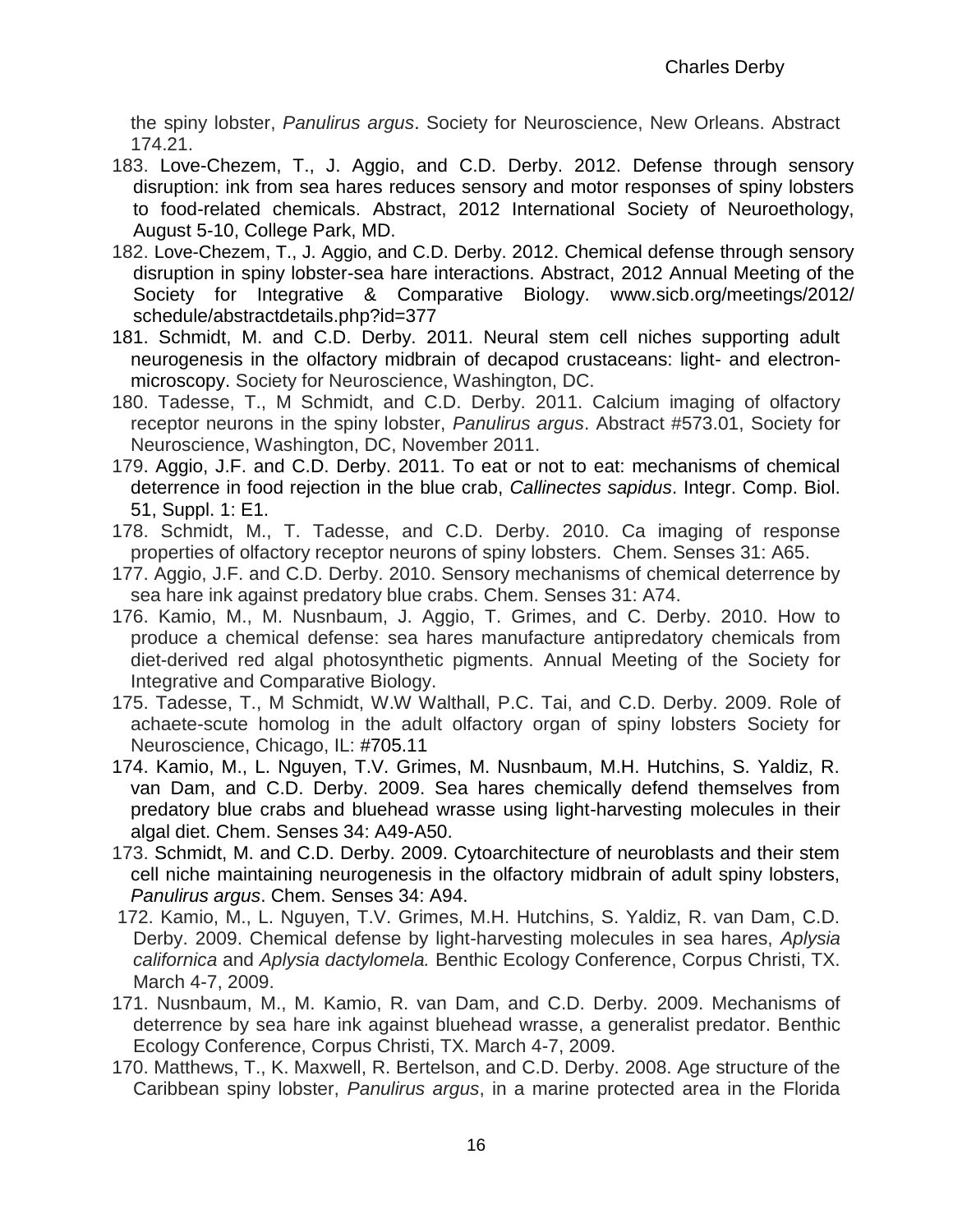Keys. National Shellfisheries Association, Providence, RI. J. Shellfish Res. 28:713- 714.

- 169. Schmidt, M. and C.D. Derby. 2008. Adult neurogenesis in the olfactory midbrain of the spiny lobster, *Panulirus argus*: cellular characteristics of neuroblasts and their associated stem cell niche. Society for Neuroscience, #208.10.
- 168. Derby, C.D. 2008. Symposium on "The Neuroecology of Chemical Senses". Chem. Senses 33: A32.
- 167. Nusnbaum, M., A. Sheybani, M. Kamio, R. Van Dam, J. Caprio, and C. D. Derby. 2008. Mechanisms of sea hare ink as a feeding deterrent against predatory fish. Chem. Senses 33: S56-S57.
- 166. Aggio, J.F. and C.D. Derby. 2008. Hydrogen peroxide and other components in the ink of sea hares are chemical defenses against predatory spiny lobsters acting through non-antennular chemoreceptors. Chem. Senses 33: S57.
- 165. Tadesse, T., H. Chien, M. Schmidt, W.W. Walthall, P.C. Tai, and C.D. Derby. 2008. Expression of *splash*, a proneural gene, in the olfactory organ of adult spiny lobsters. Chem. Senses 33: S75.
- 164. Schmidt, M. and C.D. Derby. 2008. Organization of neuronal stem cell niches in the olfactory midbrain of adult spiny lobsters, *Panulirus argus*. Chem. Senses 33: S135.
- 163. Schmidt, M. and C. D. Derby. 2007. Glial identity of neuronal stem cell niches in the olfactory midbrain of adult spiny lobsters, *Panulirus argus*. Soc. Neuro Abstr.
- 162. Kicklighter, C., M. Kamio, M. Germann, and C. Derby. 2007. Pyrimidines and mycosporine-like amino acids function as alarm cues in the defensive secretions of the sea hare *Aplysia californica*. Chemical Senses 32: A30.
- 161 Kamio, M., C. Kicklighter, K.-C. Ko, M. Nusnbaum, J. Aggio, M. Hutchins, and C. Derby. 2007. Defense through chemoreception: an L-amino acid oxidase in the ink of sea hares deters predators through their chemical senses. Chemical Senses 32: A37.
- 160. Kamio, M., M.A. Reidenbach, and C.D. Derby. 2007. The courtship display of male blue crabs (*Callinectes sapidus*) is a chemical signal to females. Benthic Ecology Conference, Atlanta, GA.
- 159. Maxwell, K.E., T.R. Matthews, R.D. Bertelsen, and C.D. Derby. 2007. Age and reproduction of Caribbean spiny lobster, *Panulirus argus,* in the Florida Keys and Dry Tortugas National Park. Benthic Ecology Conference, Atlanta, GA.
- 158. Schmidt, M. and C.D. Derby. 2006. Aesthetasc damage induces a two-phase immune response in the olfactory organ of the spiny lobster, *Panulirus argus.* Soc. Neurosci. Abstr. #351.11
- 157. Maxwell, K.E., T.R. Matthews, R.D. Bertelsen, C.D. Derby, and M.R.J. Sheehy. 2006. Age-based evaluation of a marine protected area for Caribbean spiny lobster (*Panulirus argus*). Fisheries and Marine Ecosystems – East Coast Conference, St. Pete, FL, May 14, 2006.
- 156. Matthews, T.R., K.E. Maxwell, M.R.J. Sheehy, R.D. Bertelsen, and C.D. Derby. 2006. Fishery effects on population structure and reproduction in the Caribbean spiny lobster. Mote Symposium in Fisheries Ecology, Sarasota, FL, Nov 14-16, 2006.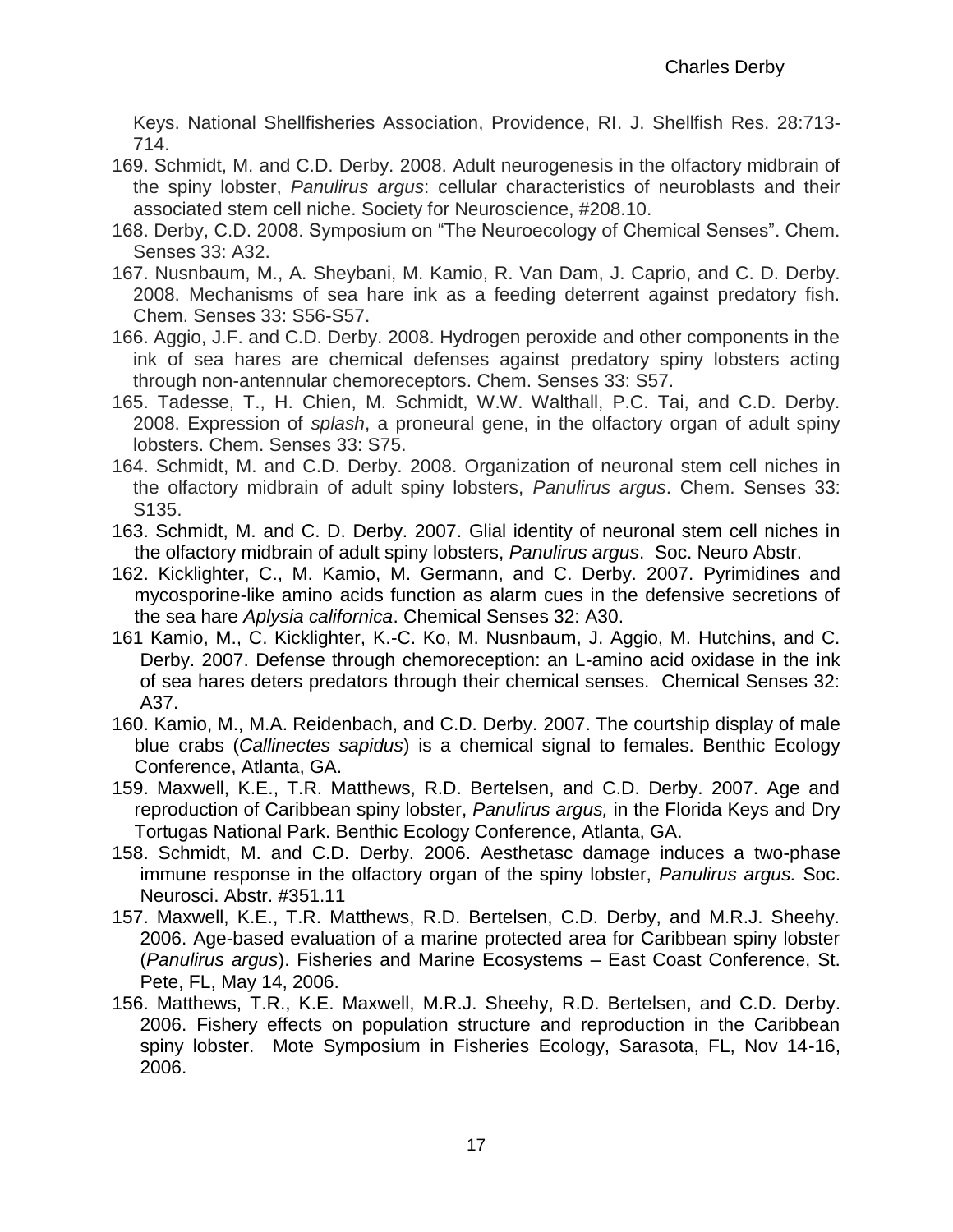- 155. Ko, Ko-Chun, M. Kamio, S. Zheng, B. Wang, H. Yang, P.C. Tai, and C. Derby. 2006. The identification of antimicrobial compounds in the defensive secretion of sea snails. Georgia State Biotech Symposium 2006, Atlanta, GA, Sept. 21-22, 2006
- 154. Shabani, S., Kamio, M., and Derby, C.D. 2006. Chemicals released by injured or disturbed conspecifics mediate defensive behaviors via the aesthetasc pathway in the spiny lobster *Panulirus argus*. Chem. Senses 31: A81-82.
- 153. Schmidt M. and C.D. Derby C.D 2006. Hemocyte infiltration of olfactory receptor neuron clusters after aesthetasc damage in the spiny lobster. Chem. Senses 31: A139.
- 152. Kicklighter, C.E., M.W. Germann, M. Kamio, J. Kubanek, and C.D. Derby. 2006. Sea hare (*Aplysia californica*) defensive secretions also contain pyrimidine and other alarm cues that warn conspecifics of nearby predators. Chem. Senses 31: A6.
- 151 Kamio, M., J. Kubanek, C.D. Derby. 2006. N-Acetylglucosamino-1,5-lactone is a candidate sex pheromone in female blue crabs. Chem. Senses 31: A82.
- 150. McClintock, T.S., C.D. Derby, and B.W. Ache. 2006. Physiological genomics of lobster olfaction. Integrative and Comparative Biology 45: 1041 (abstract #S8. 2.2).
- 149. Derby, C.D. et al. 2006. Chemical defenses of sea hares: novel and adaptive strategies for escape and defense via inking. Integrative and Comparative Biology 45: 987 (#21.2).
- 148. Song, C.K., L.M. Johnstone, M. Schmidt, D.H. Edwards, and C.D. Derby. 2005. Social experience changes neurogenesis in the brain of juvenile crayfish, *Procambarus clarkii*. Soc. Neurosci. Abstr., #754.12.
- 147. Chien, H., M. Schmidt, T. Tadesse, P.C. Tai, and C. Derby. 2005. Molecular cloning and tissue expression patterns of *Splash*, an *Achaete-Scute* homolog from the olfactory organ of the spiny lobster *Panulirus argus*. Soc. Neurosci. Abstr., #254.8.
- 146. Schmidt, M. and C.D. Derby. 2005. Hemocytes participate in the damage-induced replacement of olfactory receptor neurons in the adult spiny lobster *Panulirus argus*. Soc. Neurosci. Abstr., #254.9.
- 145. Johnstone, L.M., C.K. Song, M. Schmidt, D.H. Edwards, and C.D. Derby. 2005. Social experience reduces postembryonic neurogenesis in the olfactory system of juvenile crayfish, *Procambarus clarkii*. Chem. Senses 30: A92.
- 144. Chien, H., H. Liu, M. Schmidt, P.C. Tai, and C.D. Derby. 2005. Molecular cloning and characterization of proneural genes in the olfactory organ of spiny lobsters, *Panulirus argus*. Chem. Senses 30: A91-A92.
- 143. Horner, A.J. and C.D. Derby. 2005. Chemical signals and chemosensory pathways involved in spiny lobster sheltering behavior. Chem. Senses 30: A97.
- 142. Schmidt, M. and C.D. Derby. 2005. Neuronal control of antennular grooming in the spiny lobster, *Panulirus argus*. Chem. Senses 30: A124.
- 141. Shabani, S. and C.D. Derby. 2005. The pH of chemical defenses in sea hare *Aplysia californica* modulates behavior and chemosensory response in the spiny lobster *Panulirus interruptus*. Chem. Senses 30: A64.
- 140. Kicklighter, C.E., M. Kamio, E. Prince, J. Kubanek, and C.D. Derby. 2005. Intraspecific chemical signaling in the sea hare *Aplysia californica*: defensive secretions also contain conspecific alarm cues. Chem. Senses 30: A124.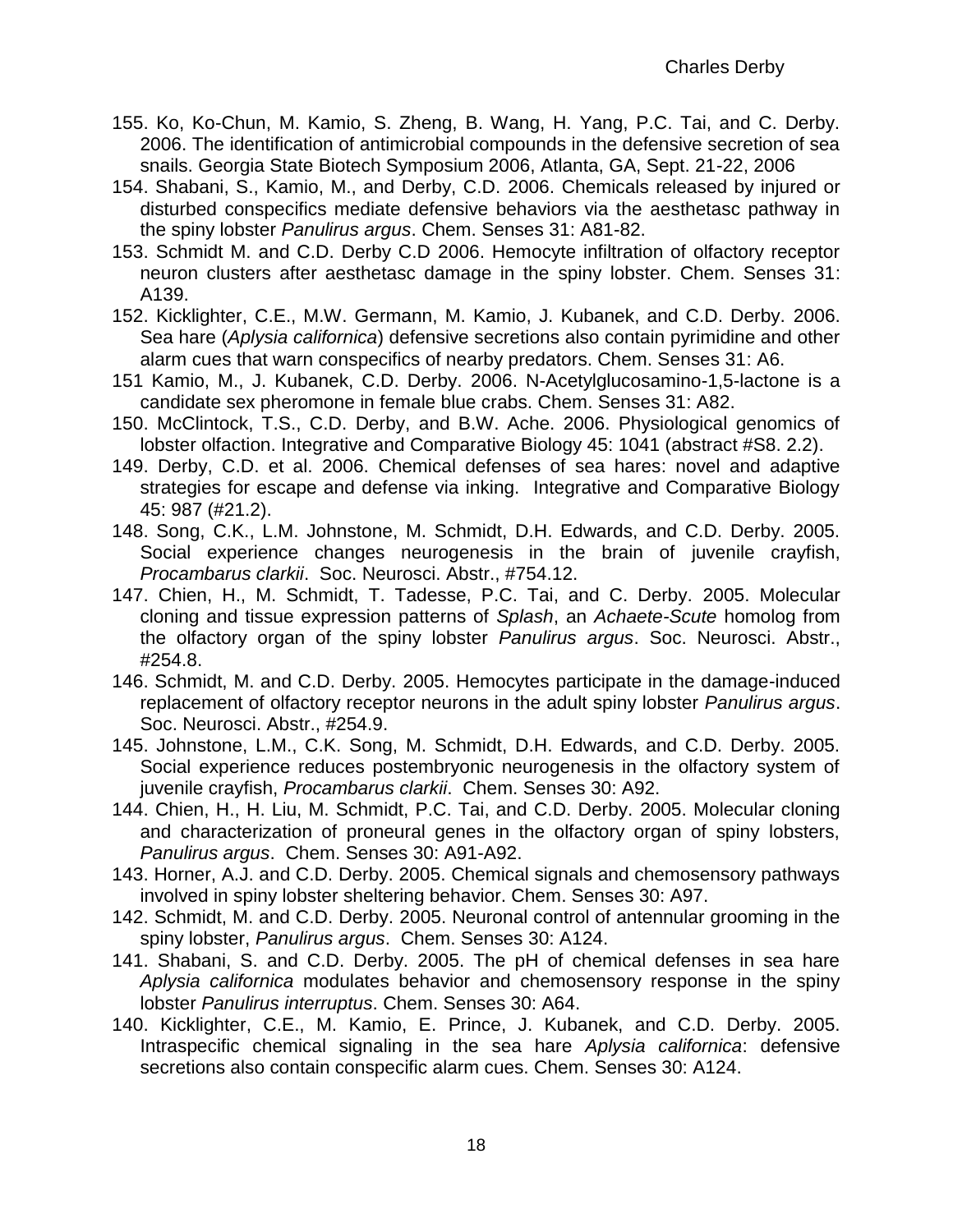- 139. Horner, A.J. and C.D. Derby. 2005. Chemical signals and chemosensory pathways involved in spiny lobster sheltering behavior. Chem. Senses 30: A97.
- 138. Song, C.-K., L.M. Johnstone, M. Schmidt, C.D. Derby, and D.H. Edwards. 2004. Social experience decreases the rate of postembryonic neurogenesis in the olfactory system of juvenile crayfish *Procambarus clarkii*. Soc. Neurosci. Abstr.
- 137. Horner, A.J., S. Nickels, and C.D Derby. 2004. Chemical signals and chemosensory pathways involved in spiny lobster sheltering behavior. Soc. Neurosci. Abstract.
- 136. Song, C.-K., L.M. Johnstone, M. Schmidt, C.D. Derby, and D.H. Edwards. 2004. Social experience decreases the rate of postembryonic neurogenesis in the olfactory system of juvenile crayfish *Procambarus clarkii*. International Society for Neuroethology.
- 135. Kamio, M., J. Kubanek, and C. Derby. 2004. In search of sex pheromones in blue crabs. Chem. Senses 29: #239.
- 134. Horner, A., S. Nickles, and C. Derby. 2004. Chemical signals and chemosensory pathways involved in spiny lobster sheltering behavior. Chem. Senses 29: #238.
- 133. Schmidt, M. and C. Derby. 2004. Chemically-induced antennular grooming in the spiny lobster, *Panulirus argus*, is mediated by non-olfactory sensilla. Chem. Senses 29: #247.
- 132. Kicklighter, C., P. Johnson, H. Yang, P.C. Tai, and C. Derby. 2004. Chemical defense in *Aplysia californica* against the predatory anemone *Anthopleura sola*. Chem. Senses 29: #270.
- 131. Derby, C. and M. Schmidt. 2004. Exocrine glands containing serine protease are associated with olfactory sensilla in the spiny lobster, *Panulirus argus*. Chem. Senses 29: #389.
- 130. Johns, M., P.C. Tai, and C. Derby. 2004. Functional characterization of CUBserine protease in the spiny lobster's olfactory organ. Chem. Senses 29: #388.
- 129. Shabani, S., C. Derby C. Kicklighter, and P. Johnson. 2004. Mechanisms of action of defensive secretions of the sea hare *Aplysia californica* against the spiny lobster *Panulirus interruptus*. Chem. Senses 29: #269.
- 128. Johnson, P.M., H. Yang, S. Shabani, C. E. Kicklighter, P.C. Tai, C. D. Derby. 2003. Mechanisms of anti-predator chemical defenses in sea hare ink: chemical confusion, aversion, and cytotoxicity. Soc. Neurosci. Abstract: 403.
- 127. Schmidt, M., U. Grünert, and C.D. Derby. 2003. Non-olfactory sensilla mediate chemically induced antennular grooming in the spiny lobster, *Panulirus argus*. Soc. Neurosci. Abstr. #595.5
- 126. McClintock, T.S., M.D. Nickell, T. Stoss, and C.D. Derby. 2003. An inducible transcript expressed by reactive epithelial cells that proliferate lobster olfactory sensory neurons. Chem. Senses 28: A94.
- 125. Johnson, P.M., H. Yang, P.C. Tai, and C.D. Derby. 2003. Escapin: an antipredator protein in the defensive secretion of *Aplysia californica*. Chem. Senses 28: A24.
- 124. McClintock, T.S., B. Hollins, D. Hardin, M. Cobb, T. Stoss, and C.D. Derby. 2003. Olfactory specific genes mark specific cell types in mature and proliferation zones of the lobster olfactory organ. Chemosense Vol. 5, No. 3, Supplement (Proc. of the  $5<sup>th</sup>$ Annual Scientific Meeting of the Australasian Association for ChemoSensory Science), Abstract #2.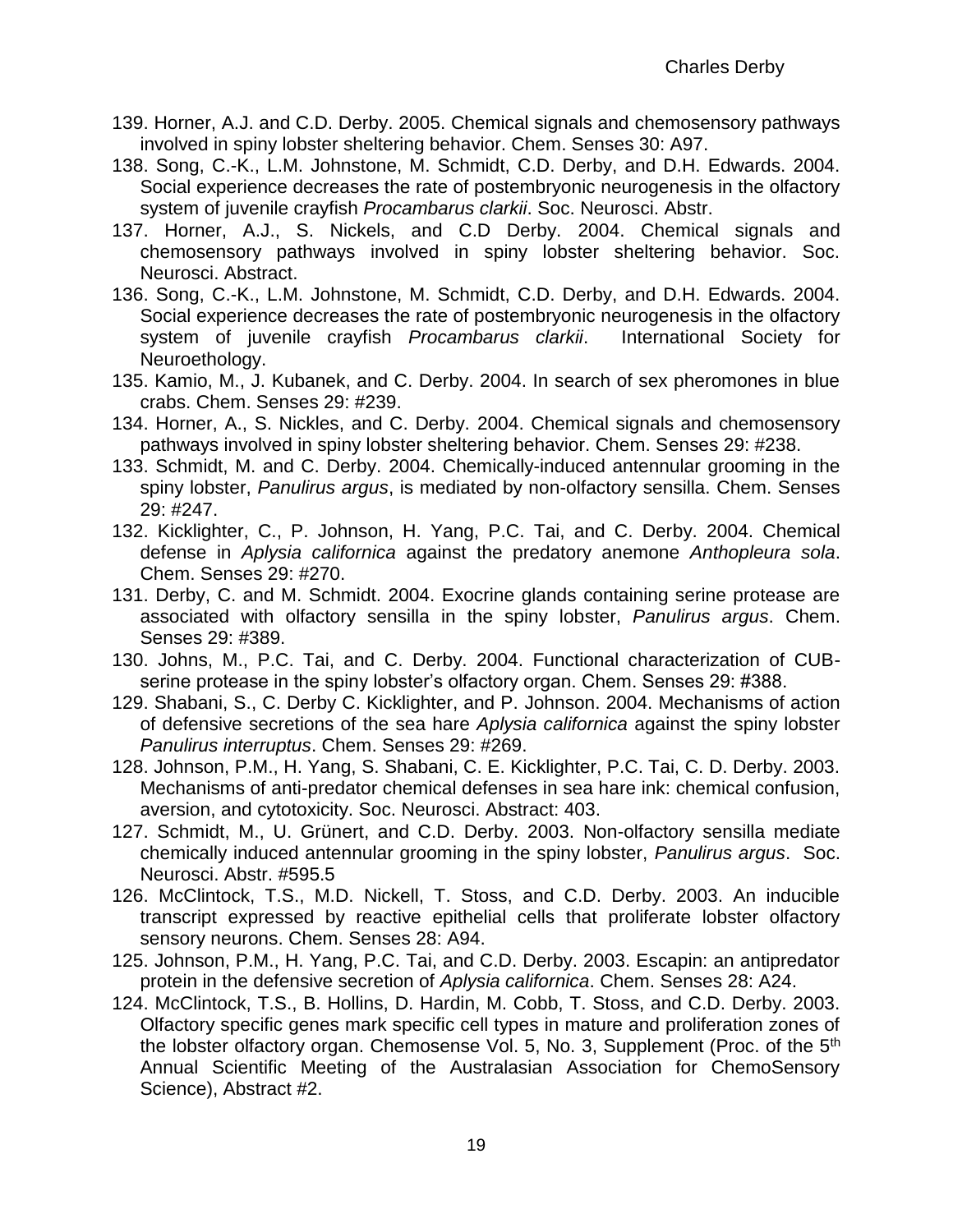- 123. Cobb, M.D., T.D. Stoss, B. Hollins, C.D. Derby, and T.S. McClintock. 2002. Transcripts enriched in a region of lobster olfactory neurogenesis. Soc. Neurosci. Abstr. #846.2
- 122. Harrison P.J., H.S. Cate, and C.D. Derby. 2002. Progenitor cells and continual development of the lobster's olfactory organ*.* Soc. Neurosci. Abstr. #132.11.
- 121. Johnson, P.M., V.J. Paul, E. Cruz-Rivera, C.D. Derby. 2002. Chemical attractants as chemical defenses in predator-prey interactions. Chem. Senses 27: A98.
- 120. Johns, M.E., P.C. Tai, and C.D. Derby. 2002. Serine proteases in olfaction: their functional expression in the olfactory organ of spiny lobsters*.* Chem. Senses 27: A46.
- 119. Harrison P.J., H.S. Cate, and C.D. Derby. 2002. Progenitor cells and continual development of the lobster's olfactory organ*.* Chem. Senses 27: A45.
- 118. Horner A.J., and C.D. Derby. 2002. Different populations of antennular chemosensilla can mediate the orientation of spiny lobsters. Chem. Senses 27: A31.
- 117. Liu, H., W.W. Walthall, P.C. Tai, and C.D. Derby. 2002. Homologues of the developmental genes *hairy/deadpan* and *CYP4* cytochrome P450 in the olfactory organ of spiny lobster. Chem. Senses 27: A45.
- 116. Stoss T.D., M. Cobb, C.D. Derby, and T.S. McClintock. 2002. Identification of differentially expressed genes at a site of olfactory neurogenesis. Chem. Senses 27: A45.
- 115. Cate, H.S., P.J.H. Harrison, and C.D. Derby. 2002. Continuous neural development and multiple modes of regeneration in a crustacean olfactory system. At the 14<sup>th</sup> Biennual Meeting of the International Society for Developmental Neurobiology, Australia, Jan. 31-Feb. 4, 2002.
- 114. Johnson, P.M., H. Yang, V.J. Paul, P.C. Tai, and C.D. Derby. 2001. Sea hare defensive secretions function by repelling some predators and attracting others. Amer. Zool. 41: 1488.
- 113. Levine, M., W.W. Walthall, P.C. Tai, P. Harrison, and C. Derby. 2001. A CUBserine protease in the olfactory organ of the spiny lobster Panulirus argus: cloning, in situ expression, and possible function. At the  $7<sup>th</sup>$  European Symposium for Insect Taste and Olfaction, Villasimius, Italy, Sept. 22-28, 2001.
- 112. Horner, A., P. Steullet, and C. Derby. The role of different types of antennular sensilla in orientation by Caribbean spiny lobsters to natural odor stimuli. At the  $7<sup>th</sup>$ European Symposium for Insect Taste and Olfaction, Villasimius, Italy, Sept. 22-28, 2001.
- 111. Cate, H.S. and C.D. Derby. Parallel antennular pathways for olfactory behaviors in lobsters: structure and function of chemosensilla. At the  $7<sup>th</sup>$  European Symposium for Insect Taste and Olfaction, Villasimius, Italy, Sept. 22-28, 2001.
- 110. Harrison, P.J.H. and C.D. Derby. 2001. Olfactory function in spiny lobsters is maintained by persistent neural development and at least two distinct modes of regeneration. 6<sup>th</sup> International Congress for Neuroethology, Bonn, Germany, July 29-August 3, 2001.
- 109. Derby, C.D., K. Maskol, H.S. Cate, P. Steullet, and P.J.H. Harrison. Ontogeny in olfaction: comparison of turnover in the olfactory organ and brain of post-puerulus and adult spiny lobsters. 6<sup>th</sup> International Congress for Neuroethology, Bonn, Germany, July 29-August 3, 2001.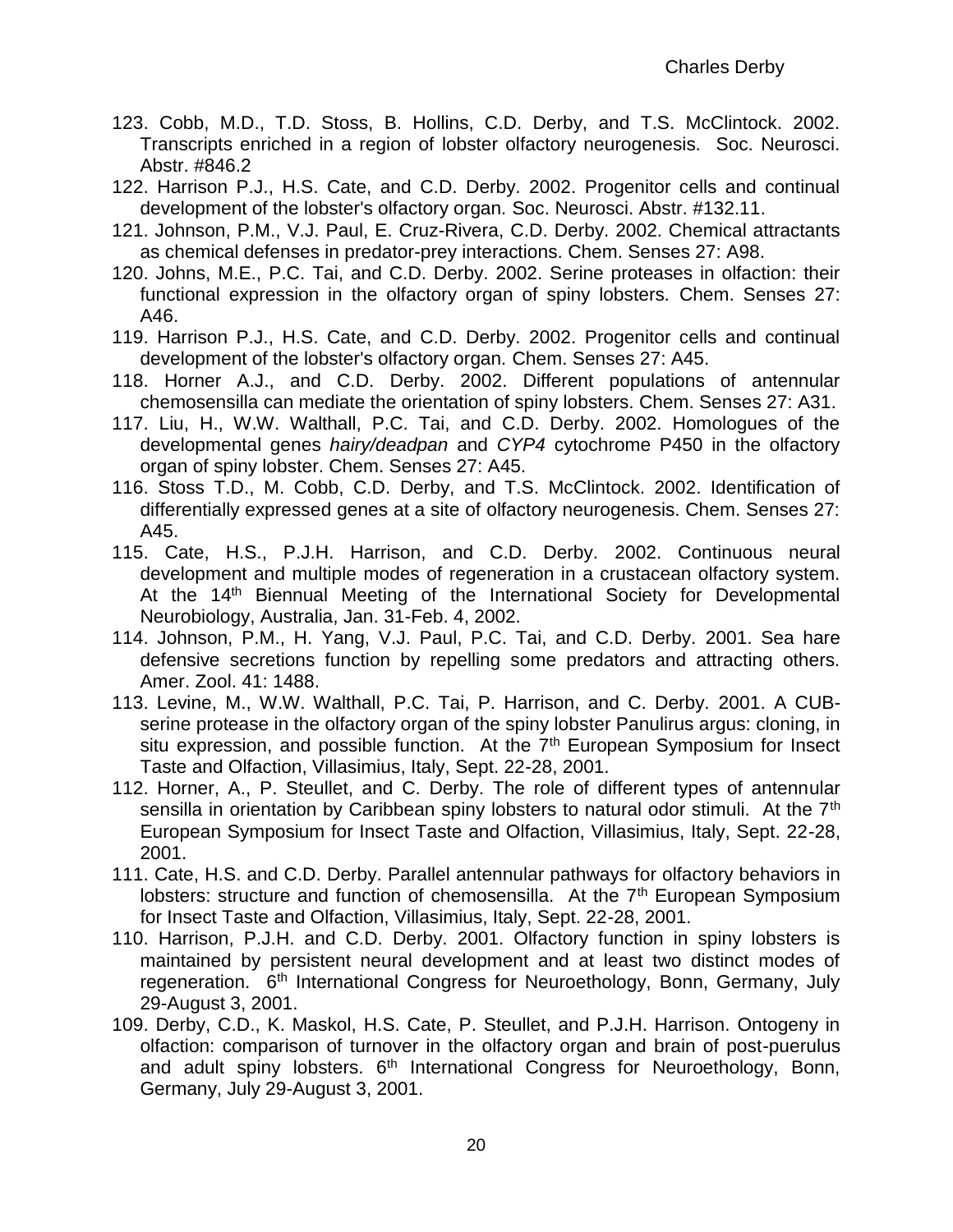- 108. Cate, H.S. and C.D. Derby. 2001 Dual antennular chemosensory pathways mediate olfactory behavior in lobsters. 6<sup>th</sup> International Congress for Neuroethology, Bonn, Germany, July 29-August 3, 2001.
- 107. Harrison, P.J.H., H.S. Cate, P. Steullet, and C.D. Derby. 2001. Postembryonic proliferation of olfactory receptor neurons in spiny lobsters is modulated by central and peripheral factors. **Chem. Senses** 26: 1113.
- 106. Cate, H.S. and C.D. Derby. 2001. Parallel antennular chemosensory pathways for odor-mediated behaviors in the spiny lobster *Panulirus argus*. **Chem. Senses** 26: 1111.
- 105. Levine, M.Z., P.J.H. Harrison, W.W. Walthall, P.C. Tai, and C.D. Derby. 2001. Molecular cloning, characterization, cellular localization and possible function of a novel CUB-serine protease in the olfactory organ of the spiny lobster *Panulirus argus.* **Chem. Senses** 26: 1090.
- 104. Derby, C.D., K. Maskol, H.S. Cate, P. Steullet, and P.J.H. 2001. Harrison. Ontogeny in olfaction: comparison of turnover in the olfactory system of post-larval and adult spiny lobsters. **Chem. Senses** 26: 1090.
- 103. Stoss, T.D., C.D. Derby, and T.S. McClintock. 2001. Transcripts enriched in the proliferation zone of the lobster olfactory organ. **Chem. Senses** 26: 1056.
- 102. Daniel, P.C. and C.D. Derby. 2001. Function of antennular grooming behaviour in Caribbean spiny lobsters. Chem. Senses 26: 807-808.
- 101. Levine, M.Z., W.W. Walthall, P.C. Tai, and C.D. Derby. 2000. Molecular cloning and characterization of a novel gene encoding trypsin-like serine protease and CUB in the olfactory organ of the spiny lobster *Panulirus argus*. **Soc. Neurosci. Abstr.** #604.7.
- 100. Harrison, P.J.H., P. Steullet, H.S. Cate, E.S. Swanson, and C.D. Derby. 2000. Peripheral and central modulation of growth and turnover of olfactory receptor neurons in the spiny lobster. **Soc. Neurosci. Abstr.** #261.7.
- 99. Cate, H.S. and C.D. Derby. 2000. A chemo-mechano-sensillum that is ubiquitous on the Caribbean spiny lobster and other lobster species. **Soc. Neurosci. Abstr.** #66.16.
- 98. Steullet, P., D. Kruetzfeldt, G. Hamidani, T. Flavus, and C.D. Derby. 2000. Functional overlap of two antennular chemosensory pathways in food odor discrimination behavior of spiny lobsters. **Chem. Senses** 25: 671.
- 97. Horner, A.J., V. Ngo, P. Steullet, T. Keller, M. Weissburg, and C.D. Derby. 2000. The role of different types of antennular sensilla in orientation by Caribbean spiny lobsters to natural odor stimuli under controlled flow conditions. **Chem. Senses** 25: 670-671.
- 96. Harrison, P.J.H., H.S. Cate, E.S. Swanson, and C.D. Derby. 2000. Dynamics of olfactory receptor neuron turnover in the spiny lobster. **Chem. Senses** 25: 648.
- 95. Cate, H.S. and C.D. Derby. 2000. A novel chemo-/mechanosensillum that is widely distributed on the Caribbean spiny lobster and other lobsters. **Chem. Senses** 25: 633-634.
- 94. Steullet, P., T. Flavus, G. Hamidani, V. Ngo, D. Radman, M. Zhou, and C.D. Derby. 1999. The aesthetasc pathway is not necessary for many odor-activated behaviors of spiny lobsters. **Am. Zool**. 39: 113A.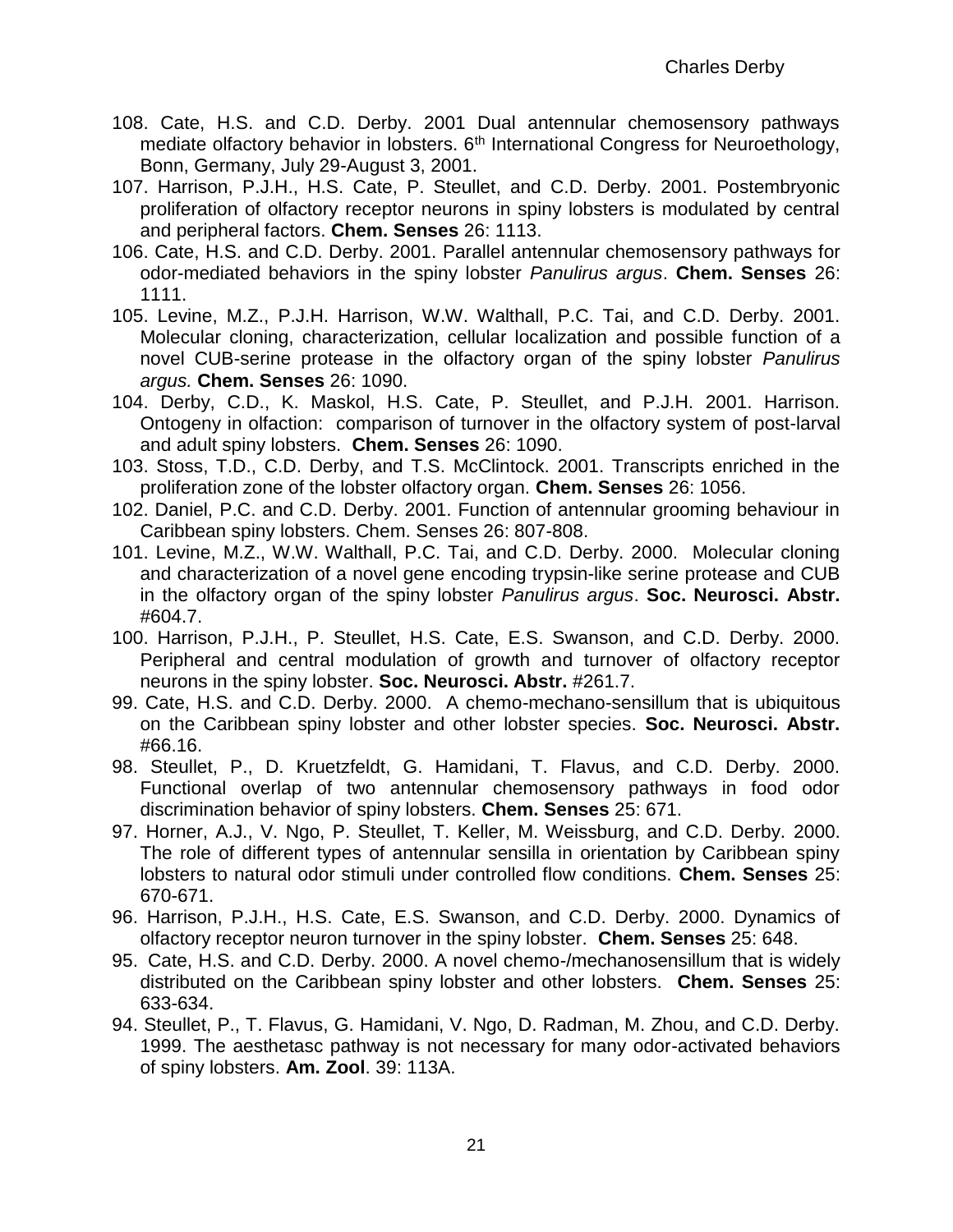- 93. Harrison, P.J.H., P. Steullet, H.S. Cate, and C.D. Derby. 1999. A spatio-temporal wave of turnover of olfactory receptor neurons in spiny lobsters. **Am. Zool**. 39: 19A.
- 92. Cate, H.S., P. Steullet, C.D. Derby, and W.C. Michel. 1999. Functional units of a compound nose: aesthetasc sensilla house similar populations of olfactory receptor neurons on the antennule of spiny lobsters. **Am. Zool**. 39: 18A.
- 91. Cate, H.S., P. Steullet, W.C. Michel, and C.D. Derby. 1999. Functional neurogenesis and odotopic mapping of olfactory neurons in aesthetasc sensilla of the spiny lobster. **Soc. Neurosci. Abstracts** #364.3.
- 90. Steullet, P., T. Favus, D. Radman, G. Hamidani, M. Zhou, and C.D. Derby. 1999. The aesthetasc-olfactory lobe pathway of spiny lobsters is not necessary for odoractivated searching behavior, odor-associative learning, and discrimination of complex odors. **Soc. Neurosci. Abstracts** #54.11.
- 89. Steullet, P., H.S. Cate, V. Ngo, W.C. Michel, and C.D. Derby. 1999. Functional neurogenesis and odotopic mapping of olfactory neurons in aesthetasc sensilla of the spiny lobster. **Chem. Senses** 24: 581.
- 88. Steullet, P., T. Favus, D. Radman, G. Hamidani, M. Zhou, O. Dudar, R. Hill, and C.D. Derby. 1999. The aesthetasc-olfactory lobe pathway of spiny lobsters is not necessary for odor-activated searching behavior, odor-associative learning, and discrimination of complex odors. **Chem. Senses** 24: 613.
- 87. Cate, H.S., R.A. Gleeson, and C.D. Derby. 1999. Activity-dependent labeling of the olfactory organ of blue crabs suggests that pheromone-sensitive and food-odor sensitive receptor neurons are packaged together in aesthetasc sensilla. **Chem. Senses** 24: 559.
- 86. Steullet, P., T. Favus, D. Radman, O. Dudar, R.L. Hill, and C.D. Derby.1998. Behavioral involvement of aesthetasc and non-aesthetasc chemoreceptors of the antennules in the spiny lobster. **5 th International Congress of Neuroethology**, Abstr. #126.
- 85. Cate, H.S., P. Steullet, A. Zhainazarov, W.C. Michel, and C.D. Derby. 1998. Activitydependent labeling in lobster olfactory receptor neurons suggests peripheral organization into functionally redundant units. **5 th International Congress of Neuroethology,** Abstr. #125.
- 84. Cromarty, S.I. and C.D. Derby. 1998. Neural coding of complex mixtures: inhibitory receptor binding events contribute to mixture suppression in olfactory receptor neurons of spiny lobsters. **Chem. Senses** 23: 630-631.
- 83. Michel, W.C., P. Steullet, H.S. Cate, and C.D. Derby. 1997. Activity dependent labeling of olfactory receptor neurons confirms that aesthetasc sensilla are redundant sampling units. **Soc. Neurosci. Abstr.** 23.
- 82. Cromarty, S.I., L.R. Gentilcore, and C.D. Derby. 1997. Neural coding of complex mixtures: are responses of olfactory receptor neurons affected by inhibitory binding events among a mixture's components? **Soc. Neurosci. Abstr.** 23.
- 81. Gentilcore, L.R. S.I. Cromarty, and C.D. Derby. 1997. The effects of complex mixtures on odorant-receptor binding and olfactory transduction. **Chem. Senses** 22: 685.
- 80. Michel, W.C., P. Steullet, H.S. Cate, and C.D. Derby. 1997. Activity dependent labeling of olfactory receptor neurons using agmatine reveals regional differences in sensitivity in the olfactory organ of the spiny lobster. **Chem. Senses** 22: 748.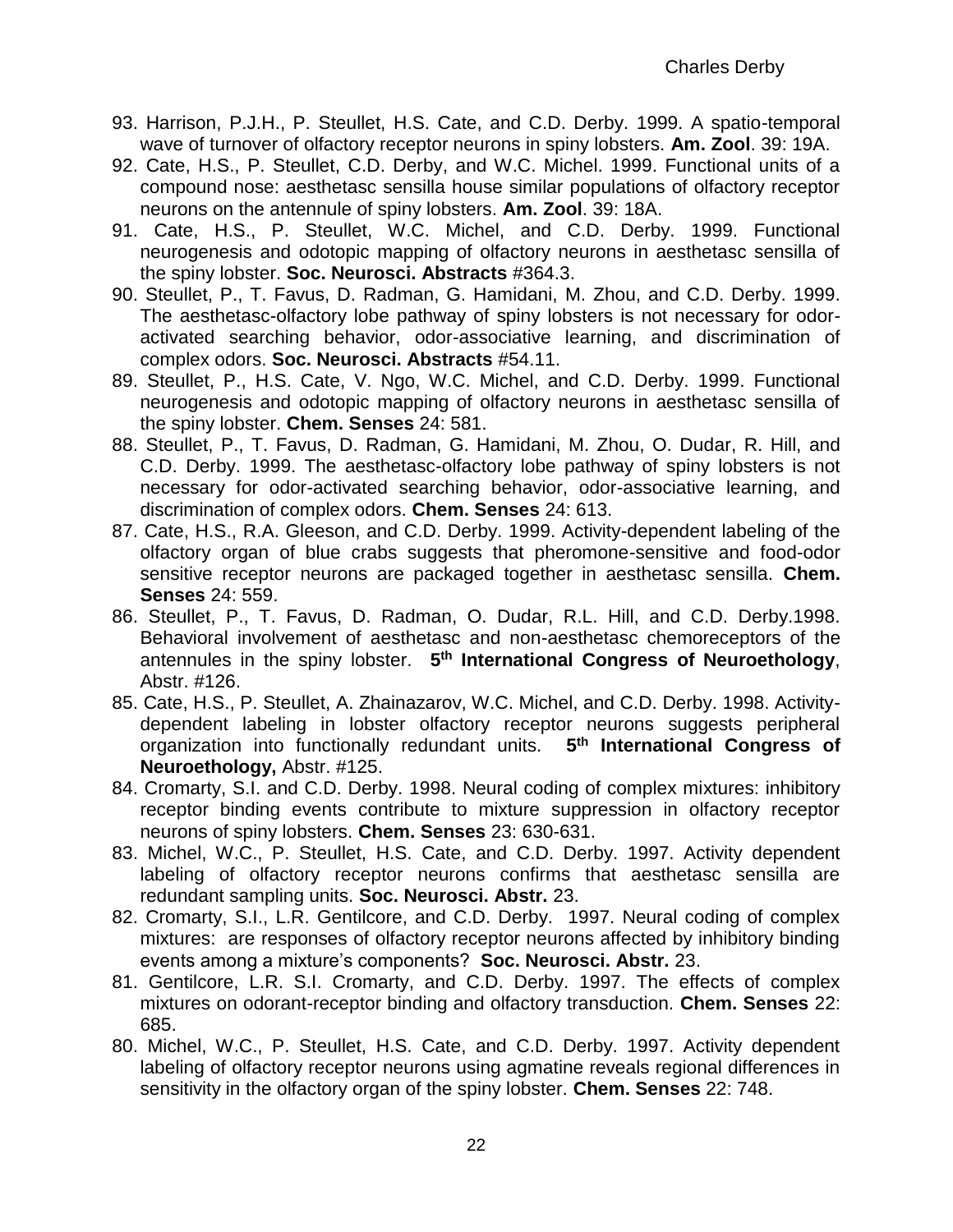- 79. Derby, C.D., H.S. Cate, and L.R. Gentilcore. 1997. Perireception in olfaction: molecular weight filtration by aesthetasc sensillar cuticle limits odorant access to receptor sites in Caribbean spiny lobster *Panulirus argus*. **Chem. Senses** 22: 669.
- 78. Gentilcore, L.R., R.A. Gleeson, and C.D. Derby. 1996. The role of binding inhibition in the coding of complex odorant mixtures. **Soc. Neurosci. Abstr**. 22: 651.
- 77. Weissburg, M.J., S.J. Levett, P. Steullet, D.H. Edwards, and C.D. Derby. 1996. Invertebrate electrosensation: passive electroreception mediates prey detection in the crayfish. **Soc. Neurosci. Abstr.** 22: 1078.
- 76. Carr, W.E.S., J.C. Netherton III, R.A. Gleeson, and C.D. Derby. 1996. Stimulants of fish feeding behavior in tissues of marine organisms. **Chem. Senses** 21: 585-586.
- 75. Steullet, P. and C.D. Derby. 1996. Quality coding of different blend ratios of binary mixtures by olfactory neurons in the spiny lobster. **Chem. Sense** 21: 676.
- 74. Sung, D.-Y., W.W. Walthall, and C. Derby. 1996. Identification and partial characterization of putative taurine receptor proteins from the olfactory organ of the spiny lobster. **Chem. Senses** 21: 678.
- 73. Cromarty, S.I. and C.D. Derby. 1996. Use of similar experimental protocols to evaluate differences in coding of mixtures by spiny lobsters and catfish. **Chem. Senses** 21: 590-591.
- 72. Burgess, M.F. and C.D. Derby. 1995. Biochemical and electrophysiological analyses using NMDA, L-cysteine and other glutamate analogues reveal a novel L-glutamate receptor in the olfactory organ of the spiny lobster. **Soc. Neurosci. Abstr.** 21:407.
- 71. Derby, C., A. Livermore, M. Hutson, and W. Lynn. 1995. Perception of mixtures by spiny lobsters: generalization among related complex mixtures and their components. **Soc. Neurosci. Abstr.** Vol. 21: 133.
- 70. Daniel, P.C. and C. Derby. 1995. Responses of a population of olfactory receptor cells in the spiny lobster to binary mixtures are predictable using a noncompetitive model that incorporates multiple transduction pathways. **Chem. Senses** 20: 678- 679.
- 69.Burgess, M. and C. Derby. 1995. L-Glutamate's excitatory and inhibitory effects on olfactory receptor neurons of spiny lobsters may be mediated by dissimilar receptor types. **Chem. Senses** 20: 673.
- 68. Derby, C., M. Hutson, A. Livermore, and W. Lynn. 1995. Generalization among related complex mixtures and their components: analysis of mixture perception in the spiny lobster. **Chem. Senses** 20: 683-684.
- 67. Weissburg, M., C. Derby, J. Pearce, and C.K. Govind. 1995. Morphological and neuroanatomical properties of a sex-specific chemosensory system: you can judge of claw by its cover. **Chem. Senses** 20: 800-801.
- 66. Weissburg, M. and C.D. Derby. 1994. Comparative aspects of chemoreception: sexspecificity and variation in chemosensory properties of claws and legs of fiddler crabs. **Soc. Neurosci. Abstr.** 20: 776.
- 65. Weissburg, M. and C. Derby. 1994. Regulation of behavioral chemosensitivity: gender-specific properties in chemoreceptor cells in claws and legs of fiddler crabs. **Chem. Senses** 19: 572.
- 64. Lynn, W., E. Meyer, C. Peppiatt, and C. Derby. 1994. Perception of odor mixtures by the spiny lobster. **Chem. Senses** 19: 511.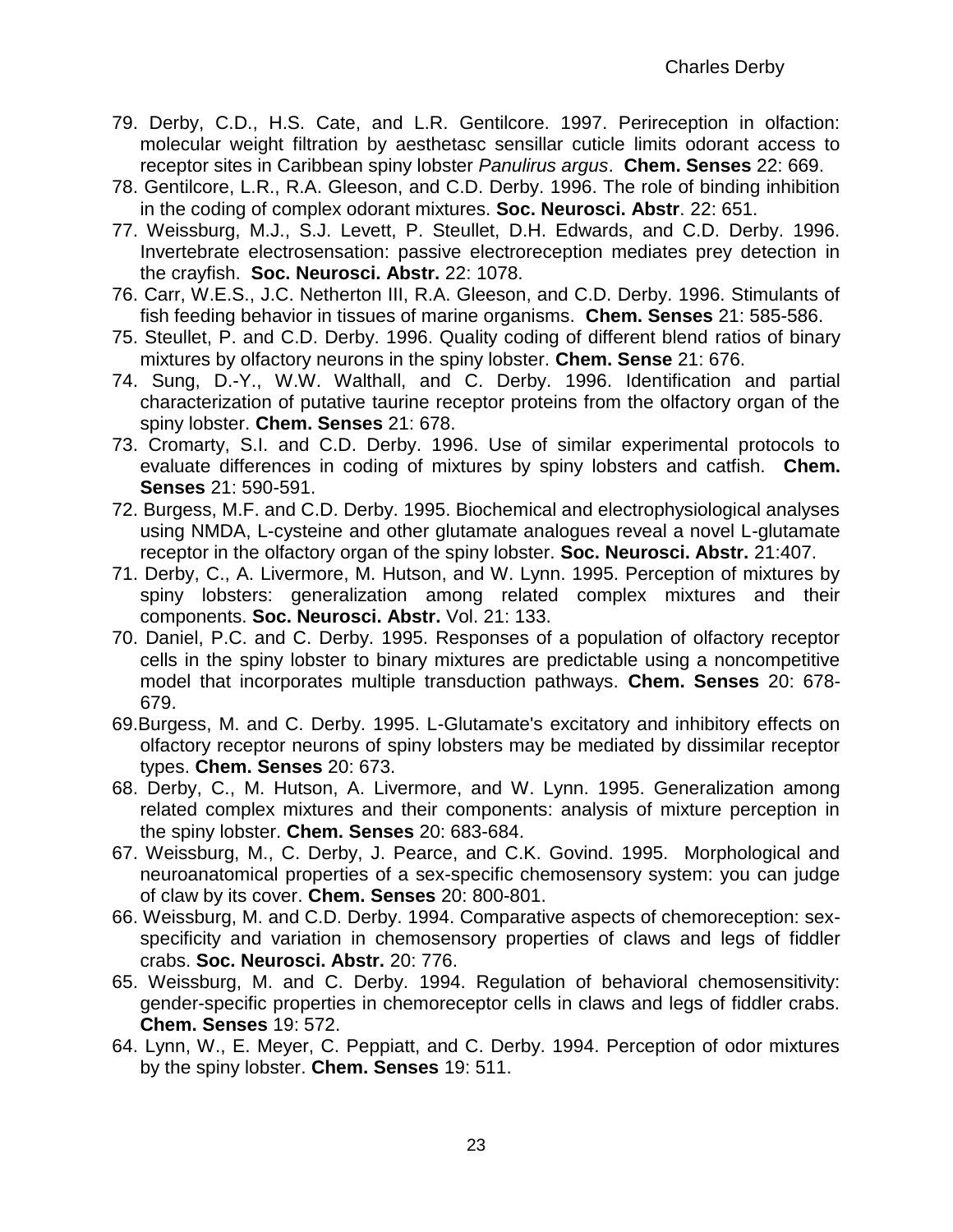- 63. Burgess, M., K. Olson, C. Derby, and P. Daniel. 1994. Relationship between inhibition of odorant-receptor binding and physiological binary mixture interactions for glutamate, taurine and 5'AMP receptors in the olfactory organ of the spiny lobster. **Chem. Senses** 19: 448.
- 62. Daniel, P.C. and C. Derby. 1994. Responses of a population of olfactory receptor cells to binary mixtures in the spiny lobster. **Chem. Senses** 19: 457-458.
- 61. Burgess, M.F. and C.D. Derby. 1993. Biochemical and electrophysiological analysis of L-glutamate binding sites in the olfactory organ of the spiny lobster. **Soc. Neurosci. Abstr.**, Vol. 19: 336.
- 60. Weissburg, M., C.K. Govind, J. Pearce, and C. Derby. 1993. Neural mechanisms regulating gender-specific patterns of behavioral chemosensitivity during foraging. **Chem. Senses** 18: 648.
- 59. Burgess, M.F., C.D. Derby, and K. Olson. 1993. Biochemical analysis of binding characteristics of a putative glutamate receptor in the olfactory organ of the spiny lobster. **Chem. Senses** 18: 534-535.
- 58. Daniel, P.C., C. Derby, and C. Allen. 1993. Modulation of chemosensory behavior in the spiny lobster: the influence of nutritional state. **Chem. Senses** 18:542-543.
- 57. Olson, K. and C. Derby. 1993. Binding behavior of mixtures of odorant molecules to the taurine olfactory receptor sites of the spiny lobster. **Chem. Senses** 18: 609-610.
- 56. Simon, T. and C. Derby.1993. Mechanisms of olfactory mixture interactions from whole cell patch clamp studies of olfactory receptor neurons. **Chem. Senses** 18: 630.
- 55. Wood, D. and C. Derby. 1992. Neuromodulator-induced 'switching' between swimming and pheromone initiated courtship motor output in the blue crab. **Chem. Senses** 17: 721-722.
- 54. Daniel, P., J. Fine-Levy, C. Derby, and M.-N. Girardot. 1992. Cross-adaptation of spiking responses of individual olfactory receptor cells of spiny lobsters reveals multiple receptor sites and shared excitatory transduction processes. **Chem. Senses** 17:625.
- 53. Olson, K., C. Derby, and W. Lynn. 1992. Odorant binding to olfactory receptor molecules in the spiny lobster. **Chem. Senses** 17: 681.
- 52. Blaustein, D., M. Burgess, R. Simmons, and C. Derby. 1992. Ultrastructural localization of 5'-AMP receptor sites on olfactory receptor cells of the spiny lobster. **Chem. Senses** 17: 596.
- 51. Olson, K., C. Derby, and H. Trapido-Rosenthal. 1991. Identification of olfactory receptors on spiny lobster antennules. **Amer. Zool.**
- 50. Wood, D., R. Hillis, and C. Derby. 1991. Developmental and gender differences in proctolin- and dopamine-like immunoreactivity in the blue crab. **Soc. Neurosci. Abstr.,** Vol. 17: 278.
- 49. Fine-Levy, J. and C. Derby. 1991. Behavioral discrimination of binary mixtures and their components: effects of mixture interactions on quality coding. **Soc. Neurosci. Abstr.,** Vol. 17: 641.
- 48. Olson, K., H. Trapido-Rosenthal, and C. Derby. 1991. Biochemical characterization of olfactory receptors of the spiny lobster. **Soc. Neurosci. Abstr.,** Vol. 17: 641.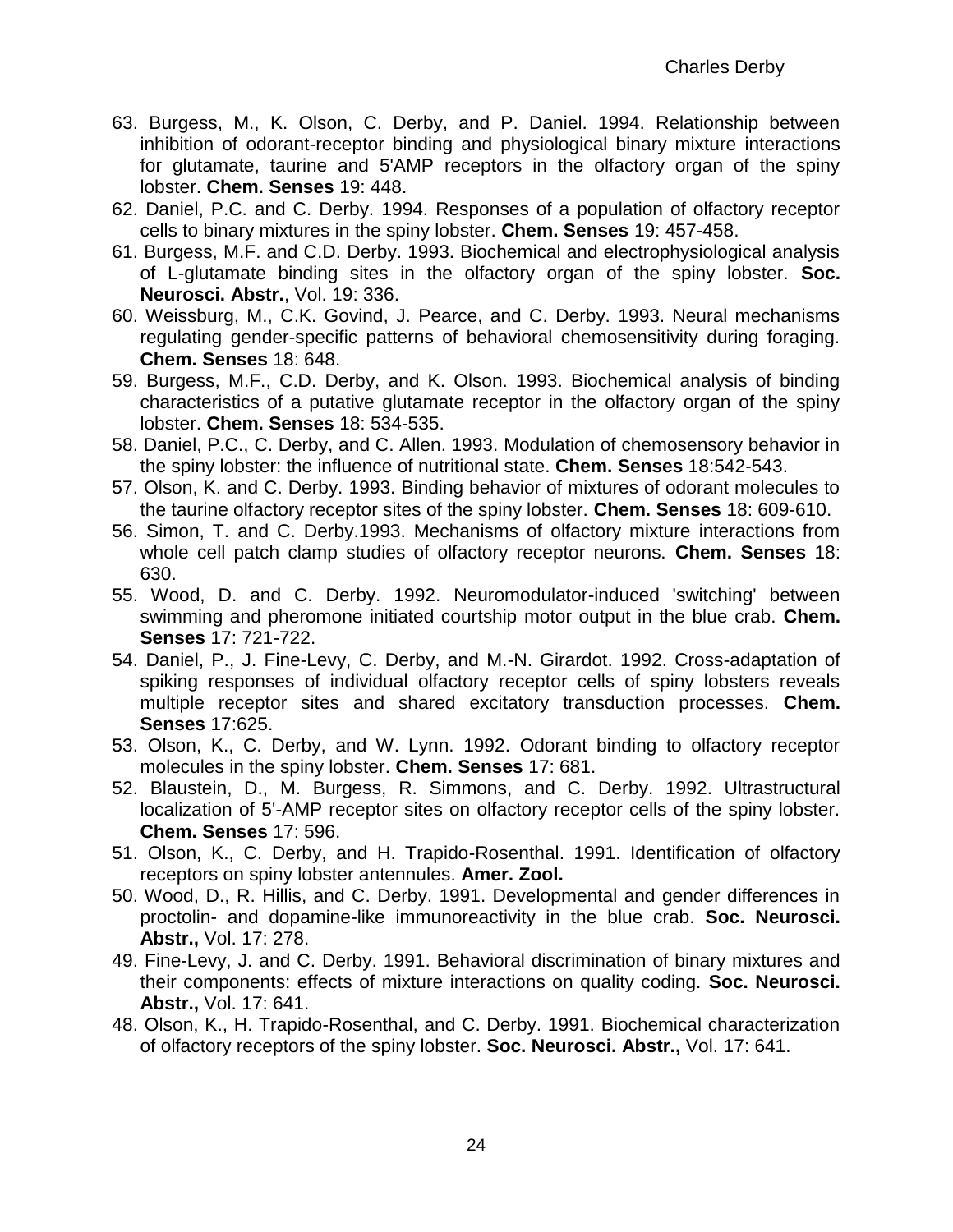- 47. Derby, C., K. Olson, and H. Trapido-Rosenthal. 1991. Biochemical characterization of taurine and AMP binding sites in olfactory tissue of the spiny lobster. **Fed. Proc. (FASEB)**, Vol. 5: A1585.
- 46. Fine-Levy, J. and C. Derby. 1991. Behavioral discrimination of binary mixtures and their components: effects of mixture interactions on quality coding. **Chem. Senses** 16: 520.
- 45. Olson, K., H. Trapido-Rosenthal, and C. Derby. 1991. Biochemical characterization of taurine and AMP binding sites in olfactory tissue of the spiny lobster. **Chem. Senses** 16: 565.
- 44. Wood, D., M. Nishikawa, and C. Derby. 1990. Proctolinergic modulation of a crustacean sexual behavior: immunocytochemical and physiological evidence. **Soc. Neurosci. Abstr.**, Vol 16: 854.
- 43. Daniel, P.C. and C.D. Derby. 1990. Mixture suppression toward binary odorant mixtures in spiny lobsters: behavioral assay using the antennular flick response. **Chem. Senses** 15: 564.
- 42. Fine-Levy, J.B. and C.D. Derby. 1990. Effect of stimulus intensity on discrimination of odorant mixture quality by spiny lobsters in an associative learning paradigm. **Chem. Senses** 15: 573.
- 41. Derby, C.D., M.-N. Girardot, and P.C. Daniel. 1990. Intensity and pattern mixture interactions: occurrence and effect on discrimination of intensity and quality of binary mixtures and their components by olfactory receptor cells in the spiny lobster. **Chem. Senses** 15: 565-566.
- 40. Wood, D.E., B.S. Beltz, R.A. Gleeson, and C.D. Derby. 1989. Neuroendocrine modulation of male courtship behavior in the blue crab, *Callinectes sapidus*. **Soc. Neurosci. Abstr.**, Vol. 15: 759.
- 39. Fine-Levy, J.B. and C.D. Derby. 1989. Effect of stimulus intensity on discrimination of odorant mixtures by spiny lobsters in an associative learning paradigm. **Soc. Neurosci. Abstr.**, Vol. 15: 1295.
- 38. Wood, D., C.D. Derby, B. Beltz, and R.A. Gleeson. 1989. Neuroendocrine mediation of a pheromone evoked sexual behavior in the blue crab (*Callinectes sapidus*). **Chem. Senses** 14: 762.
- 37. Daniel, P.C. and C.D. Derby. 1989. Mixture interactions in olfaction: behavioral responses to binary mixtures and single compounds in the spiny lobster. **Chem. Senses** 14: 693.
- 36. Wood, D.E., B. Beltz, C.D. Derby, and R.A. Gleeson. 1988. Neural and hormonal control of courtship behavior in the blue crab. **Amer. Zool.** 28: 92A.Girardot, M.-N. and C.D. Derby. 1989. Coding in olfaction: a model derived from multidimensional scaling analysis of responses to complex mixtures in lobsters. **Chem. Senses** 14: 704.
- 35. Daniel, P.C., C.D. Derby, and J.B. Fine-Levy. 1988. Modulation of chemoresponsiveness of marine crustaceans. **Amer. Zool.** 28: 177A.
- 34. Girardot, M.-N. and C.D. Derby. 1988. Coding in olfaction: effect of stimulus concentration on quality coding by cell populations in spiny lobsters. **Soc. Neurosci Abstr.**, Vol. 14: 380.
- 33. Daniel, P.C., J.B. Fine-Levy, and C.D. Derby. 1988. Resolving mixture differences: compositional and behavioral analyses. **Chem. Senses** 13: 682.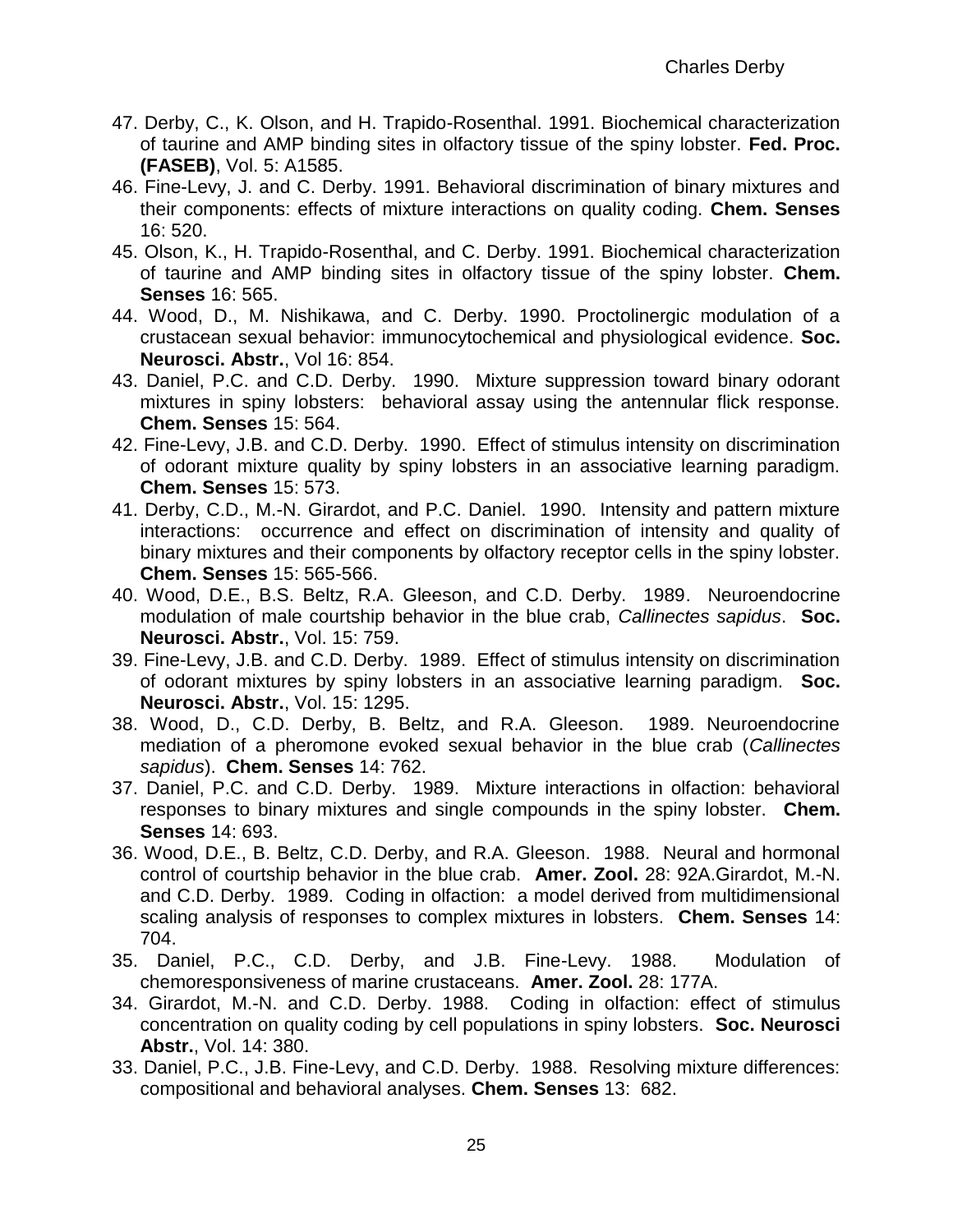- 32. Derby, C., M.-N. Girardot, and S. Harpaz. 1988. Inhibition in the periphery: occurrence in olfactory and gustatory receptor cells of aquatic crustaceans, correlation with mixture suppression, and effect on quality coding. **Chem. Senses** 13: 683-684.
- 31. Girardot, M.-N. and C.D. Derby. 1988. Contribution of cell types to the coding of odorant quality by spiny lobsters. **Chem. Senses** 13: 692.
- 30. Wood, D.E., R.A. Gleeson, and C.D. Derby. 1988. Evidence for neuromodulation of a pheromone-mediated courtship behavior in the blue crab, *Callinectes sapidus*. **Chem. Senses** 13: 747-748.
- 29. Blaustein, D., R.B. Simmons, and C.D. Derby. 1987. Ultrastructure in the central nervous system of the crayfish *Procambarus clarkii*. **Proc. Southeastern Electron Micros. Soc.**, Vol. 10: 35.
- 28. Derby, C.D. and D. Blaustein. 1987. Morphological and physiological characterization of individual olfactory interneurons connecting the brain and medulla terminalis of the crayfish. **Soc. Neurosci. Abstr.**, Vol. 13: 1408.
- 27. Girardot, M.-N. and C.D. Derby. 1987. Neural coding of quality of stimuli by the olfactory receptor cells in the spiny lobster: towards a unified model. **Soc. Neurosci. Abstr.**, Vol. 13: 1407.
- 26. Fine-Levy, J.B., P.C. Daniel, and C.D. Derby. 1987. Associative and nonassociative learning in spiny lobsters: behavioral discrimination of odorant mixtures. **Soc. Neurosci. Abstr.**, Vol. 13: 814.
- 25. Wood, D.E., C.D. Derby, D.H. Edwards, and R.A. Gleeson. 1987. An analysis of the courtship display behavior in the blue crab (*Callinectes sapidus*). **Chem. Senses** 12: 709.
- 24. Fine-Levy, J.B. and C.D. Derby. 1987. Quality coding in olfaction by spiny lobsters: behavioral discrimination. **Chem. Senses** 12: 655.
- 23. Derby, C.D. and D. Blaustein. 1987. Morphological and physiological characterization of individual olfactory interneurons in the protocerebrum of the crayfish. **Chem. Senses** 12: 651-652.
- 22. Girardot, N. and C.D. Derby. 1987. Neural discrimination of odorant quality in the spiny lobster: multivariate analysis. **Chem. Senses** 12: 658-659.
- 21. Daniel, P.C. and C.D. Derby. 1987. An assessment of behavioral olfactory discrimination in the spiny lobster using a habituation paradigm. **Chem. Senses** 12: 648-649.
- 20. Daniel, P.C. and C.D. Derby. 1987. Mixture interaction analysis: a polynomial response summation model which incorporates the Beidler equation. **Chem. Senses**  12: 649.
- 19. Girardot, M.-N., J.B. Fine, and C.D. Derby. 1986. Coding of odorant quality by the olfactory system of the lobster: behavioral and neural analysis of discrimination of quality of single chemicals and chemical mixtures. **Soc. Neurosci. Abstr.**, Vol. 12: 1352.
- 18. Derby, C.D., W.E.S. Carr, and B.W. Ache. 1986. Purinergic receptors of the spiny lobster: external receptors on the olfactory organs and internal receptors in the brain. **Soc. Neurosci. Abstr.**, Vol. 12: 244.
- 17. Fine, J., C.D. Derby, and P.C. Daniel. 1986. Olfactory discrimination: behavioral abilities of the spiny lobster. **Chem. Senses** 11: 597.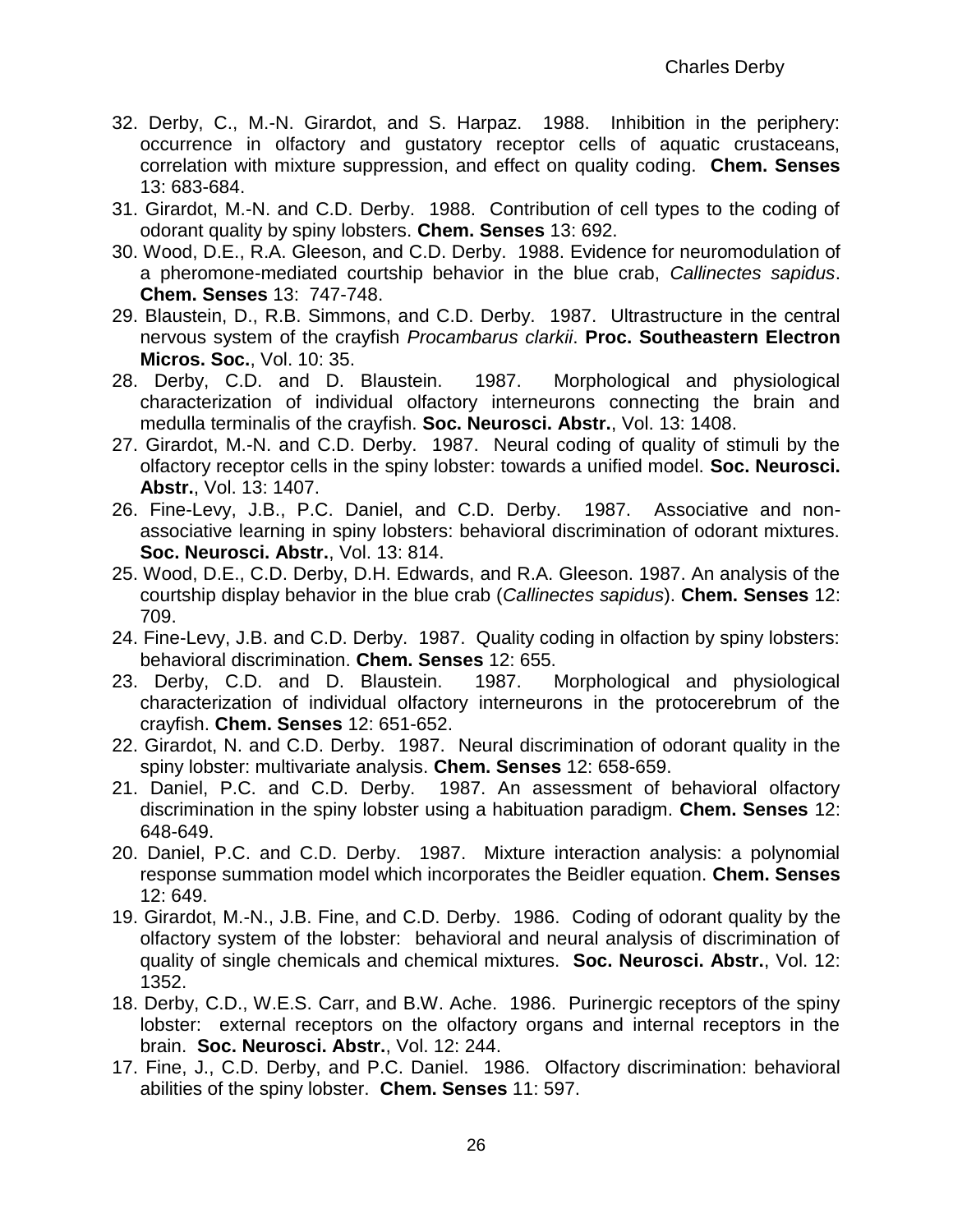- 16. Derby, C.D., W.E.S. Carr, and B.W. Ache. 1986. AMP receptors of the spiny lobster: external receptors on the olfactory organs and internal receptors in the brain. **Chem. Senses** 11: 593.
- 15. Blaustein, D., C.D. Derby, and A.C. Beall. 1986. The structure of chemosensory centers in the brain of spiny lobsters and crayfish. **Chem. Senses** 11: 582-583.
- 14. Carr, W.E.S. and C.D. Derby. 1985. Behavioral responses of shrimp to components of food odors indicate synergistic mixture interactions. **Chem. Senses** 10: 408.
- 13. Derby, C.D., R.A. Gleeson, and B.W. Ache. 1985. Mixture suppression in olfaction: identification of suppressants and analysis of peripheral and central components of suppression. **Chem. Senses** 10: 402.
- 12. Derby, C.D., R.A. Gleeson, and B.W. Ache. 1984. Peripheral and central events contribute to mixture suppression in the olfactory pathway. **Soc. Neurosci. Abstr.**, Vol. 10: 858.
- 11. Ache, B.W., C.D. Derby, R.A. Gleeson, and K.A. Hamilton. 1984. Coding of complex stimuli in a simple, glomerular-type brain. **Chem. Senses** 9.
- 10. Carr, W.E.S., C.D. Derby, P.L. Linser, R.A. Gleeson, and B.W. Ache. 1983. Behavioral and electrophysiological responses to 5'-AMP indicate crustaceans have external chemoreceptors related to internal purinergic receptors of vertebrates. **Soc. Neurosci. Abstr.**, Vol. 9: 78.
- 9. Ache, B.W. and C.D. Derby. 1983. Mixture suppression: neural integration of a complex odor. **Soc. Neurosci. Abstr.**, Vol. 9: 1023.
- 8. Derby, C.D., B.W. Ache, and K.A. Hamilton. 1983. Odor quality coding at three neuronal levels in a glomerular-type brain. **Soc. Neurosci. Abstr.**, Vol. 9: 1024.
- 7. Derby, C.D. 1981. Morphology and physiology of chemoreceptors in the walking legs of the lobster Homarus americanus. **Soc. Neurosci. Abstr.**, Vol. 7: 250.
- 6. Atema, J., B. Bryant, C. Derby, R. Elgin, and A. Stewart. 1980. Taste specialist receptors in omnivorous aquatic animals, catfish and lobsters. **In**: Proceedings of the Seventh International Symposium on Olfaction and Taste. (Ed., H. van der Starre). Information Retrieval, Ltd., London: 211.
- 5. Atema, J. and C. Derby. 1980. Ethological evidence for search images in predatory behavior. **Proc. Internat. Union of Physiol. Sci**. Vol. XIV. 28th International Congress of Physiol. Sciences. Budapest, Hungary: 54-55.
- 4. Derby, C.D. and J. Atema. 1980. L-Glutamate-specialist chemoreceptors on the legs of the lobster *Homarus americanus*. **Biol. Bull.** 159: 450.
- 3. Reilly, P., C. Derby, and J. Atema. 1979. Chemoreception in *Homarus americanus*: responses of primary receptors to secondary plant compounds. **Biol. Bull.** 157: 391
- 2. Derby, C.D. and J. Atema. 1979. Chemical search image: prey exposure improves selective chemical detection by a predator (*Homarus americanus*). **Biol. Bull.** 157: 365-366.
- 1. Derby, C.D. and J. Atema. 1978. Responses of walking leg chemoreceptors: the role of amino acids, proteins, and live prey body odors as feeding stimuli. **Biol. Bull.** 155: 433-434.

# **EXTRAMURAL GRANT SUPPORT**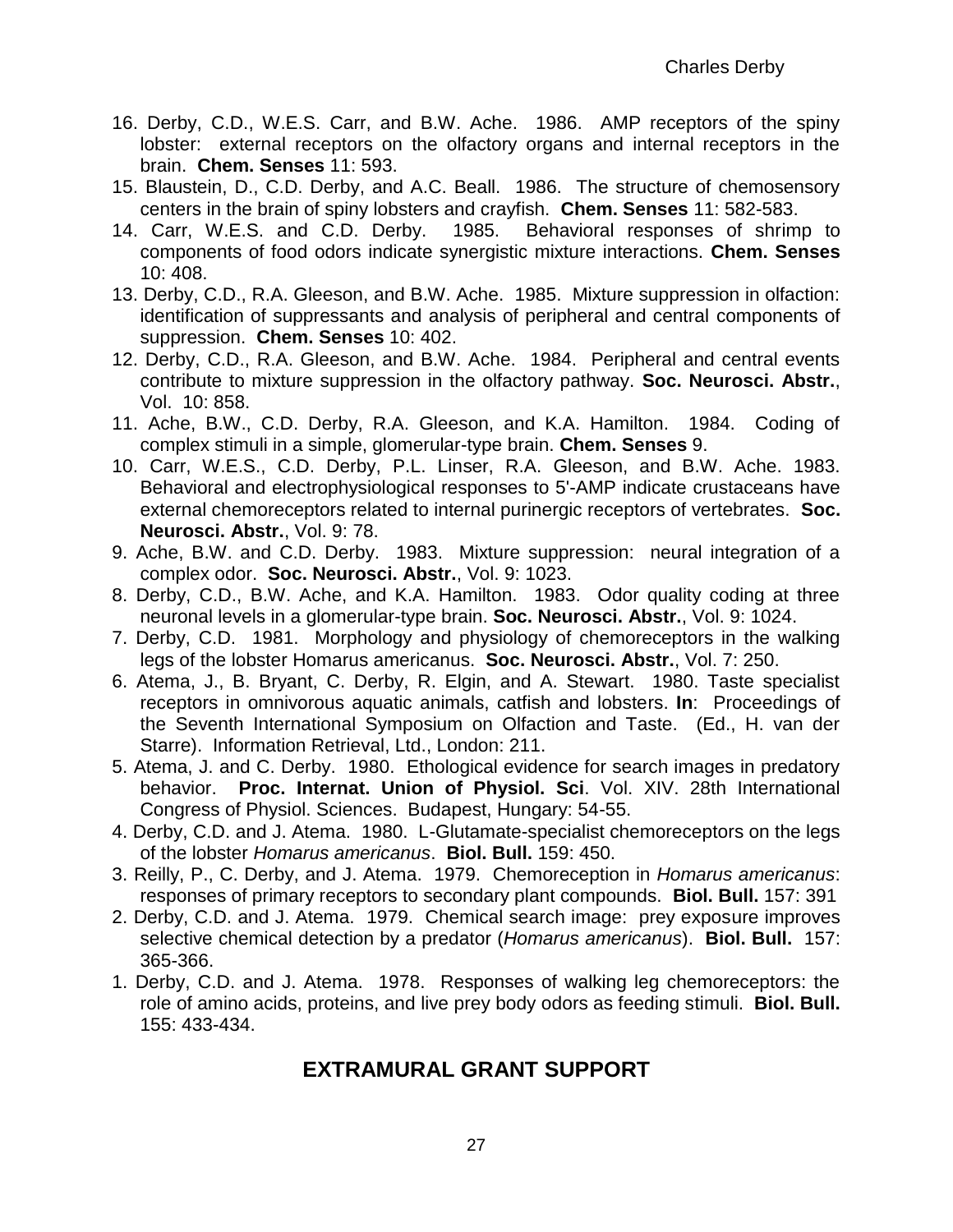# **Current**

- Georgia Sea Grant: "Field Testing a New Synthetic Sustainable Bait for Georgia's Blue Crab Fishing Industry." Derby (PI), G. Chamberlain, and B. Fluech (coPIs). 2/1/2020 – 1/31/2022. \$139,341 (all GSU).
- Lucta (Spain). "Research Agreement: Evaluation of Feed Attractants for Shrimp." PI, Derby. 1/1/2020 – 12/31/2020. \$40,000.
- Maine Sea Grant: "Alternative Lobster Bait Attractant Testing." Steven Jury (PI, Saint Joseph's College, Maine), C. Derby (contributing scientist). Total 6/1/2019 – 5/31/2020. \$5,000.
- Florida Sea Grant: "Reduction in Trap-Related Mortality of Sublegal Caribbean Spiny Lobsters through the Development of an Artificial Bait Based on Natural Aggregation Pheromones." Don Behringer (PI, Univ. Florida), Derby (co-PI, GSU). 8/1/2018 – 12/31/2020, \$200,000 total (GSU share, \$100,000).
- NIH, National Institute for General Medical Sciences, R25 *IMSD Atlanta: Promoting a Diverse Workforce in Neuroscience.* Frantz (PI), de Vries (coPI), Cox (Supporting), Derby (Supporting), Goode (Supporting), Wilczynski (Supporting). \$1.5 M. 7/1/2016 –6/30/2021.

# **Pending**

• NOAA Saltonstall-Kennedy Program: "Development and Testing of an Alternative, Sustainable Bait for the Lobster *Homarus americanus."* Derby (PI), S. Jury, G. Chamberlain. Submitted August 1, 2019. Request: \$251,354 for two years (September 1, 2020 – August 31, 2022)

# **Completed**

- Lucta (Spain). "Research Agreement: Evaluation of Feed Attractants for Shrimp." PI, Derby. 1/1/2019 – 12/31/2019. \$75,803.
- Integrated Aquaculture International / Sunrise Capital: "Development of Feed Attractants in the Aquaculture of Pacific White Shrimp *Litopenaeus vannamei*" PI, Derby. 8/1/2017-3/31/2019: \$60,000.
- Lucta (Spain). "Research Agreement: Evaluation of Feed Attractants for Shrimp." PI, Derby. 3/1/2018- 12/31/2018. \$37,525.
- Integrated Aquaculture International: "Development of Feed Attractants in the Aquaculture of Pacific White Shrimp *Litopenaeus vannamei*" PI, Derby. 8/1/2016- 7/31/2017: \$60,000
- United Soybean Board: "Use of Feed Attractants in High-Soy Diets to Increase Feed Consumption and Reduce Feed Waste by Pacific White Shrimp" (coPI, Derby; PI, George Chamberlain, of Integrated Aquaculture International), 5/1/2015-4/30/2016, GSU share is \$60,470 out of total \$120,395.
- Georgia Research Alliance Venture Project Phase IB Award (GRA.VL15.G3), "Escapin-derived antimicrobial compounds as the basis of biofilm disruption." (PI: Derby, coPIs, PC Tai and Eric Gilbert). \$49,603. 2014-2016.
- National Science Foundation: "Neuroecology of Ink Defenses" (PI, Derby) (IOS-1036742), 9/1/2010 - 11/30/2015, \$350,191 total costs. 2010-2015.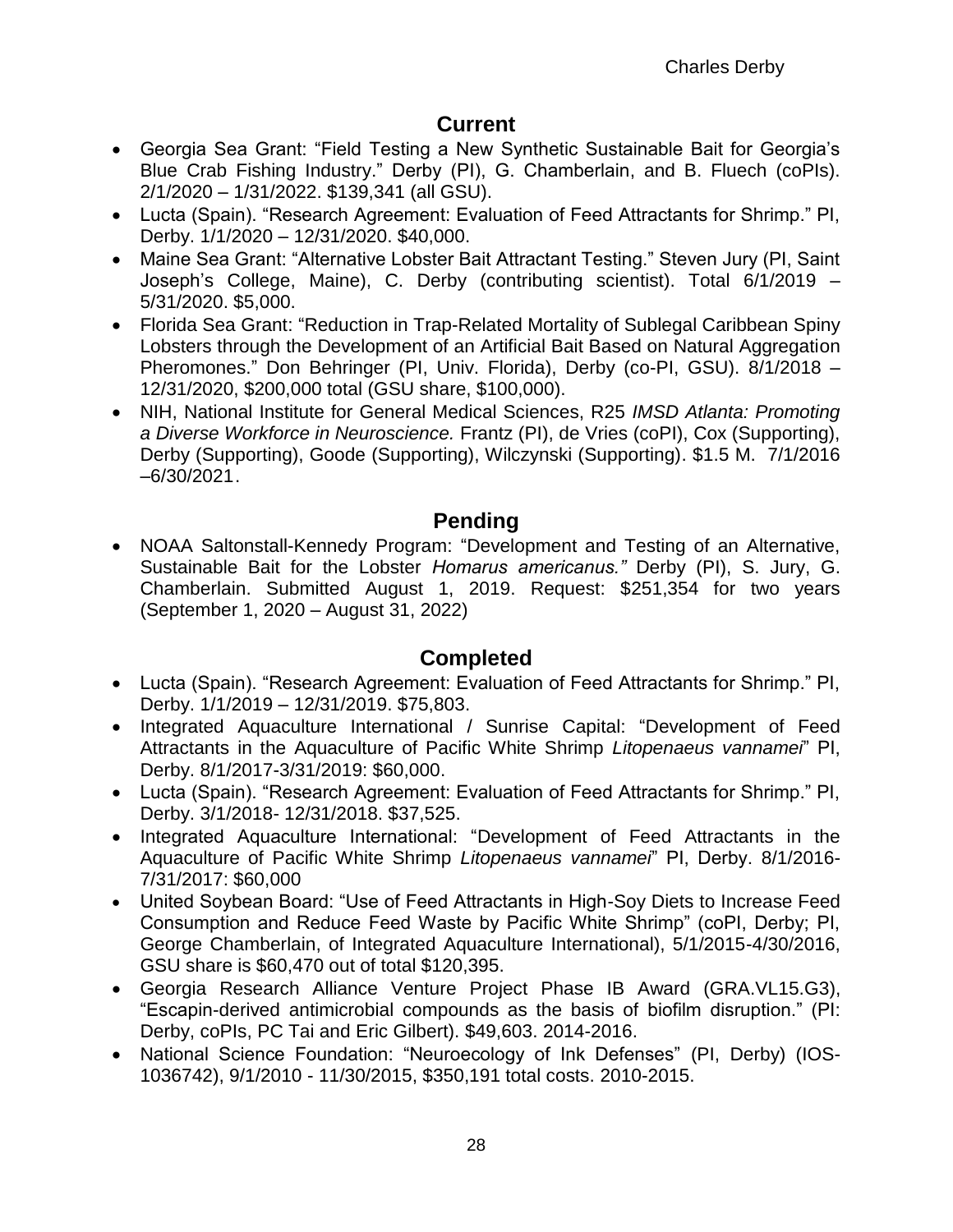- National Science Foundation: REU supplement to Neuroecology of Inking Defenses (PI, Derby) (IOS 1338385), \$6,000 total cost. 2013-2015
- Georgia Research Alliance Venture Project Phase IA Award (GRA.VL14.G1), "Escapin-derived compounds as the basis of antimicrobial and disinfection products." (PI: Derby, coPI, Tai). \$25,000. 2014
- National Science Foundation: REU supplement to Neuroecology of Inking Defenses (PI, Derby) (IOS 1234038), \$6,000 total cost. 2012-2013
- National Science Foundation: REU supplement to Neuroecology of Inking Defenses (PI, Derby) (IOS-1130244), \$6,000 total cost. 2011-2012
- The Plum Foundation John E. Dowling Fellowship Fund and the Colwin Endowed Summer Research Fellowship Fund, Marine Biological Laboratory, Woods Hole, MA: \$10,630. 2011
- Symposium Support: Neuroecology-Neural Determinants of Ecological Processes from Individuals to Ecosystems (PI, Derby) National Science Foundation (IOS-1036012), 12/21/2010 \$15,000. 2010-2011
- National Science Foundation: "Sensory Mechanisms of Chemical Defenses" (PI, Derby) (NSF IOS-0614685 (\$301,311 total costs). 2006-2010
- REU supplement to Sensory Mechanisms of Chemical Defenses. (PI, Derby). (NSF IOS-0936187) \$6,000 total award2009-2010
- REU supplement to [0936187](https://www.fastlane.nsf.gov/researchadmin/viewProposalStatusDetails.do?propId=0936187&performOrg=Georgia%20State%20University) Sensory Mechanisms of Chemical Defenses. (PI, Derby). (NSF IOS-0827307) \$6,000 total award2008-2009
- National Institutes of Health: (Derby, PI; co-investigators: P.C. Tai and T.S. McClintock): "Olfactory Development: Cell Proliferation and Maturation" NIDCD DC00312. Total 5-Year Amount: \$1,481,500. 2002-2008
- Naval Surface Warfare Center Panama City: "Identification of Molecules that Inhibit Chewing by Blue Crabs" (PI, Derby): Total Costs: \$96,292. 2007-2008
- National Science Foundation: "Mechanisms of Chemical Defenses" (PI, Derby) (NSF IBN-0324435). Total award: \$300,000. 2003-2006
- National Fish & Wildlife Foundation: "Evaluation of Marine Reserves as Sanctuaries for Caribbean Spiny Lobster (*Panulirus argus*)": (co-PI with T. Matthews). Total Award to GSU: \$34,000. 2002-2004:
- National Marine Fisheries Service/MARFIN: "The Use of Lipofuscin for Aging Caribbean Spiny Lobster (Panulirus argus)"; (co-PI, with Thomas Matthews). Total Award to GSU: \$65,780. 2003-2005
- Co-sponsor (with Julia Kubanek, Georgia Tech) of Postdoctoral Fellowship to Dr. Michiya Kamio, Center for Behavioral Neuroscience, 2-year total award: \$80,000. 2003-2005
- Venture Grant from the Center for Behavioral Neuroscience (M. Schmidt, D.H. Edwards and C.D. Derby, co-PIs) "The Role of Olfaction in Establishing Social Status in Crayfish" (Total Award: \$30,000). 2003-2004
- National Science Foundation: Graduate Fellowship from the Integrative Graduate Education and Research Traineeship Program: \$13,750 subcontract from Georgia Institute of Technology, to Amy Horner. 2003-2005.
- REU Supplement to Functional Organization of a Continuously Growing Compound Nose Awarded (PI, Derby) (NSF IOS 0118477) \$7,500 total award. 2001.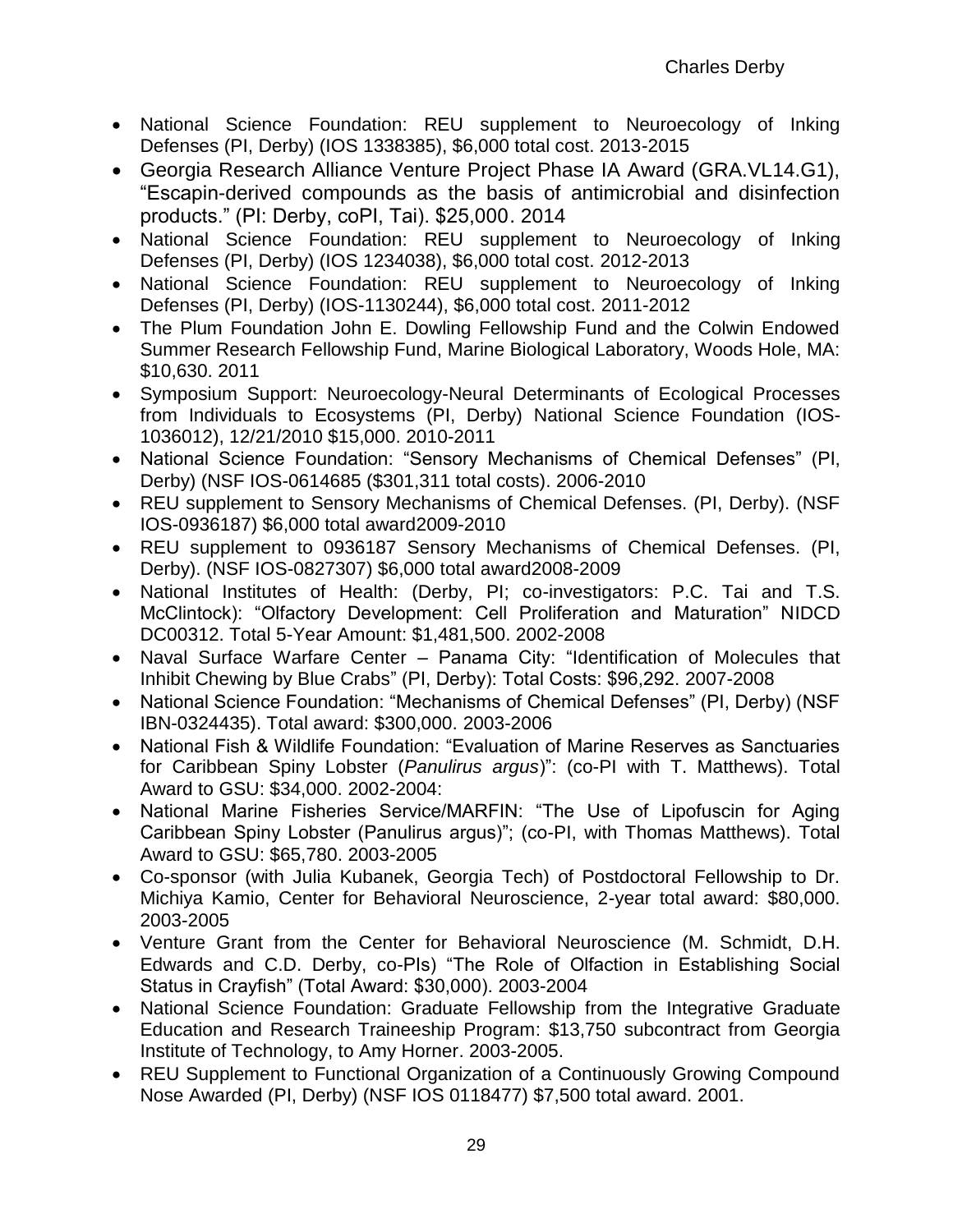- National Science Foundation: "Functional Organization of a Continuously Growing Compound Nose" (PI, Derby) (NSF IBN 0077474). Total Award: \$309,929. 2000- 2004.
- Co-sponsor (with P. Katz) of Postdoctoral Fellowship to Dr. Paul M. Johnson, NSF Center for Behavioral Neuroscience, one-year total award: \$39,000. 2002-2003
- Venture fund from NSF Center for Behavioral Neuroscience (D.H. Edwards and C.D. Derby, co-PIs) "Aggression, Serotonin, and Neurogenesis in the Crayfish CNS" (Total Award: \$30,000). 2000-2001.
- National Institutes of Health: "Peripheral and Central Processing of Odorant Mixtures" (PI, Derby) (NIH R01 DC00312); Total Award: \$490,000. 1997-2002.
- National Institutes of Health: "Postdoctoral Research supplement for Underrepresented Minorities: Peripheral and Central Processing of Odorant Mixtures" (NIH R01 DC00312): Total Costs for FY 1997-8: \$51,682. 1997-1998.
- National Institutes of Health: "Mixture Interactions in Olfaction;" Total Costs, \$670,000. 1993-1997
- National Science Foundation: "Effects of Olfactory Mixture Interactions on Coding and Discrimination" (IBN-9109783); Total Costs: \$239,600. 1992-1995
- National Science Foundation: "Electroreception in Aquatic Invertebrates" (IBN 95- 14409; SGER Grant (Co-PIs: C. Derby and D. Edwards). Total Costs: \$50,500. 1995-1996
- National Institutes of Health, Research Career Development Award: "Mixture Interactions in Olfaction: Effects and Mechanisms" (NIH K04 DC00002); Total Costs: \$340,000. 1990-1995
- Sponsor of NIMH Predoctoral Fellowship to Debbie Wood (Sponsor, C. Derby): "Neurohormonal Control of Sexual Behavior in a Crustacean;" Total Costs: \$23,000. 1990-1992
- National Institutes of Health: "Mixture Interactions in Olfaction: Discrimination of Binary Mixtures;" Total Costs, \$300,000. 1988-1991
- The Whitehall Foundation: "Functional Organization and Neural Coding in a Crustacean Olfactory System" (renewal); Total Costs, \$60,000. 1988-1991
- The Whitehall Foundation: "Functional Organization and Neural Coding in a Crustacean Olfactory System"; Total costs: \$107,000. 1985-1988
- National Institutes of Health: "Neural Coding of Stimulus Quality in Olfaction"; Total costs: \$170,000. 1985-1988
- National Science Foundation Grant: "Olfactory Purinoceptors: Their Physiology, Biochemistry and Relationship to Internal Receptor Types" (W.E.S. Carr, PI; B.W. Ache and C.D. Derby, CoPIs); Total costs: \$102,000. 1984-1986
- Individual Postdoctoral Fellowship (National Research Service Award), National Institutes of Health (NINCDS): "Functional Nature of Convergence in Olfaction"1983-1984

# **INVITED PRESENTATIONS SINCE 1985**

#### Invited Seminars at Universities

66. "Chemical communication in affiliation, aggression, and mating of decapod crustaceans." East Carolina University, October 24, 2019.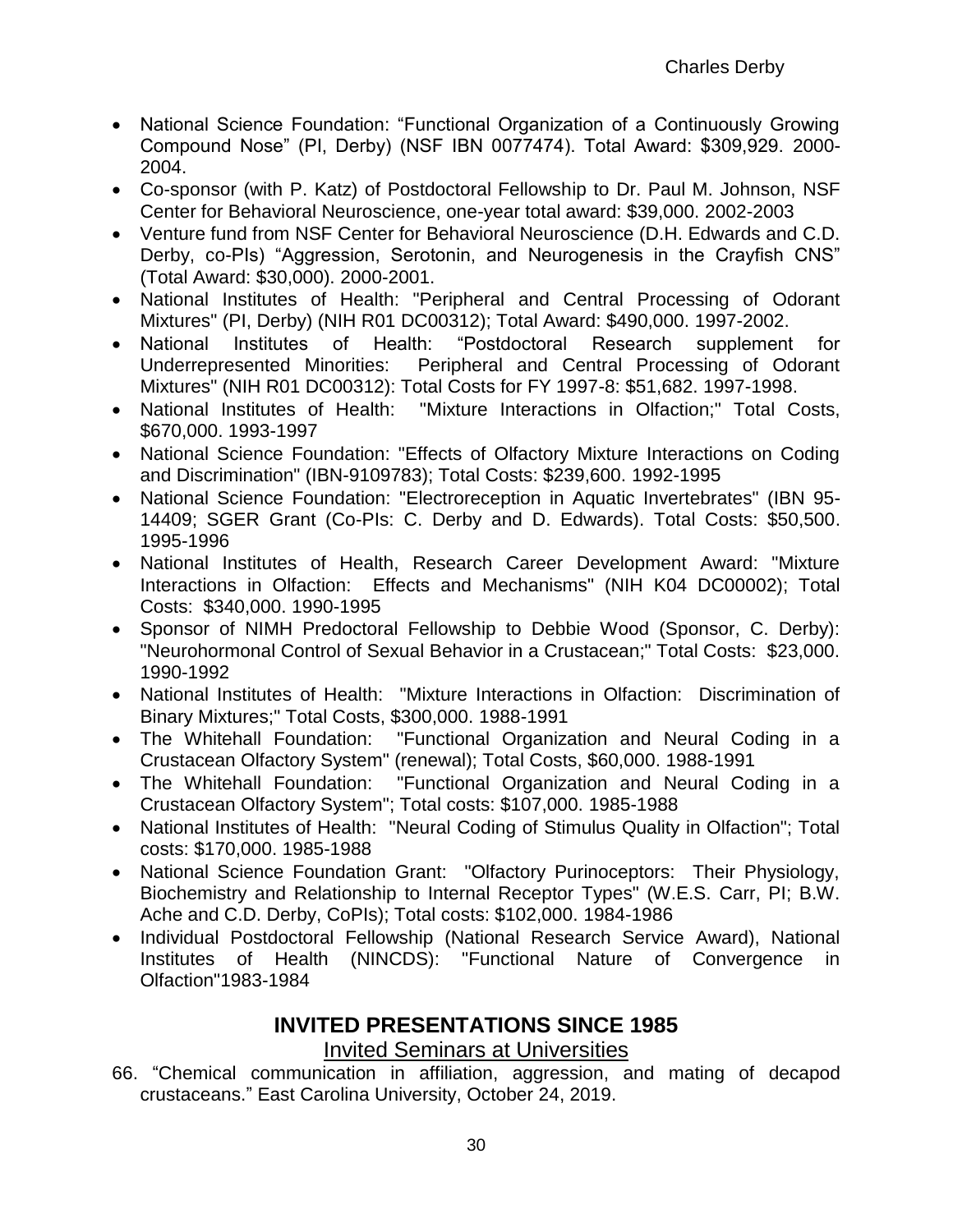- 65. "Chemical communication in affiliation, aggression, and mating of decapod crustaceans." University of Texas Marine Science Institute, May 1, 2019.
- 64. "Chemical communication in affiliation, aggression, and mating of decapod crustaceans," Ecology & Evolution Program, Michigan State University, November 29, 2018.
- 63. "Escape by inking: marine molluscs avoid predators using diverse chemicals and mechanisms." Neurobiology Department, Michigan State University, November 29, 2018.
- 62. "Chemical communication in affiliation, aggression, and mating of decapod crustaceans," Grand Valley State University, November 28, 2018.
- 61. "Chemical communication in affiliation, aggression, and mating of decapod crustaceans," Eminent Speaker Lecture, University of Maryland Baltimore County, October 4, 2018.
- 60. "Chemical communication in affiliation, aggression, and mating of decapod crustaceans," University of Maryland Institute of Marine and Environmental Technology, October 3, 2018.
- 59. "Chemical communication in affiliation, aggression, and mating of decapod crustaceans," University of Wisconsin Milwaukee, March 30, 2018.
- 58. "Escape by inking: marine molluscs avoid predators using diverse chemicals and mechanisms." Kavli Seminar Series, University of Tennessee, April 27, 2017.
- 57. "Escape by inking: marine molluscs avoid predators using diverse chemicals and mechanisms." Dept. of Biology, University of Toronto Mississauga, March 17, 2017.
- 56. "Yuk! Yum! Yikes! and Huh? Mechanisms of chemical defense in avoiding predators by inking molluscs," Darwin Day Invited Speaker, Dept. of Biology, Minot State University, Minot, South Dakota, Feb. 11, 2016.
- 55. "Translational chemoreception: from the benthos to the bench and back," Dept. of Biological Sciences, Louisiana State University, Nov. 16, 2015.
- 54. "Encoding of olfactory information using crustacean as animal models," Dept. of Mathematics & Statistics, GSU, February 8, 2013.
- 53. "Chemical communication in affiliation, aggression, and mating of decapod crustaceans," University of Florida, April 20, 2012.
- 52. "Inking molluscs: the chemical biology of antipredatory and antimicrobial chemical defenses," Shandong University, China, October 16, 2011
- 51. "Yuk, yikes, and yum: mechanisms of chemical defense in avoiding predators by inking molluscs," Marine Biological Laboratory, Woods Hole, MA, July 28, 2011.
- 50. "Neuroecology of chemical defenses," Clayton State University, March 17, 2011.
- 49. "Chemical communication in affiliation, aggression, and mating of decapod crustaceans," Georgia Tech, September 9, 2010.
- 48. "A comparative view of adult neurogenesis," Tennessee State University, February 19, 2010.
- 47. "Yum, yuck, and yikes: sensory mechanisms of chemical defense by inking molluscs," Tennessee State University, February 19, 2010.
- 46. "Chemical communication in affiliation, aggression, and mating of decapod crustaceans," Clayton State University, October 22, 2009.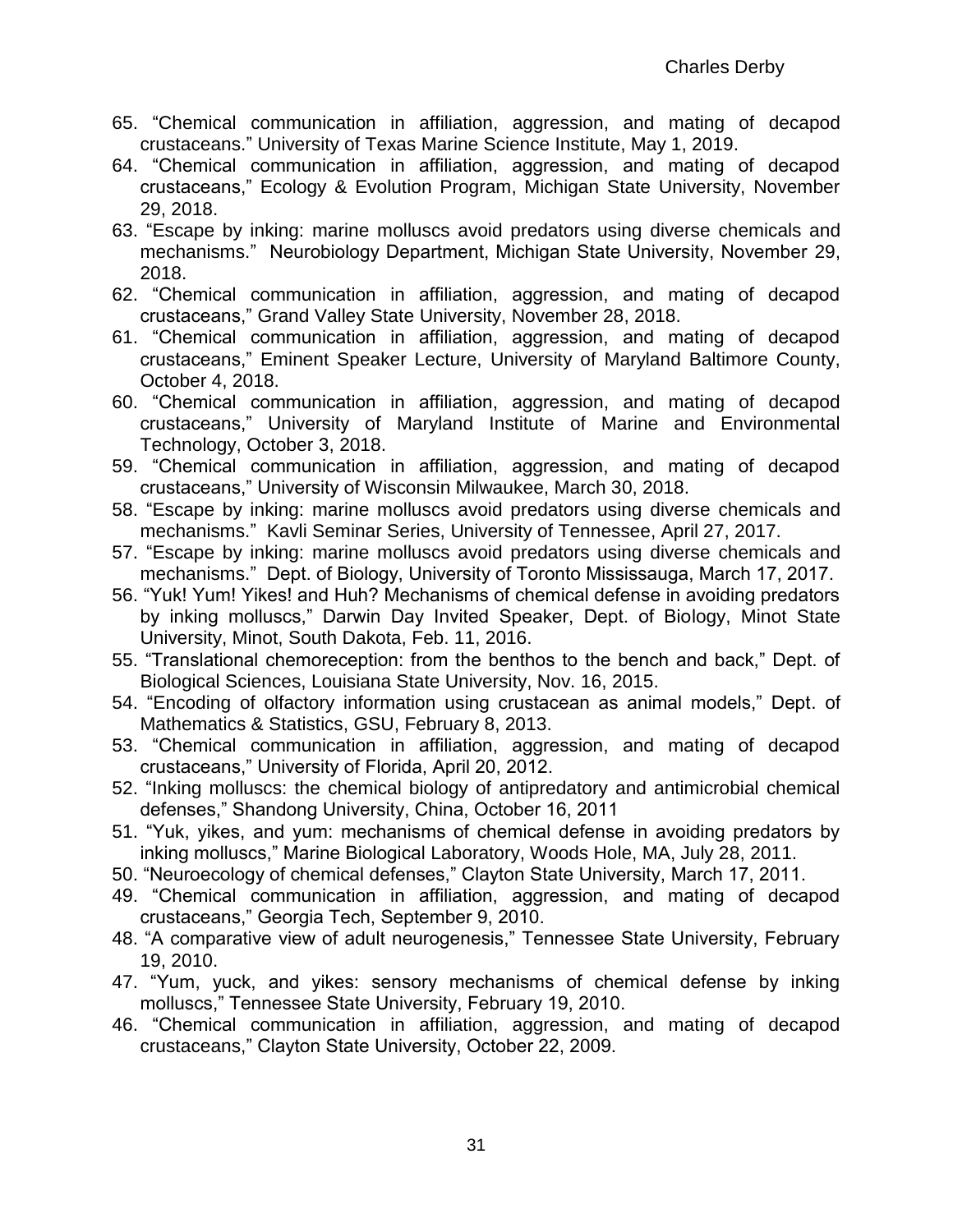- 45. "Escape by inking: marine molluscs avoid predators using diverse chemicals and mechanisms", 2009 Edmund A. Arbas Memorial Lecture, Arizona Research Laboratories Division of Neurobiology, University of Arizona, January 23, 2009.
- 44. "Escape by inking: marine molluscs avoid predators with diverse chemicals and mechanisms": University of Lund, Zoology Dept., Sweden, October 16, 2008.
- 43. "Chemical communication in affiliation, aggression, and mating of decapod crustacean", George D. Grice, Jr. Lecture, at the College of Charleston, September 19, 2008.
- 42. "Escape by inking: marine molluscs avoid predators with diverse chemicals and mechanisms": University of Maryland College Park, April 18, 2008.
- 41. "Escape by inking: marine molluscs avoid predators with diverse chemicals and mechanisms": University of Maryland Baltimore County, April 17, 2008.
- 40. "Escape by inking: marine molluscs avoid predators with diverse chemicals and mechanisms": University of Hawaii, Coconut Island Marine Laboratory, March 2008.
- 39. "Escape by inking: marine molluscs avoid predators with diverse chemicals and mechanisms": UCLA, February 6, 2008.
- 38. "Antimicrobials and other bioactive chemicals in sea slug ink", Georgia State University. December 7, 2007.
- 37. "Escape by inking: marine molluscs avoid predators with diverse chemicals and mechanisms": Wake Forest University. November 7, 2007.
- 36."Chemical defenses and communication in sea hares and other inking animals": University of Florida, The Whitney Laboratory. January 19, 2007.
- 35. "Chemical defenses of sea hares: novel and adaptive strategies for escape and defense via inking", Georgia State University. September 9, 2005.
- 34. "Life-long proliferation and turnover in the olfactory system of lobsters", Medical College of Georgia, Augusta. February 14, 2005.
- 33. "Life-long proliferation and turnover in the olfactory system of lobsters", University of South Carolina, Columbia. January 24, 2005.
- 32. "Chemical Defenses of Sea Hares: How to Manipulate Predators, Kill Microbes, and Warn Friends", University of Copenhagen, Denmark, October 21, 2004.
- 31. "Chemical Defenses", Assumption College, MA, March 1, 2004
- 30. "Postembryonic Development of Olfactory Systems", Univ. Virginia, Feb. 27, 2004.
- 29. "Tales of a Lobster's Nose", at Georgia Tech, May 2, 2002.
- 28. "Crustacean Chemoreception", at Kagoshima University, Japan, August 20, 2000.
- 27. "The Continuously Changing Olfactory System of the Spiny Lobster: Multiple Mechanisms for Growth, Turnover, and Response to Injury", at Fukuoka University, Japan, August 14, 2000.
- 26. "A Compound Nose: Functional Development, Odotopic Mapping, and Behavioral Role of Aesthetasc and Other Sensilla in the Crustacean Antennule", at the Marine Biological Laboratory, Woods Hole, MA, Oct. 6, 1999.
- 25. "A Compound Nose: Functional Development, Odotopic Mapping, and Behavioral Role of Aesthetasc and Other Sensilla in the Crustacean Antennule", at the Dept. of Biology, University of North Carolina, Chapel Hill, Oct. 4, 1999.
- 24. "Functional organization of crustacean noses: multiple pathways, multiple functions? The Whitney Laboratory, University of Florida, Dec. 11, 1998.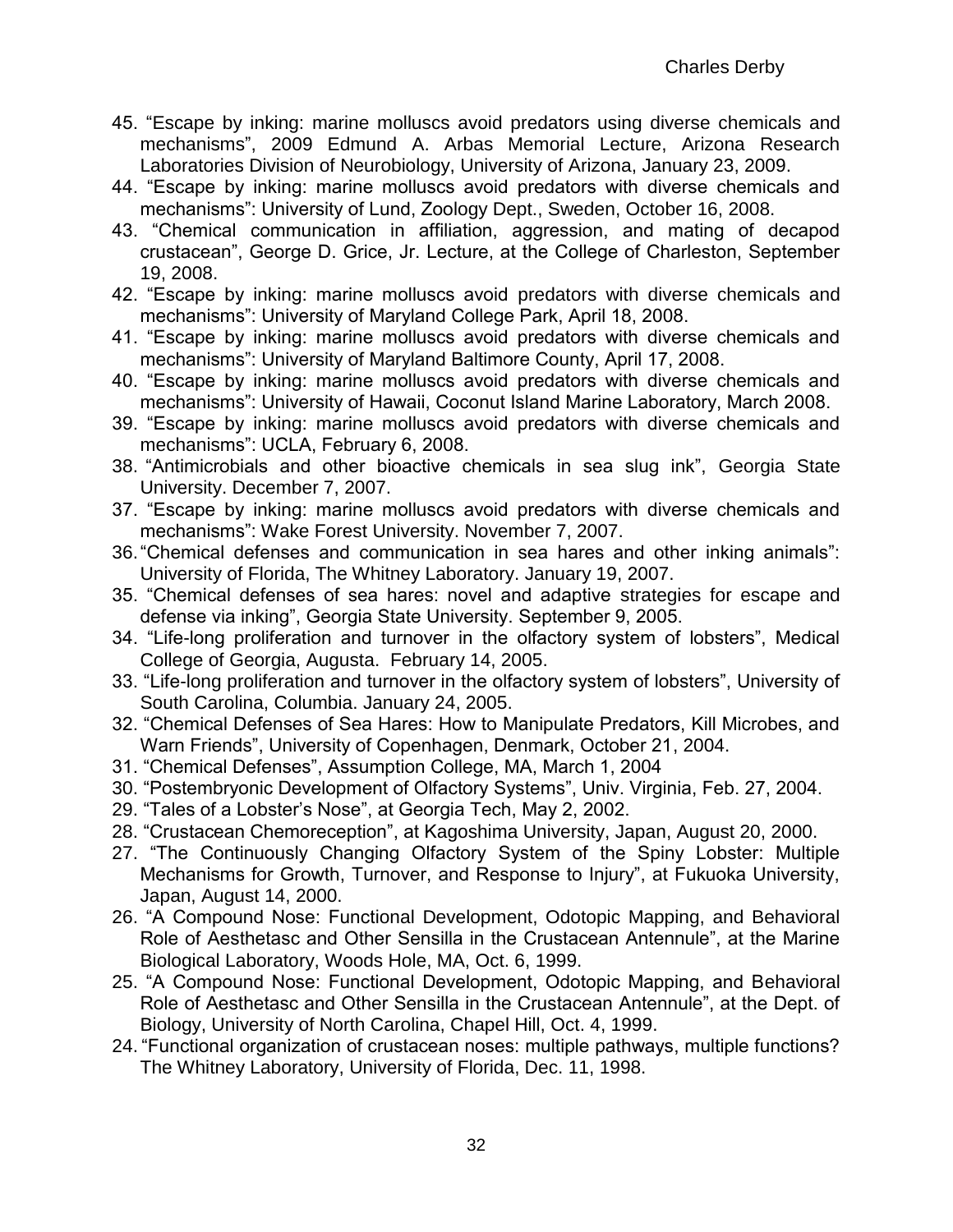- 23. "Functional organization of crustacean noses: multiple pathways, multiple functions? Bowling Green State University, Dec. 4, 1998.
- 22. "Peripheral processing of odorant mixtures by the spiny lobster", University of Kentucky School of Medicine, March 12, 1997.
- 21. "Crustacean sensation", Bermuda Biological Station for Research, Aug. 14, 1996.
- 20. "Crustacean sensation: processing of sensory information", at Spelman College, December 4, 1995.
- 19. "Processing of odorant mixture information by the Caribbean spiny lobster: discriminating parts from the whole", at University of Arizona, Nov. 20, 1995.
- 18. "Three tales of crustacean sensation", at University of North Carolina at Charlotte, July 28, 1995.
- 17. "Transduction and discrimination of odorant mixtures by the Georgia spiny lobster," at University of North Carolina at Greensboro, February 3, 1995.
- 16. "Understanding responses to mixtures in the Georgia spiny lobster," at Marine Biological Laboratory, Woods, Hole, MA, May 4, 1994.
- 15. "The role of peripheral chemosensory systems in the control of food-related behaviors of crustacean," at the Dept. of Biology, Fukuoka University, Fukuoka, Japan, July 19, 1993.
- 14. "Neurobiology of chemoreception in aquatic crustaceans," at University of North Carolina at Charlotte, April 24, 1992.
- 13. "Chemical sensing in feeding and reproduction," at Georgia Tech, April 17, 1992.
- 12. "Transduction and quality coding by the peripheral olfactory system of spiny lobsters," at University of Toronto, Scarborough College, on April 3, 1992.
- 11. "Coding of complex stimuli in the peripheral nervous system," at Emory University (Frontiers in Neuroscience; Mini-Series on Neuronal Signaling), January 17, 1992.
- 10. "Chemical sensing of odorant mixtures by the Georgia spiny lobster," at Hopkins Marine Station, Stanford University, CA, October 10, 1991.
- 9. "Chemoreception in sex and feeding behavior of crustaceans," at Dauphin Island Sea Lab, Dauphin Island, Alabama, on January 30, 1989.
- 8. "Neural and hormonal control of chemosensory behavior in crustaceans," at Boston University Marine Program, Marine Biological Laboratory, Woods Hole, MA, on December 7, 1988.
- 7. "Chemoreception in sex and feeding behavior of crustaceans," at Skidaway Institute of Oceanography, Savannah, GA, on August 26, 1988.
- 6. "Chemical sensing by crustaceans," at Duke University Marine Laboratory, Beaufort, NC, on March 23, 1988.
- 5. "Discrimination of quality of single chemicals and chemical mixtures in aquatic crustaceans," at Monell Chemical Senses Center, Philadelphia, PA, on December 9, 1986.
- 4. "Chemoreception in lobsters," at the Dept. of Chemistry, Georgia State University, Atlanta, GA, on November 17, 1986.
- 3. "Detection and discrimination of complex mixtures by the lobster," at Dept. of Biology, Georgia State University, Atlanta, GA, on April 25, 1986.
- 2. "Neural coding of complex odorants by crustaceans," at Dept. of Anatomy and Cell Biology, Emory University, Atlanta, GA, on April 17, 1985.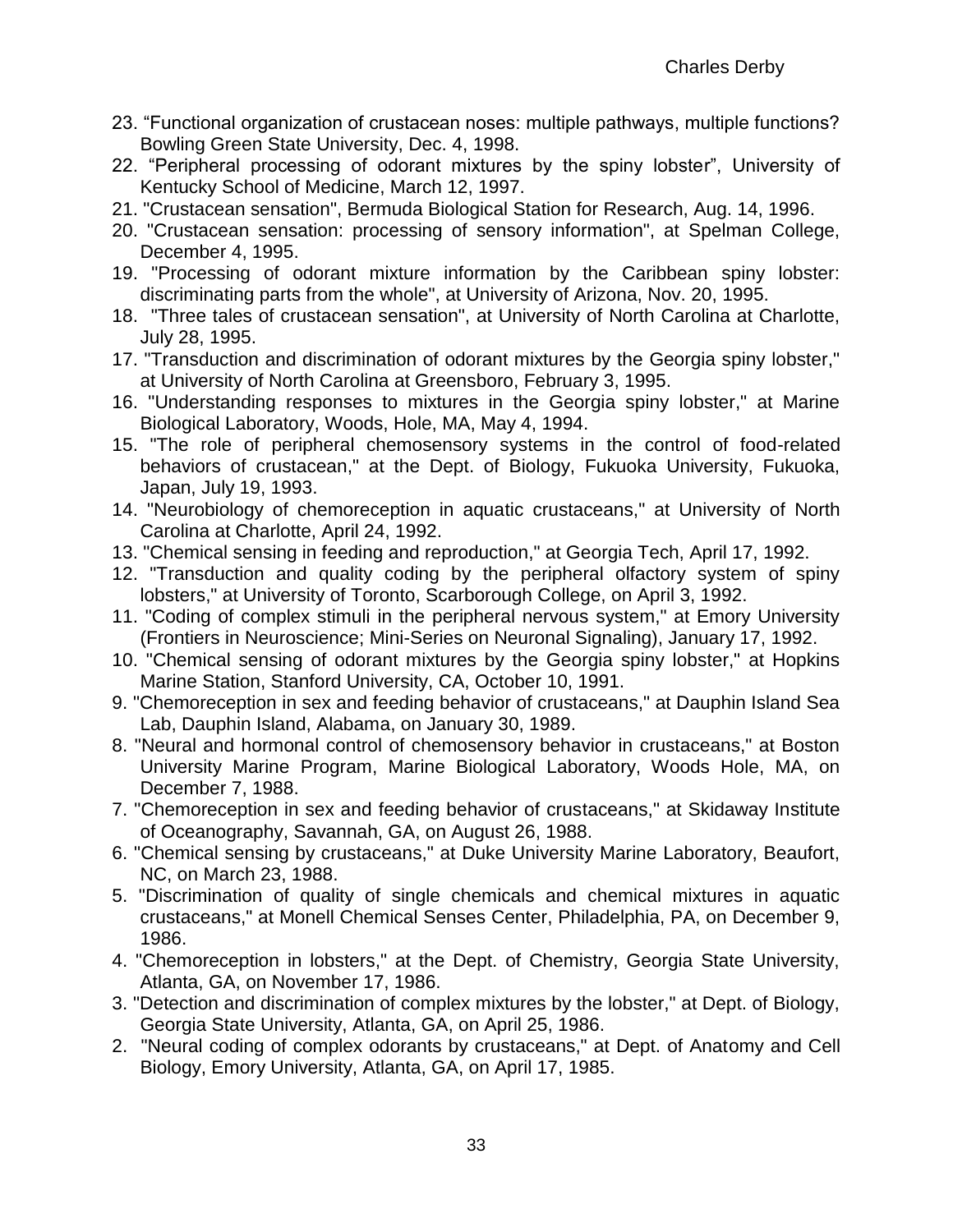1. "Chemoreception in lobsters: neural codes of natural mixtures," at Dept. of Zoology and Physiology, Louisiana State University, Baton Rouge, LA, on March 22, 1985.

Invited Presentations at Symposia/Conferences/Courses since 1985

- 40. Keynote Speaker in the Session on "Senses, Neurons, and Behavior," at the 5<sup>th</sup> International Congress on Invertebrate Morphology, Vienna, Austria, August 2020.
- 39. "Towards identifying pheromones and their receptors in chemical communication in crustaceans," in the Symposium on Pheromones and Kairomones: Identities, Detection, and Modes of Action, at the 10<sup>th</sup> International Congress of Comparative Physiology and Biochemistry, Ottawa, Canada, August 5, 2019.
- 38. "Aquatic chemoreception: chemical signals and how they are processed in the aquatic environment," lecture in International Course in Sensory Ecology, Lund, Sweden, October 2018.
- 37. "Aquatic chemoreception: chemical signals and how they are processed in the aquatic environment," lecture in International Course in Sensory Ecology, Lund, Sweden, October 2016.
- 36. "Aquatic chemoreception: chemical signals and how they are processed in the aquatic environment," lecture in International Course in Sensory Ecology, Lund, Sweden, October 2014.
- 35. "Sensory inactivation as an antipredatory defense," invited talk in the symposium on When Predators Attack: Sensing and Motion in Predatory-Prey Interactions, at the Annual Meeting of the Society for Integrative and Comparative Biology, San Francisco, CA, January 2013.
- 34. "Aquatic chemoreception: chemical signals and how they are processed in the aquatic environment", lecture in International Course in Sensory Ecology, Lund, Sweden, September 25, 2012.
- 33. "Escape by inking: marine molluscs avoid predators with diverse chemicals and mechanisms," Congress of the Brasilian Society for Chemical Ecology, Rio de Janiero, Brasil, December 4, 2011.
- 32. "Neuroecology of chemical defenses," invited talk in the symposium on "Neuroecology," at the Annual Meeting of the Society for Integrative and Comparative Biology, Salt Lake City, Utah, January 2011.
- 31. "Aquatic chemoreception: chemical signals and how they are processed in the aquatic environment", lecture in International Course in Sensory Ecology, Lund, Sweden, October 10, 2010.
- 30. "Escape by inking: the neuroecology of predator avoidance by inking molluscs."  $9<sup>th</sup>$ International Neuroethology Congress. August 4, 2010, Salamanca, Spain.
- 29. "Feeding attractants and deterrents for decapod crustaceans and their applications." Summer Meeting of The Crustacean Society, Tokyo, Japan, Sept 20-24, 2009.
- 28. "Mechanisms of chemical defense by inking molluscs against crustaceans: diverse chemicals and mechanisms." 5<sup>th</sup> Brasilian Crustacean Congress, Gramado, Brasil, Nov. 12 2008.
- 27. Chemical communication in affiliation, aggression, and mating of decapod crustaceans. 5th Brasilian Crustacean Congress, Gramado, Brasil, Nov. 11 2008.
- 26. "Chemical signals in the aquatic environment, and how they are detected", lecture in International Course in Sensory Ecology, Lund, Sweden, October 13, 2008.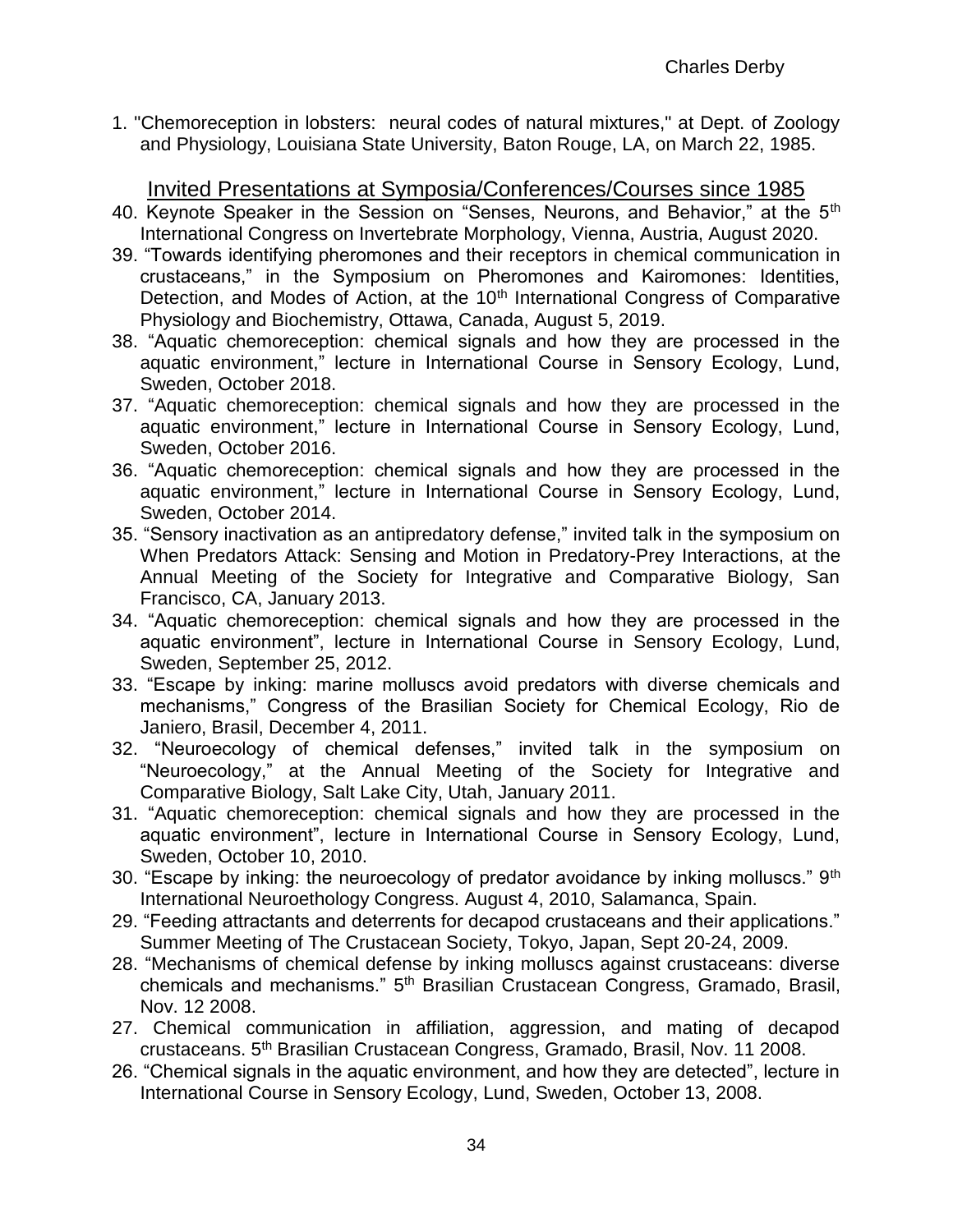- 25. "Chemoreception in love, affiliation, and arms races of decapod crustaceans: 2007 Mid-Year Meeting of The Crustacean Society, Coquimbo, Chile, October 15, 2007.
- 24. "Why Have a Diversity of Chemosensory Pathways in Noses?" National Evolutionary Synthesis Center Symposium on Origins and Evolution of Chemoreception, Durham, NC, June 4-6, 2007.
- 23. "Antimicrobials and Other Bioactive Chemicals in Sea Slug Ink", 3<sup>rd</sup> Annual Molecular Basis of Disease Symposium, May 18, 2007, Atlanta.
- 22. "Chemical signals in the aquatic environment, and how they are detected", lecture in International Course in Sensory Ecology, Lund, Sweden, October, 2006.
- 21. "Yuk, yum, and yikes: chemical defenses of inking animals", SouthEast Nerve Net, Atlanta, GA, March 31-April 1, 2006.
- 20. "Physiological genomics of lobster olfaction", T.S. McClintock, C.D. Derby, and B.W. Ache. At the 2006 Annual Meeting of the Society for Integrative and Comparative Biology, Orlando, FL, Jan. 8, 2006.
- 19."All-in-one chemical defenses of sea hares: novel and adaptive strategies for escape and defense via inking", at the Harold Nations Annual Symposium, hosted by the School of Chemistry & Biochemistry, Georgia Institute of Technology, Oct. 14, 2005.
- 18. "Why do crustaceans have two parallel antennular chemosensory pathways", 9<sup>th</sup> European Symposium for Insect Taste and Olfaction, Villasimius, Italy, Sept. 27, 2005.
- 17. "Novel and adaptive strategies in chemical defense and chemical signaling in sea hares", at the conference on Biological and Computation Perspectives on Intelligent Systems", Friday Harbor Laboratories, Washington, June 7-10, 2005.
- 16. "Chemical signals in the aquatic environment, and how they are detected by crustaceans", lecture in International Course in Sensory Ecology, Lund, Sweden, October 20, 2004.
- 15. "Continuous turnover of neurons in the peripheral and central olfactory systems of lobsters", Keynote Talk at the SouthEast Nerve Net, Atlanta, GA, March 3, 2002.
- 14. "Continuous turnover of neurons in the peripheral and central olfactory systems of lobsters: mechanisms, regulation, and implications for functional organization", at the 7<sup>th</sup> European Symposium for Insect Taste and Olfaction, Villasimius, Italy, Sept. 22-28, 2001.
- 13. "Structural and functional plasticity in the postembryonic olfactory system", at the Atlanta Chapter of the Society for Neuroscience Spring Symposium, at Emory University, Atlanta. May 5, 2001.
- 12. "What is the Role of Parallel Pathways in Chemical Sensing?", at the Workshop on Invertebrate Sensory Information Processing: Implications for Biological Inspired Autonomous Systems, Woods Hole, MA, April 15-17, 2000.
- 11."A Compound Nose: Functional Development, Odotopic Mapping, and Behavioral Role of Aesthetasc and Other Sensilla in the Crustacean Antennule", at the Frontiers in Crustacean Neurobiology, Hamburg, Germany, July 9, 1999.
- 10. Chair and Discussant in Symposium on "How Shall We Measure Stimulus Quality in the Chemical Senses", at the Gordon Research Conference on Chemical Senses, Newport, Rhode Island, August18-23, 1996.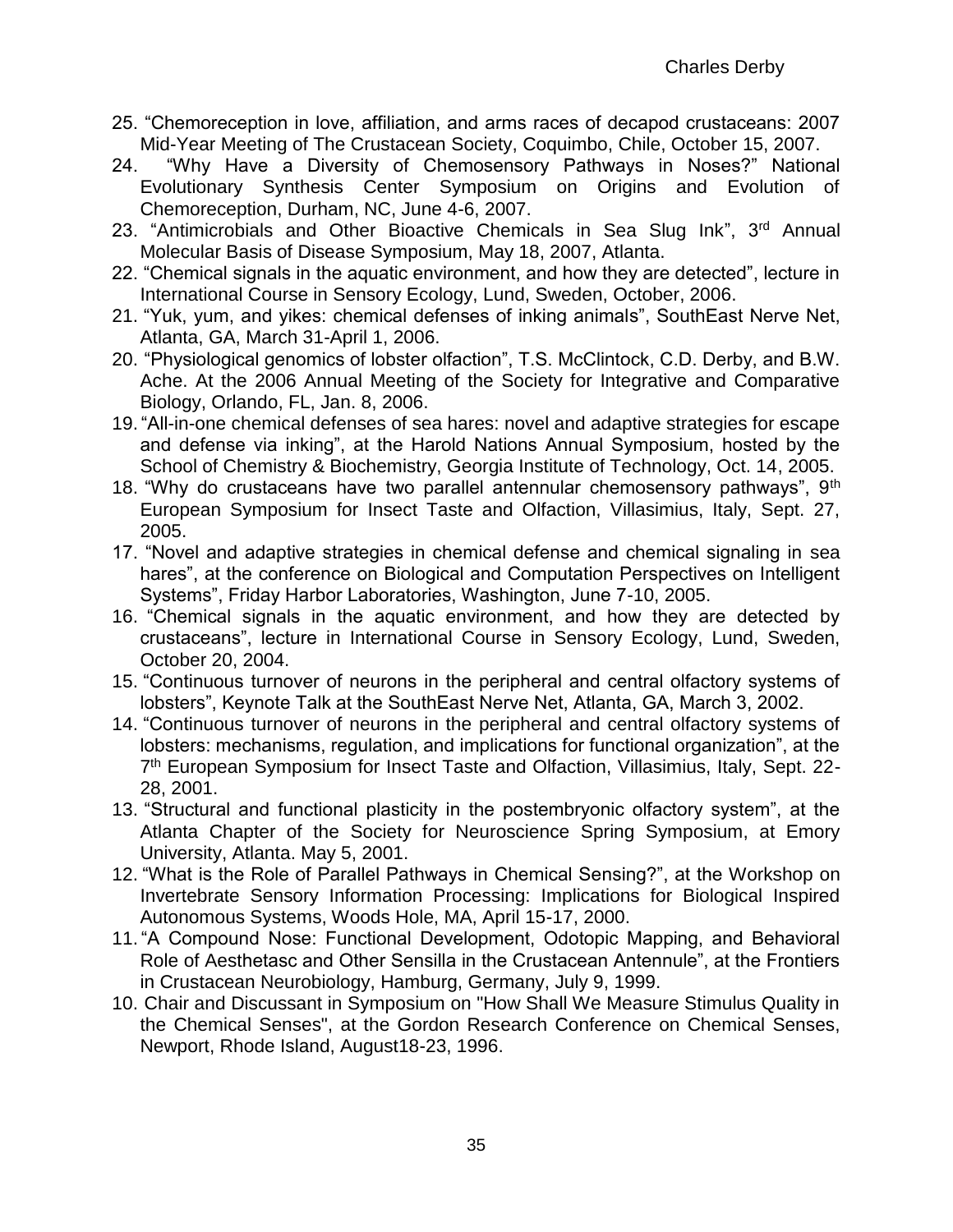- 9. "Mechanisms of detection and discrimination of mixtures in the olfactory system of spiny lobsters," in Session on Chemoreception in Aquatic Organisms, at the 11th International Symposium on Olfaction & Taste, Sapporo, Japan, July 12-16, 1993.
- 8. "Sensory Coding by Peripheral Olfactory Cells of Invertebrates and Vertebrates", at the 'Workshop on Neurobiology of Vertebrate and Invertebrate Olfactory Systems: A Comparative Analysis', at the 13th Annual Meeting of the Association for Chemoreception Sciences, April 17-21, 1991.
- 7. "Simple and Complex Odorant Mixtures and the Spiny Lobster", at the 1990 Gordon Conference on Chemical Senses, Plymouth, NH, July 16-20, 1990.
- 6. "Olfactory processing in the crustacean brain," at the International Workshop on Chemoreception in Aquatic Animals, Louisiana Universities Marine Consortium, August 1988, Louisiana.
- 5. "Tuning of peripheral and central neurons of crustaceans," Symposium on New Directions in Chemoreception in Aquatic Organisms, 2nd International Congress of Comparative Physiology and Biochemistry, Baton Rouge, LA, on August 1-4, 1988.
- 4. "Summary of the International Symposium on Olfaction and Taste: Mixtures and olfactory physiology," at the 9th Annual Meeting of the Association of Chemoreception Sciences, Sarasota, FL, on April 29 - May 3, 1987.
- 3. "Olfactory discrimination of mixtures: behavioral, electrophysiological, and theoretical studies using the spiny lobster," at the International Symposium, Perception of Complex Smells and Tastes, Sarasota, FL, April 27-29, 1987.
- 2. "Physiology and functional organization of crustacean sensilla," Symposium on Feeding and Grooming Mechanisms in Selected Crustaceans, Annual Meeting of the American Society of Zoologists, Baltimore, MD, on December 27-30, 1985.
- 1. "Chemoreceptor cells in aquatic invertebrates: peripheral mechanisms of chemical signal processing," at the International Conference on Sensory Biology of Aquatic Animals, Sarasota, FL, on June 24-28, 1985.

# **PATENTS**

- "Antimicrobial compositions and methods of use." Patent No. US 9,380,784, awarded July 5, 2016 (application 13/055,221, provisional application 20110165261 filed July 7, 2011).
- "Antimicrobial compositions and methods of use" (Australian Pat. No. 2009273804, 32985GEO/BMN). Awarded June 2014.
- "Escapin protein, a broadly antimicrobial compound from ink of the sea hare *Aplysia californica*, and uses thereof." Patent No. US 7,329,517. Issued Feb 12, 2008 (Application No. 11/100,328, filed Apr 6 2005, and Provisional Application No. 60/561,115, filed on April 9, 2004).

# **AWARDS**

- GSU College of Arts & Sciences Outstanding Faculty Scholarship Award 2000
- Georgia State University Outstanding Faculty Achievement Award 1994
- Outstanding Paper Award, Journal of Crustacean Biology 1988
- Kenii Nakanishi Research Award (for outstanding research in olfaction) 1987
- European Chemoreception Research Organization Travel Award 1984
- Postdoctoral Fellowship, Whitney Lab, Univ. of Florida 1982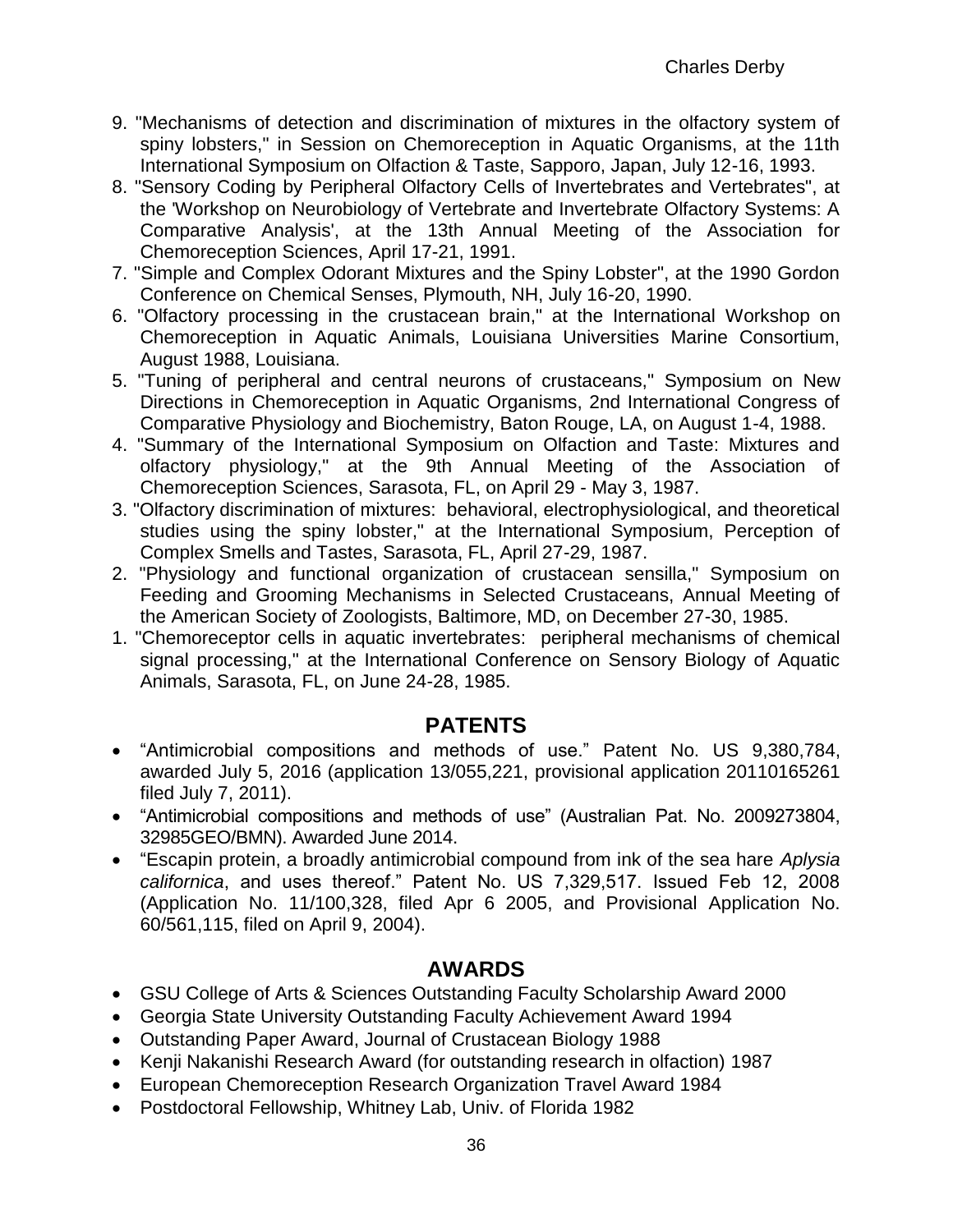- Outstanding Paper Award, Journal of Crustacean Biology 1982
- Belamarich Award (for outstanding graduate work), Biology, Boston Univ., 1982
- Sigma Xi Research Fund Award, Boston Univ. Chapter 1979
- **Boston University Graduate Scholarship Award 1979**
- Phi Beta Kappa 1976

# **PROFESSIONAL SERVICE**

# **EDITOR AND EDITORIAL BOARDS**

- Associate Editor, *The Biological Bulletin* 1996-present
- Member, Advisory Board, *Arthropod Structure & Development* 2006-present

# **GRANT STUDY SECTIONS AND REVIEW PANELS NIH Study Sections**

- Member of NIH CDRC Study Section (2006-2009)
- Member of NIH R03 Study Section (Council ZDC1 SRB-030S, 2000-2002)
- Member of NIH R21 Study Section (Council ZDC1 SRB-S07, 2002)

#### **NSF Study Sections**

- Member of NSF Panel, IOS/BIO Animal Behavior Panel, 2012
- Member of NSF Panel, IOS/BIO Organism-Environment Interaction, 2010
- Member of NSF Panel, IOS/BIO Neural Systems Cluster, Activation Panel, 2007

# **ORGANIZER OF CONFERENCES AND SYMPOSIA**

- Member of the Program Committee, 35<sup>th</sup> Annual Meeting of the International Society for Chemical Ecology, June 2019
- Member of the Program Committee, Society for Integrative and Comparative Biology, 2014-2017
- Co-organizer and Co-Chair of Symposium on "Neuroecology: Neural Determinants of Ecological Processes from Individual to Ecosystems," at the 2011 Annual Meeting of the Society for Integrative and Comparative Biology, Salt Lake City, UT, Jan. 3-7, 2011 [*The symposium was published in 'Integrative and Comparative Biology' and was covered in an article in New Scientist by Sujata Gupta*]
- Co-organizer and Co-Chair of Symposium on "Crustacean Chemoreception: Identification of Cues and their Its Applications", at the 2009 Summer Meeting of The Crustacean Society, Tokyo, Japan, Sept. 20-24, 2009.
- Organizer and Chair of Symposium on "Neuroecology of Chemoreception", at the 2008 International Symposium on Olfaction & Taste, July 21-26, 2008, San Francisco
- Co-organizer of Virtual Symposium on "The Neuroecology of Chemical Defense," published December 2007 in *The Biological Bulletin*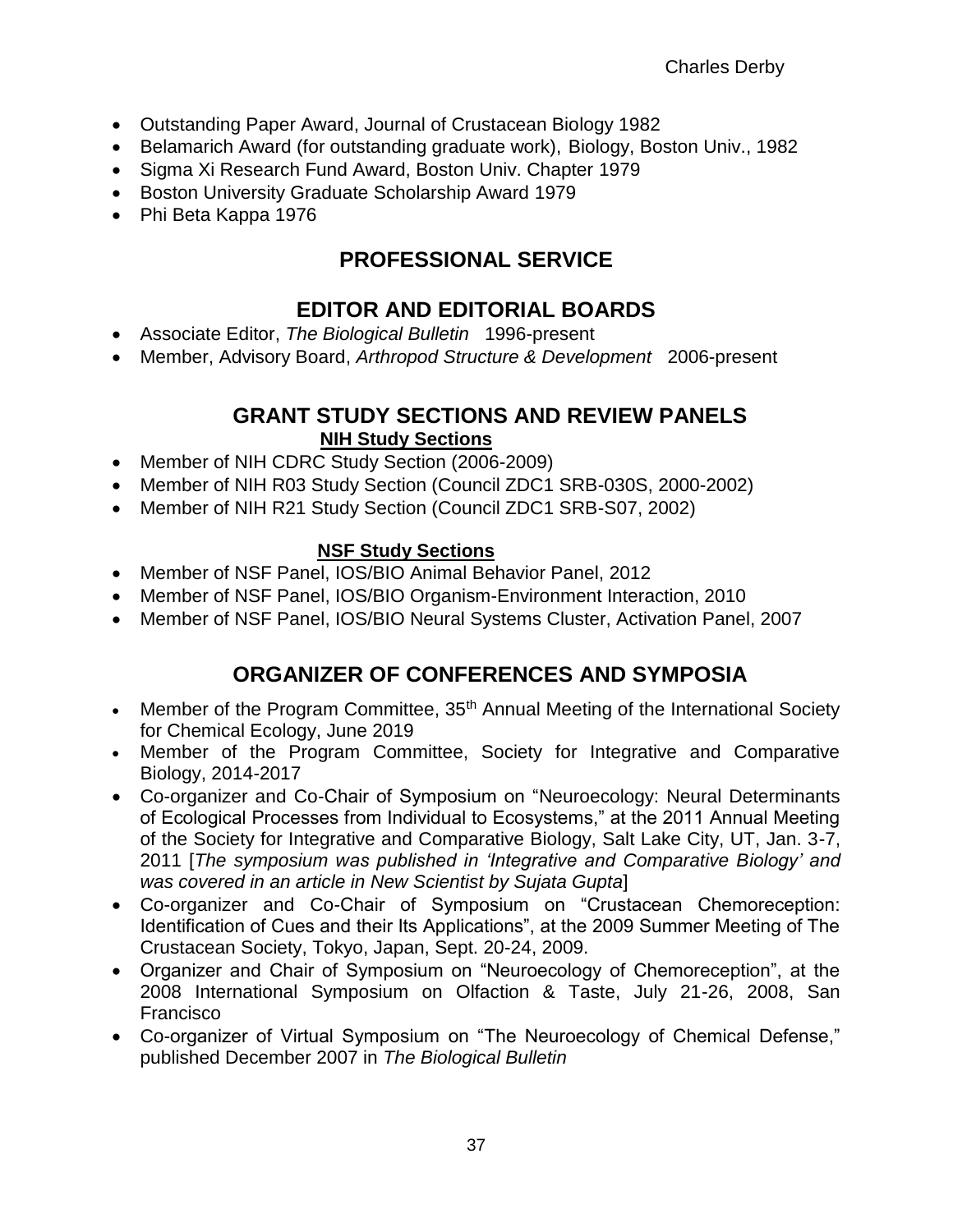- Organizer of "Why Have Neurogenesis in Adult Olfactory Systems?", The Presidential Symposium at the 2006 Conference of the Association for Chemoreception Sciences, Sarasota Florida, April 29, 2006.
- Program Chair of the 25<sup>th</sup> Annual Meeting of the Association for Chemoreception Sciences, 2003
- Member of the Organizing Committee for the Annual Meeting of the Association for Chemoreception Sciences 1990, 2001-2007
- Member of the Local Organizing Committee for the Annual Meeting of the Society for Integrative & Comparative Biology 1999
- Member of the Organizing Committee for Annual Meeting of the American Society of Zoologists 1991

# **OFFICER IN PROFESSIONAL SOCIETIES**

- Program Officer, Division of Neurobiology, Society for Integrative and Comparative Biology, 2014-2017.
- President and Executive Committee Member (as President-Elect, President, Past President, and Senior Advisor) of the Association for Chemoreception Sciences, 2004-2007
- Secretary of the Association of Chemoreception Sciences 1993-1996

# **MEMBERSHIP IN PROFESSIONAL SOCIETIES**

- American Association for the Advancement of Sciences
- Association for Chemoreception Sciences
- Society for Neuroscience
- International Society for Neuroethology
- Society for Integrative and Comparative Biology
- The Crustacean Society

# **TEACHING**

#### CURRENT CLASSROOM TEACHING

Neur 3020: Scientific Method in Neuroscience (2018) Neur 4010: Cell & Molecular Neuroscience (2015, 2016, 2019) Neur 8000: Introduction to Neuroscience (2017, 2018) Neur 8710/Biol 8110: Concepts in Neurobiology (2019) From 2000 to 2017, I taught each spring semester Neur 8710/Bio 8110.Topics included:

- Receptors and Signaling Systems
- Animal Communication
- Evolution of Animal Communication
- Evolution of Nervous Systems
- Adult Neurogenesis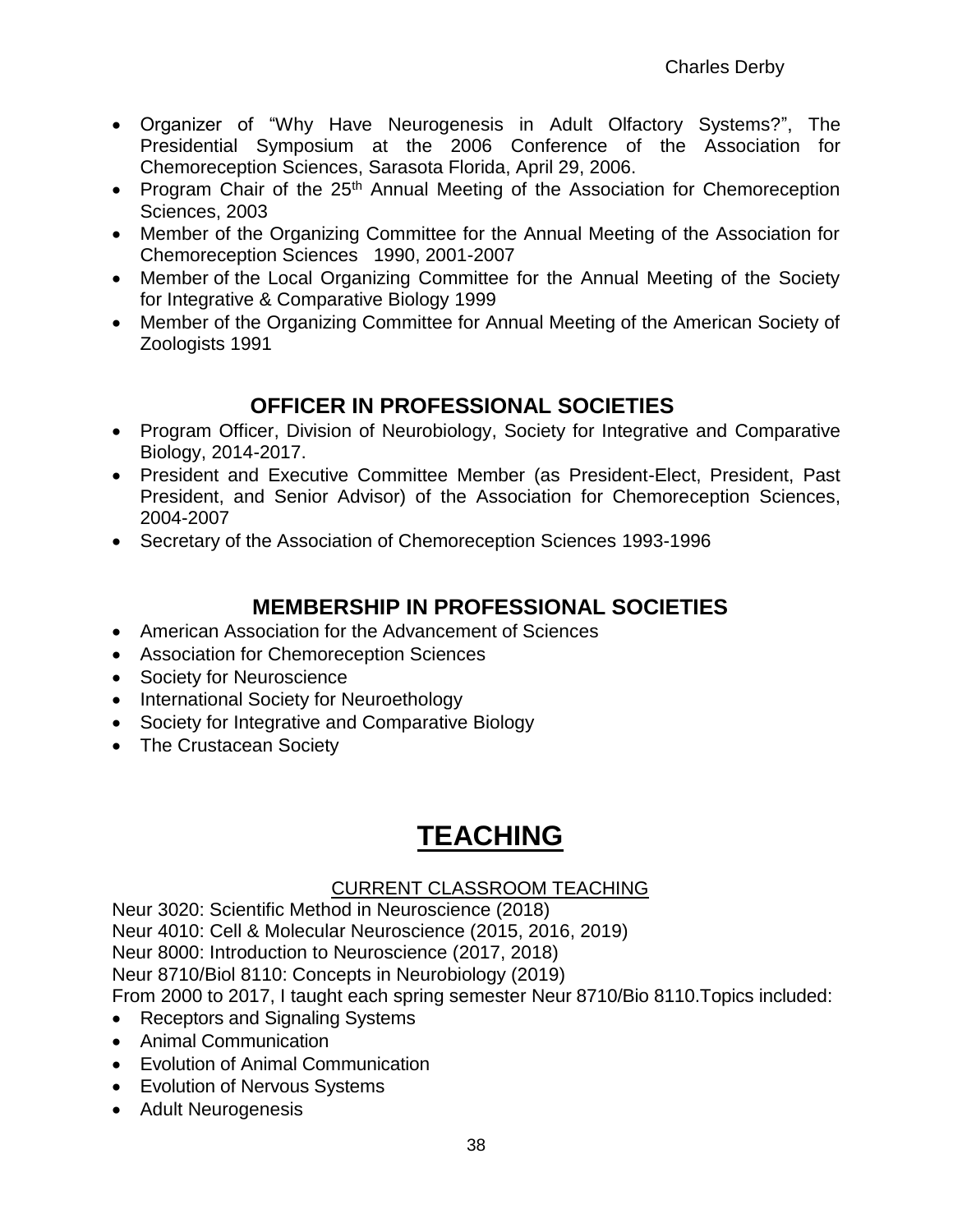- Pheromones
- Stem Cell Niche
- Olfaction

Lecturer in Graduate Course in "Sensory Ecology: An International Course for Postgraduates", taught at Lund University, Sweden: Fall 2004, 2006, 2008, 2010, 2012, 2014, 2016, 2018.

#### PREVIOUS COURSES TAUGHT

- Bio 111: Human Anatomy and Physiology I
- Bio 112: Human Anatomy and Physiology II
- Bio 142: Introductory Biology II (Organisms in their Environment)
- Bio 403/603: Neurobiology & Behavior
- Bio 493: Undergraduate Topics in Neurobiology
- Bio 455/655: Neurobiology I: Cellular & Systems Neurobiology
- Bio 3840/7840: Animal Biology
- Bio 3850/7850: Animal Biology Laboratory
- Bio 4910: Undergraduate Research
- Bio 4999/6999: Directed Readings
- Bio 4970: Undergraduate Biology Seminar
- Bio 8110: Concepts in Neurobiology & Behavior
- Bio 8700: Graduate Biology Seminar
- Bio 8910: Topics in Biology
- Bio 8950: Topics in Neurobiology & Behavior
- Bio 8800 Graduate Research
- Bio 8999/9999: Dissertation Research
- Summer 1996, 1998, 2000, 2002, 2004: "Chemosensory Neurobiology in the Marine Environment". 3-week course at The Bermuda Biological Station for Research. Co-Director with Dr. Hank Trapido-Rosenthal and Tim McClintock.

# **DIRECTION OF RESEARCH BY INDIVIDUAL TRAINEES**

# Doctoral Students

### **CURRENT**

 **Mihika T. Kozma**: "Identification of potential peripheral chemoreceptors in decapods and comparative analyses of chemoreception in Crustacea." (2012-2020).

#### **GRADUATED**

- **Ariel Santiago**: "Microbial Biofilms: An Evaluation of Ecological Interactions and the Use of Natural Products as Potential Therapeutic Agents." Co-directed with Eric Gilbert (in Biology/Applied & Environmental Microbiology doctoral program. Graduated 2016.
- **Tizeta Tadesse**: "Molecular and Cellular Control of Neurogenesis and Regeneration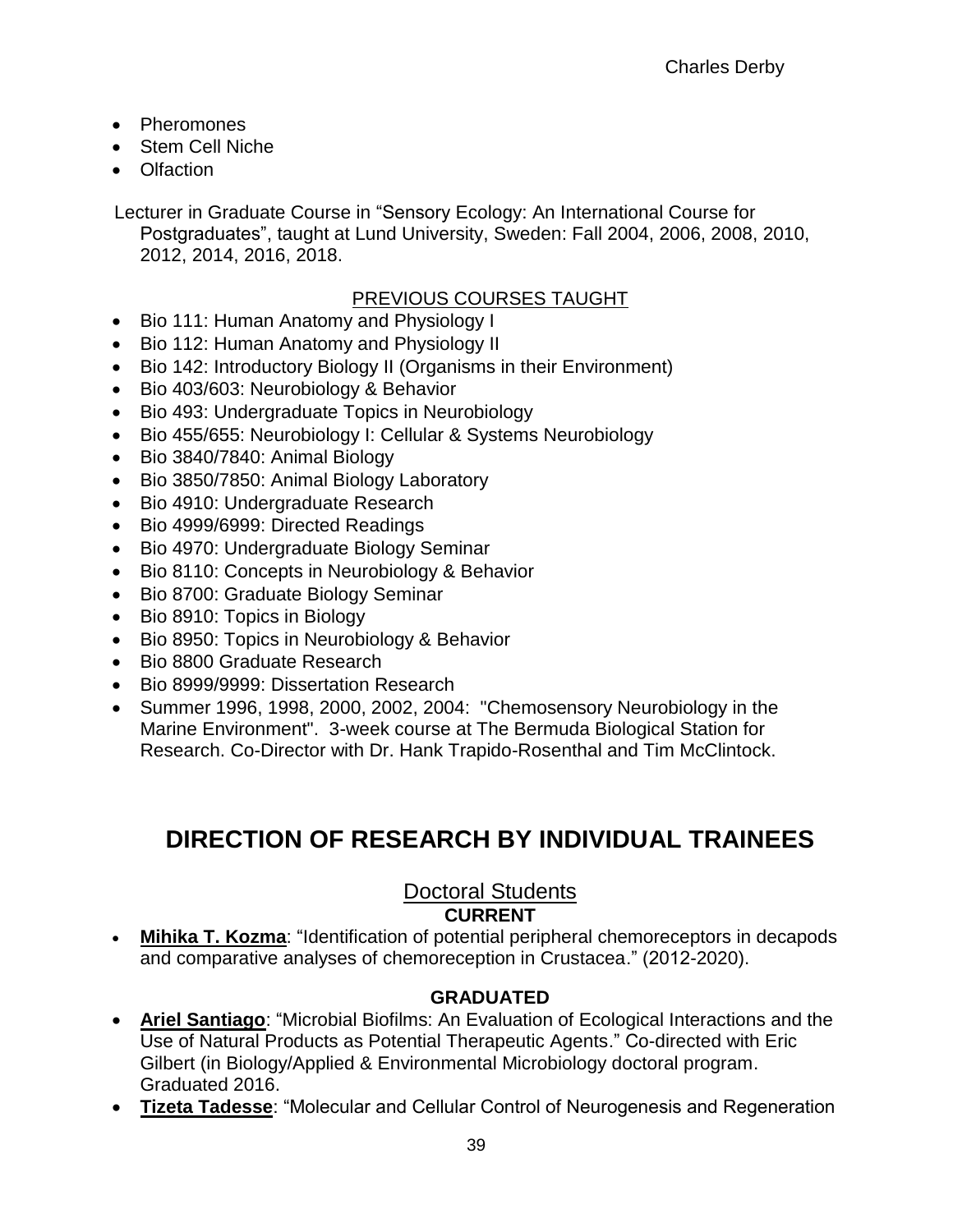in Adult Nervous Systems." Graduated Summer 2012. 1<sup>st</sup> Position: Postdoctoral Fellow, Emory University.

- **Matthew Nusnbaum**: "Sensory Mechanisms of Defense by Sea Hares." Graduated Spring 2011. 1st Position: Assistant Professor, DeKalb Technical College. Current Position: Lecturer, Georgia State University
- **Ko-Chun Ko**: "Characterization of Bactericidal Mechanisms of Escapin, a Protein in the Ink of Sea Hares." Co-directed with P.C. Tai. Graduated Spring 2011.
- **Shkelzen Shabani**: "The Role of Chemical Senses in Predation, Risk Assessment, and Social Behavior of Spiny Lobsters". Graduated Fall 2008. Current Position: Assistant Professor, Minot State University, North Dakota.
- **Amy Horner**: "Dual Antennular Chemosensory Pathways in Caribbean Spiny Lobster, *Panulirus argus*." Graduated Fall 2006. Current Position: Lecturer, GSU
- **Paul M. Johnson** (joint student with University of Washington): "Multi-Component Chemical Defense in Seahares (Gastropods: Opisthobranchia): Antipredator Compounds Act as Both Honest and Deceptive Signals to Multiple Predator Species". Graduated 2002. Current Position: Special Agent, FBI
- **Holly Cate**: "Parallel Chemosensory Pathways in the Antennules of the Caribbean Spiny Lobster *Panulirus argus*: Structure and Function of Chemosensilla". Graduated Spring 2001. Current Position: Research Scientist, Howard Florey Institute, Sydney, Australia.
- **Min Zhang Levine**: "Molecular Cloning and Characterization of Proteins in the Olfactory Organ of the Spiny Lobster". Co-directed with P.C. Tai. Graduated Fall 2000. 1<sup>st</sup> Position: Postdoc at CDC.
- **Michele Burgess**: "The Biochemical and Physiological Characterization of Olfactory L-Glutamate Receptors in the Olfactory Organ of the Spiny Lobster." Graduated Summer 1996. 1<sup>st</sup> Position: Post-doctoral Fellow with Dr. Steve Traynelis, Dept. of Pharmacology, Emory University.
- **David Blaustein**: "Neuroanatomy of the Olfactory Pathway of Crustaceans." Graduated Winter 1993. Present Position: Senior Academic Professional, Dept. of Biology, Georgia State University.
- **Debra Wood**: "Neural and Hormonal Control of Courtship Display Behavior in the Blue Crab." Graduated Winter 1993. 1<sup>st</sup> Position: Postdoctoral Fellow with Dr. Ed Arbas, Division of Neurobiology, University of Arizona (with Individual NIH National Research Service Award Postdoctoral Fellowship).
- **Jacqueline Fine-Levy**: "Behavioral Discrimination and Neural Coding of the Quality and Intensity of Odorant Mixtures by the Spiny Lobster *Panulirus argus*." Graduated Summer 1991. Current Position: Associate Director of Outlicensing, External Scientific Affairs, Merck Research Laboratories.

### **Masters Students CURRENT**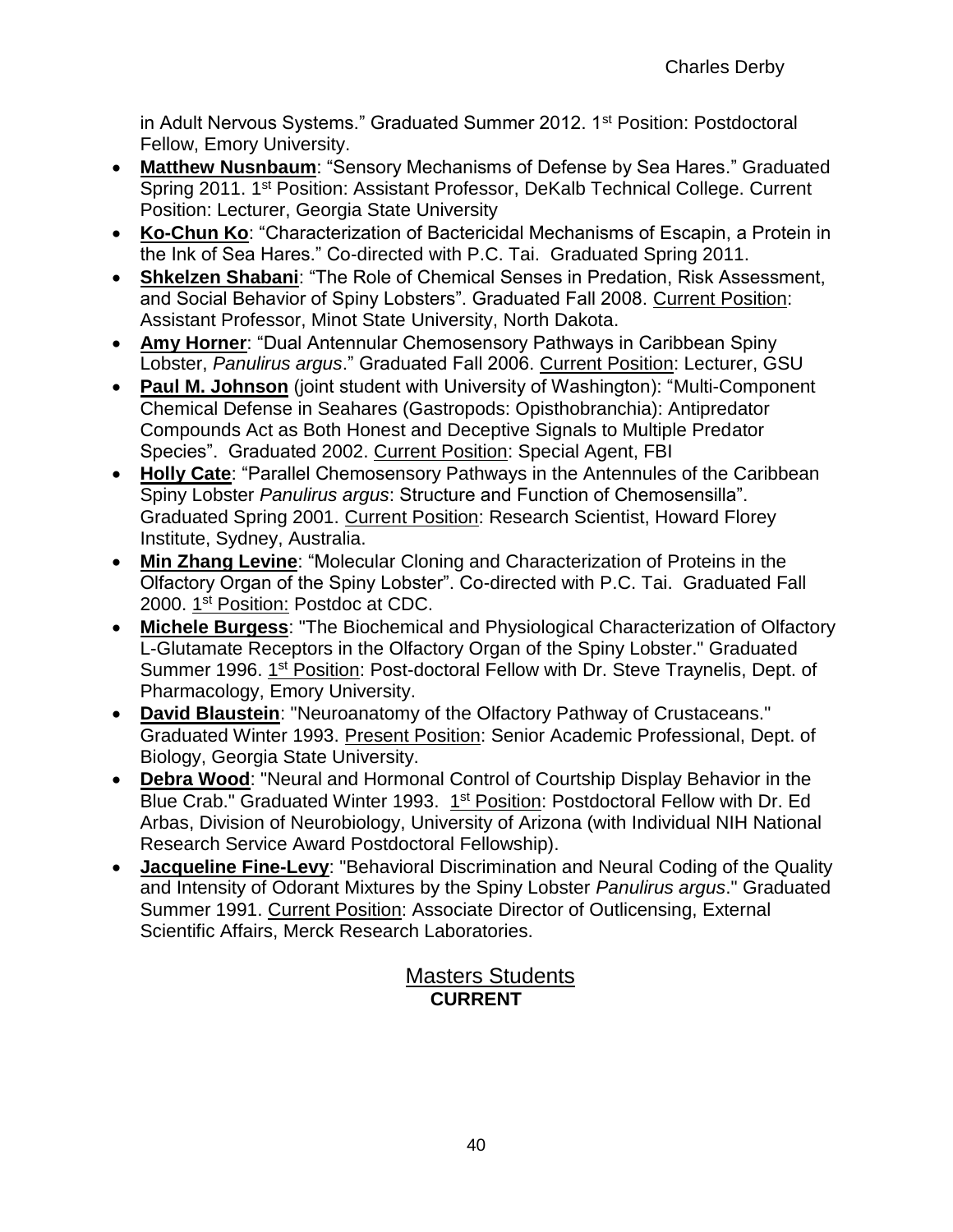- **Matthew Rump**: M.S. Neuroscience. "Characterization of GPCRs in the chemosensory organs of crustaceans" (2018-2020).
- **Dana Eap**: M.S. Neuroscience. "The chemosensory basis of feeding behavior in Pacific white shrimp *Litopenaeus vannamei* (2018-2020).
- **Kymberly Grantham**: M.S. Biology. "Ionotropic receptors in the chemical senses of crayfish" (co-direct with Manfred Schmidt) (2017-2020).

#### **GRADUATED**

- **Shea Sparks:** M.S. Neuroscience. "Ionotropic receptors in the chemical senses of American lobsters and spiny lobsters" (co-direct with Manfred Schmidt) (2017-2019). Graduated Spring 2019.
- **Sarah Miller**: M.S. Neuroscience, "Mapping chemoreceptor expression in the model crustacean *Daphnia magna*." Graduated Fall 2017.
- **Farida Elsayed**: M.S. Biology, "Behavioral studies of chemoreception by the Pacific white shrimp *Litopenaeus vannamei:* testing of proprietary chemical mixtures that augment attractability and palatability of feed pellets used in shrimp aquaculture. Graduated Spring 2016.
- **Chia-Ching Lin**: M.S. Biology. Co-directing with Eric Gilbert and P.C. Tai. Graduated 2015.
- **Shu-Lin Wang**: "The effect of combination treatment of escapin intermediate product (EIP) and hydrogen peroxide (H2O2) on *Pseudomonas aeruginosa* PAO1 biofilms." Co-directed with Eric Gilbert and P.C. Tai. Graduated in summer 2015.
- **Yennhi Luu:** "Comparative analysis of two models of adult neurogenesis in decapod crustaceans." 2014.
- **Marwa Nabil:** "Assessment of escapin intermediate products: effect on biofilms of *Pseudomonas aeruginosa*. Co-directed with Eric Gilbert and P.C. Tai. Graduate in summer 2013.
- **Mihika Tottempudi**: "Mechanisms of bactericidal activity of escapin, a protein in the ink of sea hares." Co-directed with P.C. Tai. Graduated in summer 2012.
- **Tiffany Love-Chezem:** "Chemical defenses of cephalopods and sea hares." Graduated Spring 2012.
- **Kerry Maxwell: "**The Use of Lipofuscin for Aging Caribbean Spiny lobsters, *Panulirus argus*". Graduated Spring 2006. Current Position: Scientist, Florida Fish and Wildlife Commission.
- **Malcolm Johns**: "Proteases in the olfactory organ: serine- and other proteases are functionally expressed and have a developmental axis in the spiny lobster *Panulirus argus*". Graduated Summer 2005.
- **Huijie Liu:** Thesis Title: "Molecular Cloning of Genes from the Olfactory Organ of the Spiny Lobster *Panulirus argus*: Homologs of *hairy*, *atonal, cytochrome P450*, and *cyclophilin A*. Co-directed with P.C. Tai. Graduated Fall 2003
- **Lisa Gentilcore:** "Neural Coding of Complex Odorant Mixtures in the Spiny Lobster, *Panulirus argus*." Graduated Spring 1997.
- **Sandra Levitt:** "Electroreception in Crayfish". Graduated 1995.
- **Dae-Yong Sung:** "Identification and Partial Characterization of Putative Taurine Receptor Proteins From the Olfactory Organ of the Spiny Lobster." Graduated Summer 1995.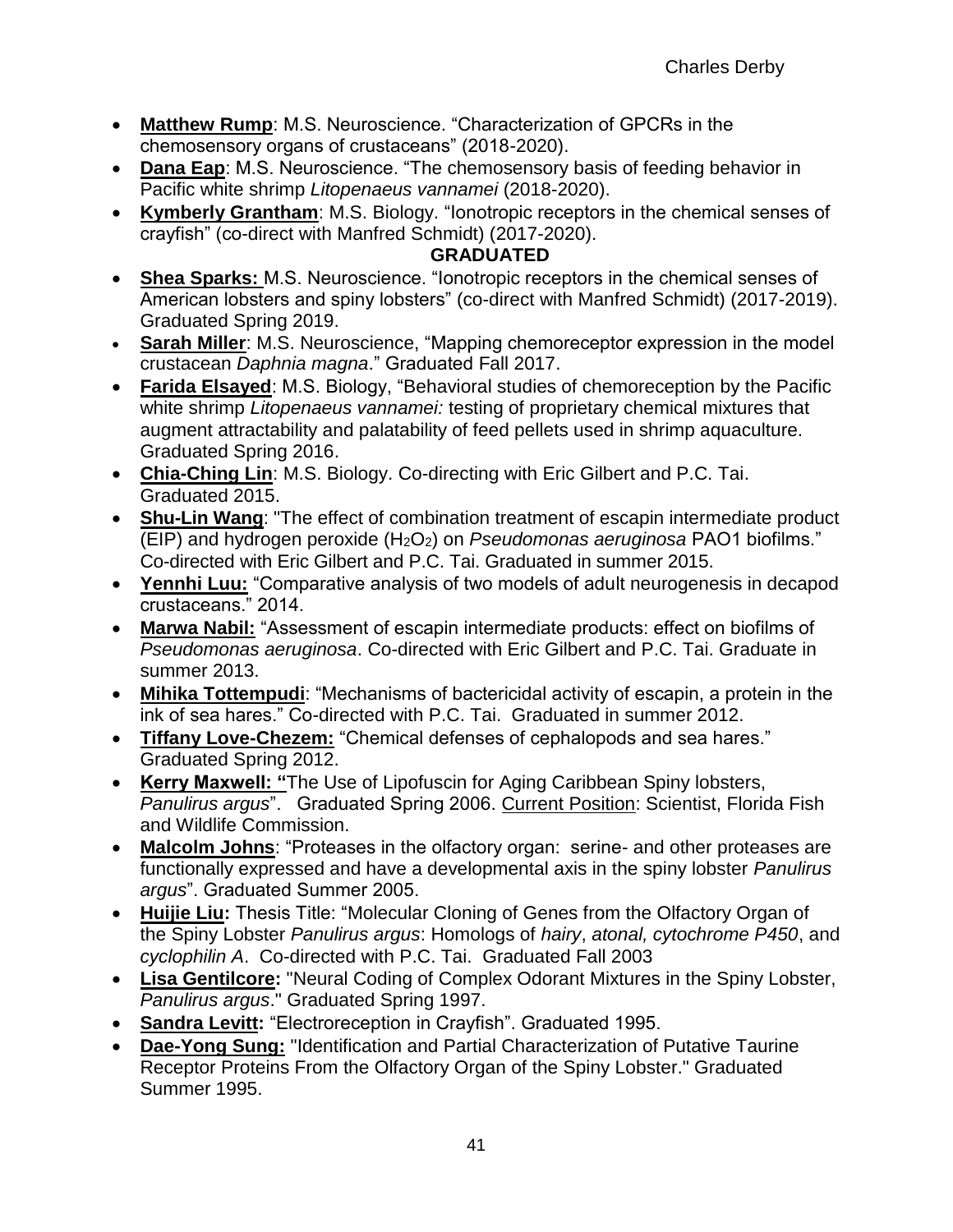# Research Scientists and Postdoctoral Fellows

- Dr. Manfred Schmidt: 2002-2016 (Research Scientist & Adjunct Faculty)
- o Present Position: Faculty at GSU
- Dr. Juan Aggio: 2006-2012.
- o Present Position: High school science teacher
- Dr. Michiya Kamio: 2003-2010
- o Present Position: Asst. Professor, Tokyo University of Marine Science & Technology
- Dr. Hsin Chien: 2003-2007
- o Present Position: Researcher at Emory University
- Dr. Cynthia Kicklighter: 2003-2006
- o Present Position: Associate Professor, Goucher College, Maryland
- Dr. P.M. Johnson: 2002-2003.
- o Present Position: Special Agent, FBI
- Dr. Holly Cate: 2001.
- o Present Position: Senior Research Scientist, University of Melbourne, Australia.
- Dr. Paul Harrison: 1998-2001.
- o Present Position: Managing Director and R&D Manager, Mainstream Aquaculture Pty Ltd, Sydney, Australia
- Dr. Pascal Steullet: 1994-2000.
- o Present Position: Faculty, Center for Research in Psychiatric Neuroscience, University of Lausanne, Switzerland.
- Dr. Marion McClary 1997-1998.
- o Present Position: Associate Professor, Fairleigh-Dickinson University.
- Dr. Stuart Cromarty 1995-1997.
- o Present Position: Associate Professor, Assumption College, MA
- Dr. Marc Weissburg 1992-1996.
- o Present Position: Professor, Georgia Institute of Technology.
- Dr. Andrew Livermore 1993-1995.
- o 1st Position: Assistant Professor, Charles Sturt University, Bathurst, Australia.
- o Current Position: North American Region Manager, Sensory & Consumer Insights, International Flavors & Fragrances Inc.
- Dr. Kirby Olson 1991-1993.
- o 1<sup>st</sup> Position: Specialist at Georgia Environment Protection Division
- Dr. Ted Simon 1991-1992.
- o Present Position: Toxicologist at U.S. Environmental Protection Agency.
- Dr. Peter Daniel 1986-1990.
- o Present Position: Associate Professor, Dept. of Biology, Hofstra University
- Dr. Marie-Nadia Girardot 1986-1988.
- o Present Position: Director of Research, Biomedical Research Inc., Atlanta

# Undergraduate Students

Each year, I direct several undergraduates, some co-directed with Manfred Schmidt. Students who have worked in our lab since 2010 are the following:

Tiphani Grimes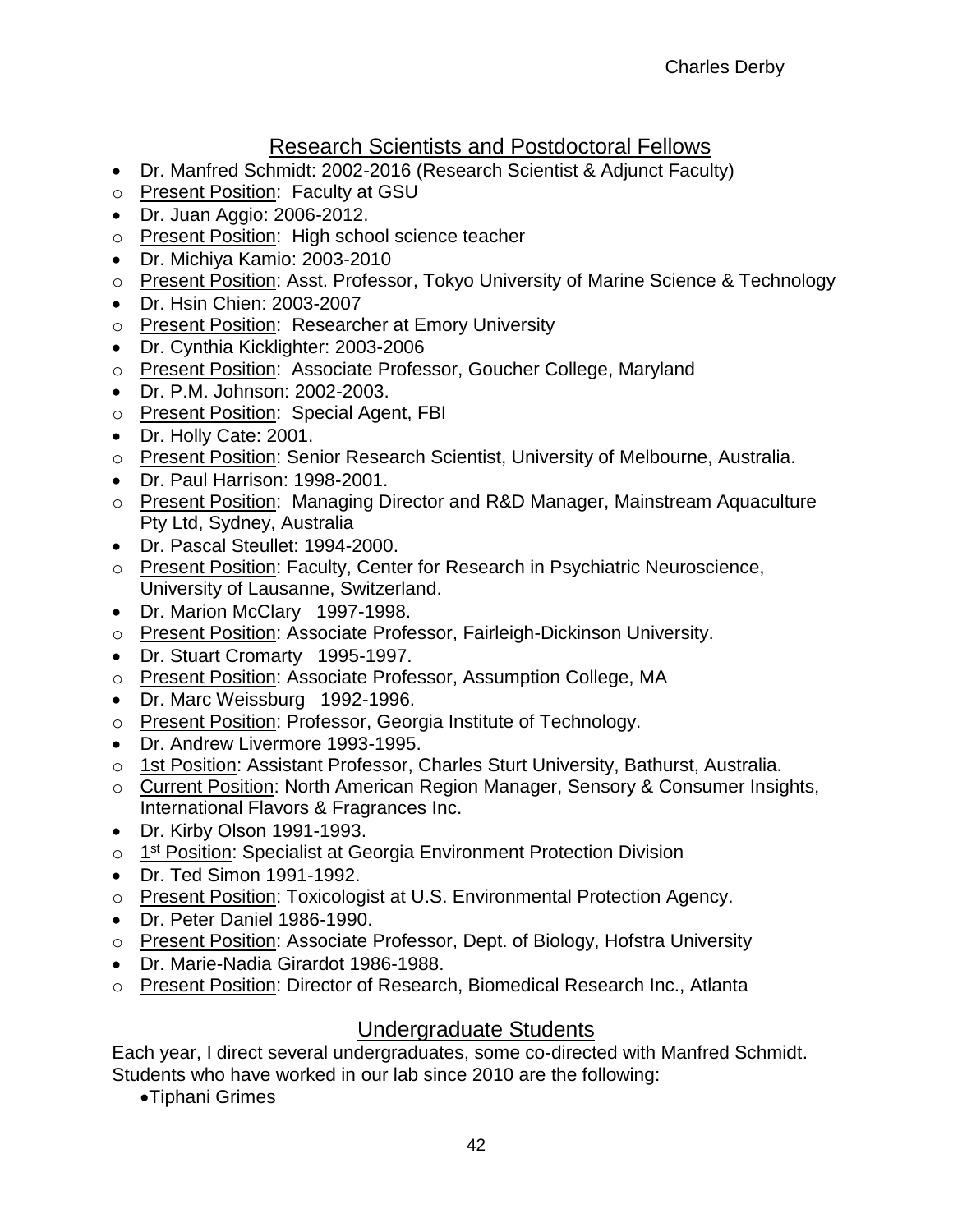- Jessica Haulk
- Amy Wei
- Ryan Tieu
- Sierra Moore
- Lanna Wolfe
- Vu Ngo
- Vaibhav Shah
- Ariel Burgess
- Juan Perez
- Casey Seldon
- Brandon Kapalko
- Samantha Williams (2014-2015)
- Cristian Gonzalez (2015)
- Jordon Cook (co-direct with Manfred Schmidt) (2014-2016)
- Anuj Patel (co-direct with Manfred Schmidt) (2015-2016)
- Zack Allen (co-direct with Manfred Schmidt) (2015-2016)
- •MiNa Choe (2015-2017) (won "1<sup>st</sup> Place for the Best Poster in the Natural & *Computational Sciences" and "Sustainability" awards at the 2016 Georgia State Undergraduate Research Conference*)
- Janae Miller (2016-2017)
- Shahreen Elahi (2016-2017)
- Neal Shukla (2016-2018)
- Kymberly Grantham (co-direct with Manfred Schmidt) (2015-2017)
- Srilaxmi Kishor (co-direct with Manfred Schmidt) (2015-2016)
- Shea Sparks (co-direct with Manfred Schmidt) (2016-2018) (won *2 nd Place for Best Poster in the Natural & Computational Sciences and the 2018 Georgia State Undergraduate Research Conference*)
- Uhmaima Shaikh (co-direct with Manfred Schmidt) (2017)
- Anna Xiao (co-direct with Manfred Schmidt) (2016-2018)
- Daniel Pulido (co-direct with Manfred Schmidt) (2017-2019)
- Aaliya Ahmed (2016-2019). Honor's Thesis "The Second Antennae of the American lobster *Homarus americanus*: Sensory and Secretory Systems" – codirected with Manfred Schmidt. Aaliya won 1<sup>st</sup> Place for Best Oral Presentation in Natural & Computational Neuroscience at the 2019 Georgia State Undergraduate Research Conference.
- Dana Eap (2018-2019)
- Matthew Rump (2018-2019)
- Sara Correa (2019-present)

# **SERVICE**

#### Neuroscience Institute

- Director of Graduate Studies (2014-2019)
- Executive Committee (2014-2016, 2017-present)
- Faculty Search Committee (2019-present)